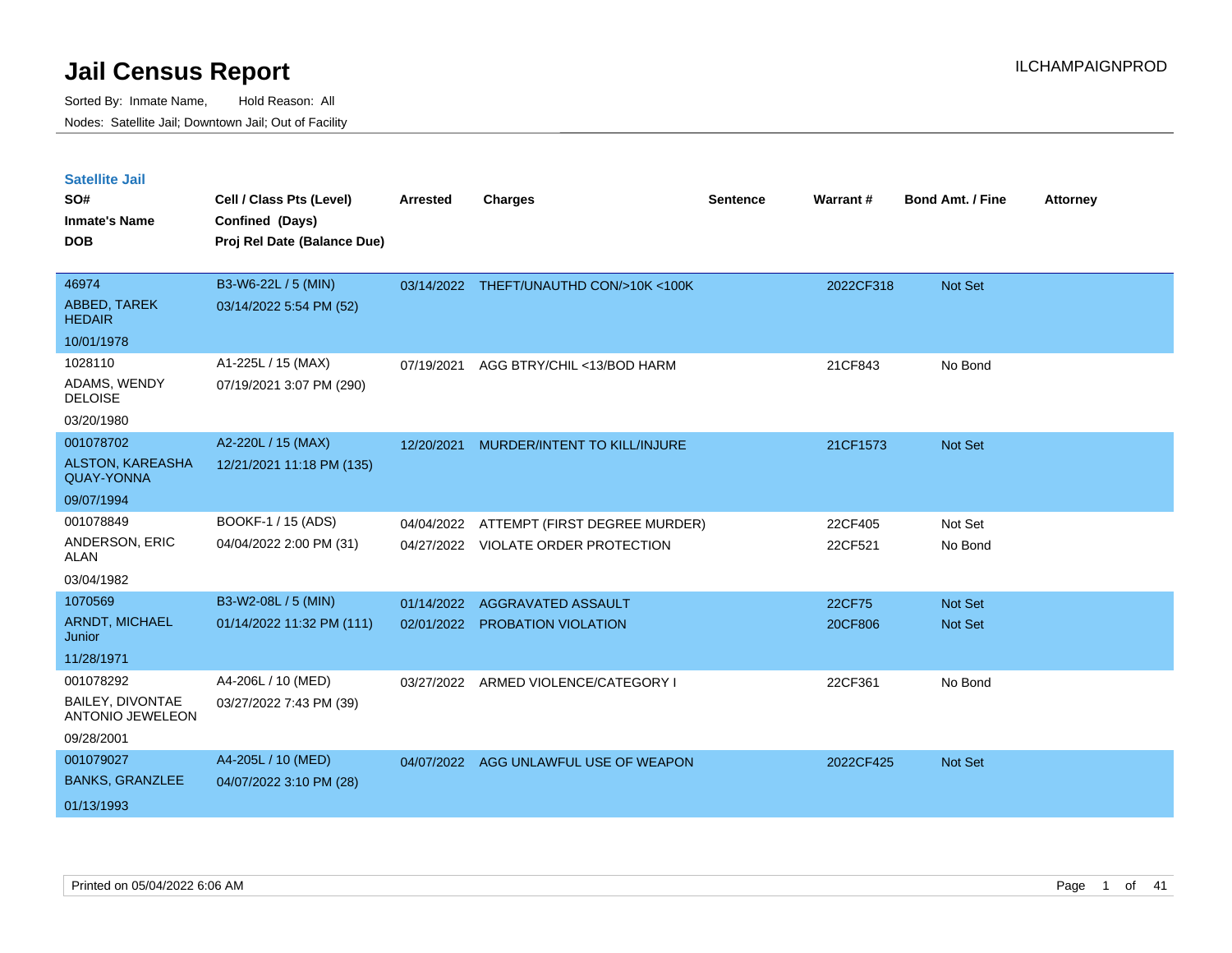| SO#<br><b>Inmate's Name</b><br><b>DOB</b>                                   | Cell / Class Pts (Level)<br>Confined (Days)<br>Proj Rel Date (Balance Due) | <b>Arrested</b>                        | <b>Charges</b>                                                                                                                                        | <b>Sentence</b> | Warrant#                                  | <b>Bond Amt. / Fine</b>                     | <b>Attorney</b> |
|-----------------------------------------------------------------------------|----------------------------------------------------------------------------|----------------------------------------|-------------------------------------------------------------------------------------------------------------------------------------------------------|-----------------|-------------------------------------------|---------------------------------------------|-----------------|
| 001078565<br><b>BARBER, MARK</b><br>ANTHONY, Junior                         | B1-104U / 15 (MAX)<br>11/05/2021 7:40 AM (181)                             | 11/05/2021<br>11/05/2021<br>11/05/2021 | POSSESSION OF STOLEN FIREARM<br>RECEIVE/POSS/SELL STOLEN VEH<br><b>BURGLARY</b>                                                                       |                 | 21CF1366<br>2021CF1309<br>21CF1369        | Not Set<br>25000.00<br>Not Set              |                 |
| 09/24/2003<br>001078969<br>BEVERLY, SAYVION<br><b>LAMONTE</b><br>11/20/2002 | B1-104L / 10 (MED)<br>03/22/2022 10:20 PM (44)                             |                                        | 03/22/2022 AGG UNLAWFUL USE WEAPON/PERSON                                                                                                             |                 | 22CF345                                   | Not Set                                     |                 |
| 64848<br><b>BLISSIT, ANTHONY</b><br><b>LATHEN</b><br>02/16/1985             | B3-W4-13U / 10 (ADS)<br>04/23/2022 1:31 AM (12)                            | 04/23/2022<br>04/23/2022<br>04/23/2022 | DOM BTRY/BOD HARM/4+ PRECONV<br><b>ESCAPE/VIOLATE ELEC MONITORING</b><br><b>HRSMT/THREATEN PERSON/KILL</b><br>05/03/2022 DOMESTIC BATTERY/OTHER PRIOR |                 | 20CF1099<br>21CF372<br>21CF339<br>22CF539 | 25000.00<br>25000.00<br>25000.00<br>Not Set |                 |
| 923208<br>BREADY, ANDREW<br><b>NICHOLAS</b><br>06/08/1988                   | B3-W7-26L / 10 (MED)<br>01/22/2022 7:43 PM (103)                           |                                        | 01/22/2022 CRIM TRES TO RES/PERS PRESENT                                                                                                              |                 | 22CF92                                    | Not Set                                     |                 |
| 25694<br><b>BROADWAY, ELLIS</b><br>Junior<br>10/02/1960                     | A3-111L / 5 (ADS)<br>04/25/2022 3:23 PM (10)                               | 04/25/2022 BURGLARY                    |                                                                                                                                                       |                 | 22CF506                                   | Not Set                                     |                 |
| 61675<br><b>BROWN, ANTONIO</b><br><b>BURNETT</b><br>03/04/1983              | B1-202L / 10 (MED)<br>02/10/2022 3:28 PM (84)                              | 02/10/2022                             | AGG DISCHARGE FIREARM/OCC BLDG                                                                                                                        |                 | 20CF374                                   | 100000.00                                   |                 |
| 51247<br><b>BROWN, DANTE</b><br><b>MAURICE</b><br>04/19/1979                | B1-202U / 10 (MED)<br>04/15/2021 6:24 PM (385)                             | 04/15/2021                             | FELON POSS/USE WEAPON/FIREARM                                                                                                                         |                 | 21CF411                                   | Not Set                                     |                 |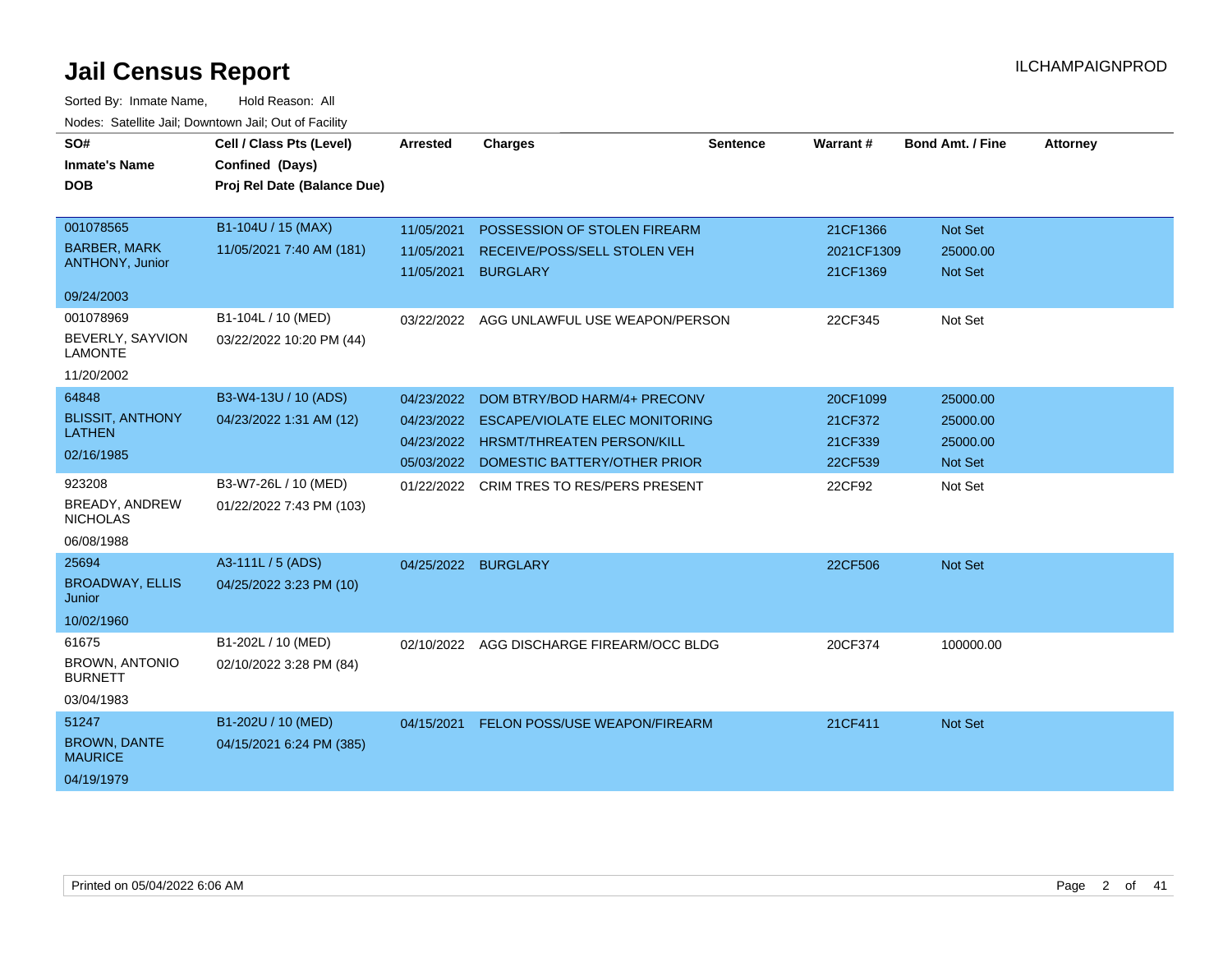| SO#<br><b>Inmate's Name</b><br><b>DOB</b> | Cell / Class Pts (Level)<br>Confined (Days)<br>Proj Rel Date (Balance Due) | <b>Arrested</b>   | <b>Charges</b>                        | <b>Sentence</b> | Warrant#   | <b>Bond Amt. / Fine</b> | <b>Attorney</b> |
|-------------------------------------------|----------------------------------------------------------------------------|-------------------|---------------------------------------|-----------------|------------|-------------------------|-----------------|
| 1028966                                   | A3-212U / 10 (ADS)                                                         | 04/29/2022        | MFG/DEL CANNABIS/500<2000 GR          |                 | 22CF532    | No Bond                 |                 |
| <b>BROWN, DARRION</b><br><b>DEVON</b>     | 04/30/2022 1:10 AM (5)                                                     |                   | 04/29/2022 IMPROPER USE REGIS/TITLE   |                 | 22MT598    | No Bond                 |                 |
| 03/05/1994                                |                                                                            |                   |                                       |                 |            |                         |                 |
| 1015739                                   | A2-122U / 5 (MIN)                                                          | 04/14/2022        | <b>CRIMINAL TRESPASS BUILDING</b>     |                 | 22CM114    | 100.00                  |                 |
|                                           | BROWN, JERI CHANCY 04/14/2022 10:11 PM (21)                                |                   | 04/19/2022 AGGRAVATED BATTERY         |                 | 2021CF1260 | Not Set                 |                 |
| 03/07/1989                                |                                                                            |                   |                                       |                 |            |                         |                 |
| 990921                                    | B4-121L / 15 (MAX)                                                         | 01/20/2022        | MFG/DEL 1<15 GR COCAINE/ANLG          |                 | 19CF369    | 25000.00                |                 |
| <b>BROWN, QUINTIN</b><br><b>MARSHAUN</b>  | 01/20/2022 7:19 PM (105)                                                   |                   | 01/20/2022 ARMED HABITUAL CRIMINAL    |                 | 21CF935    | 750000.00               |                 |
| 09/26/1991                                |                                                                            |                   |                                       |                 |            |                         |                 |
| 981645                                    | B4-225L / 15 (MAX)                                                         | 01/27/2022 MURDER |                                       |                 | 22CF114    | 1000000.00              |                 |
| BRUMFIELD,<br>JONATHAN EZEKEIL            | 01/27/2022 8:15 PM (98)                                                    |                   |                                       |                 |            |                         |                 |
| 08/03/1989                                |                                                                            |                   |                                       |                 |            |                         |                 |
| 986028                                    | BOOKH-7                                                                    |                   | 05/03/2022 DOMESTIC BATTERY           |                 | 2022CMAWOW | <b>Not Set</b>          |                 |
| <b>BURTIS, JORY JAMAR</b>                 | 05/03/2022 5:25 PM (2)                                                     |                   |                                       |                 |            |                         |                 |
| 05/01/1988                                |                                                                            |                   |                                       |                 |            |                         |                 |
| 1047579                                   | A1-125U / 10 (MED)                                                         |                   | 02/24/2022 ARMED ROBBERY/NO FIREARM   |                 | 22CF232    | Not Set                 |                 |
| <b>BUTLER, TAMYRA</b><br><b>COSHAWN</b>   | 02/24/2022 5:40 AM (70)                                                    |                   |                                       |                 |            |                         |                 |
| 07/06/1988                                |                                                                            |                   |                                       |                 |            |                         |                 |
| 39474                                     | B1-101U / 10 (ADS)                                                         | 07/06/2021        | MFG/DEL 15<100 GR HEROIN/ANLG         |                 | 21CF792    | Not Set                 |                 |
| CAMPBELL, AARON<br><b>JACOB</b>           | 07/06/2021 11:56 PM (303)                                                  |                   |                                       |                 |            |                         |                 |
| 07/18/1974                                |                                                                            |                   |                                       |                 |            |                         |                 |
| 533450                                    | A2-223L / 5 (ADS)                                                          | 04/25/2022        | THEFT                                 |                 | 22CF503    | Not Set                 |                 |
| CAMPBELL,<br>ELIZABETH TAEHEE             | 04/25/2022 7:24 PM (10)                                                    | 04/26/2022 THEFT  |                                       |                 | 22CF511    | Not Set                 |                 |
| 11/11/1979                                |                                                                            |                   | 04/26/2022 POSSESSION OF METH<5 GRAMS |                 | 22CF512    | Not Set                 |                 |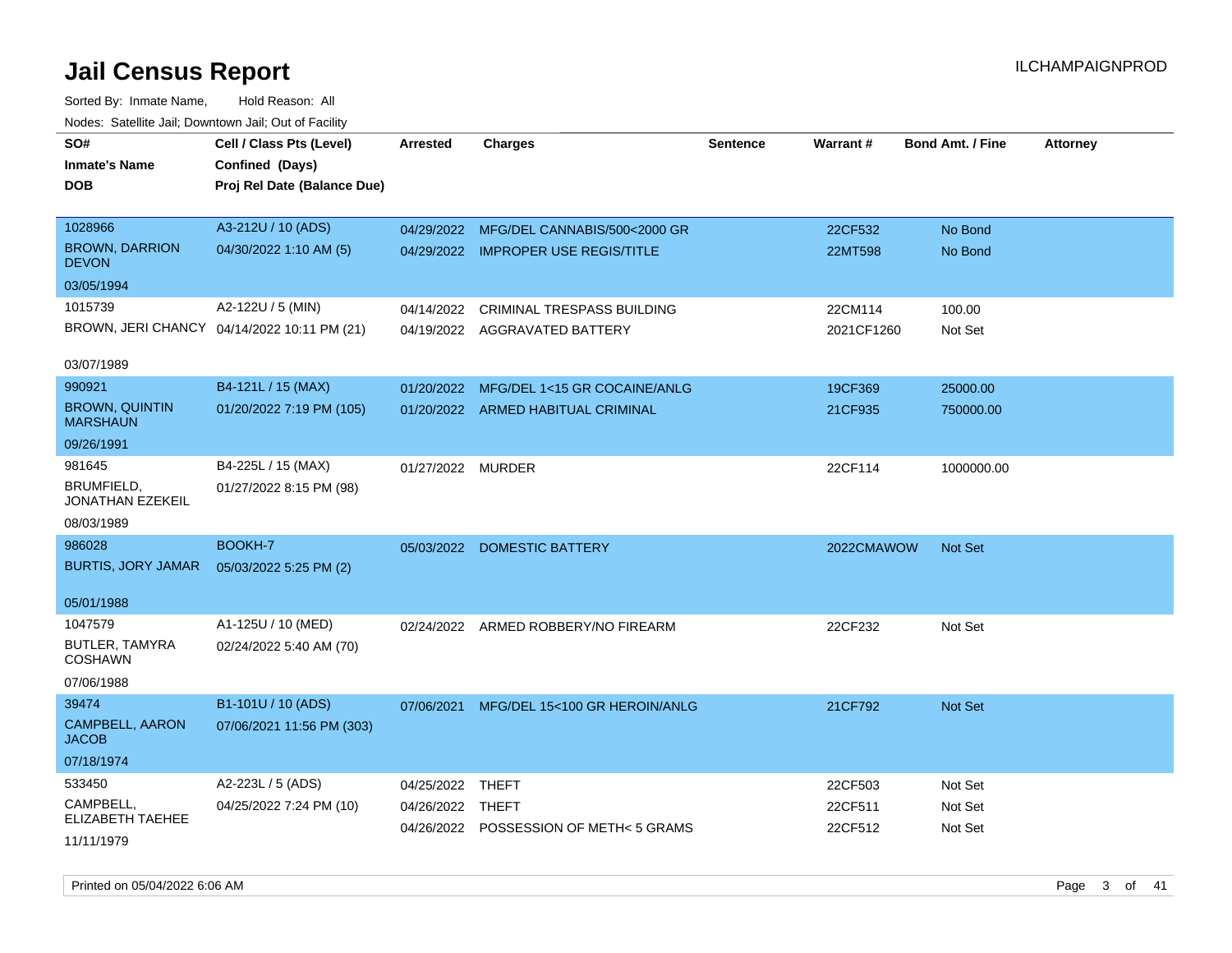Sorted By: Inmate Name, Hold Reason: All Nodes: Satellite Jail; Downtown Jail; Out of Facility

| SO#                                       | Cell / Class Pts (Level)                     | <b>Arrested</b> | <b>Charges</b>                            | <b>Sentence</b> | Warrant#      | <b>Bond Amt. / Fine</b> | <b>Attorney</b> |
|-------------------------------------------|----------------------------------------------|-----------------|-------------------------------------------|-----------------|---------------|-------------------------|-----------------|
| <b>Inmate's Name</b>                      | Confined (Days)                              |                 |                                           |                 |               |                         |                 |
| <b>DOB</b>                                | Proj Rel Date (Balance Due)                  |                 |                                           |                 |               |                         |                 |
|                                           |                                              |                 |                                           |                 |               |                         |                 |
| 1060436                                   | B1-106U / 10 (MED)                           | 01/06/2022      | AGGRAVATED UNLAWFUL RESTRAINT             |                 | 22CF29        | <b>Not Set</b>          |                 |
| <b>CARTER, DERESHEO</b><br><b>DEWAYNE</b> | 01/06/2022 8:43 PM (119)                     |                 | 01/06/2022 FELON ESCAPE/PEACE OFFICER     |                 | <b>22CF28</b> | Not Set                 |                 |
| 09/10/1991                                |                                              |                 |                                           |                 |               |                         |                 |
| 001077353                                 | B1-106L / 15 (MAX)                           | 02/12/2022      | FELON POSS/USE WEAPON/FIREARM             |                 | 22CF173       | No Bond                 |                 |
| CARTER, JAMES<br><b>IVORY</b>             | 02/13/2022 1:19 AM (81)                      |                 | 02/12/2022 ALCOHOL SALES - MINOR 19-20    |                 | 2020OV127     | 1000.00                 |                 |
| 08/12/2000                                |                                              |                 |                                           |                 |               |                         |                 |
| 1029088                                   | B1-205L / 10 (MED)                           |                 | 12/21/2021 FELON POSS/USE FIREARM PRIOR   |                 | 21CF1338      | 250000.00               |                 |
| CHAPPLE, MALIK<br><b>BIANCO</b>           | 12/22/2021 10:02 AM (134)                    |                 |                                           |                 |               |                         |                 |
| 10/25/1994                                |                                              |                 |                                           |                 |               |                         |                 |
| 1072407                                   | A2-221L / 10 (MED)                           | 04/17/2022      | FORGERY/ISSUE/DELIVER DOCUMENT            |                 | 2021CF1159    | 24820.00                |                 |
| CLARK, AMY KANANI                         | 04/17/2022 1:20 AM (18)                      |                 | 04/17/2022 AGG BATTERY/PEACE OFFICER      |                 | 22CF473       | No Bond                 |                 |
|                                           |                                              |                 |                                           |                 |               |                         |                 |
| 11/29/1988                                |                                              |                 |                                           |                 |               |                         |                 |
| 001079108                                 | A2-223U / 10 (ADS)                           |                 | 04/26/2022 FUGITIVE FROM JUSTICE          |                 | 22CF504       | Not Set                 |                 |
| <b>CLARK, HOLLY LYNN</b>                  | 04/26/2022 4:36 AM (9)                       |                 |                                           |                 |               |                         |                 |
| 05/09/1993                                |                                              |                 |                                           |                 |               |                         |                 |
| 001078812                                 | B1-207U / 15 (MAX)                           | 02/01/2022      | ARMED ROBBERY/ARMED W/FIREARM             |                 | 22CF145       | Not Set                 |                 |
| COBB, SINTRAE<br><b>SANCHEZ</b>           | 02/01/2022 8:33 PM (93)                      |                 |                                           |                 |               |                         |                 |
| 07/05/2002                                |                                              |                 |                                           |                 |               |                         |                 |
| 001077485                                 | A1-227U / 15 (MAX)                           |                 | 12/21/2021 MURDER/INTENT TO KILL/INJURE   |                 | 2021CF1282    | 1000000.00              |                 |
| <b>COLBERT, ARIEANA</b>                   | 12/21/2021 2:08 PM (135)                     |                 |                                           |                 |               |                         |                 |
| <b>FELICIA</b>                            |                                              |                 |                                           |                 |               |                         |                 |
| 12/13/2000                                |                                              |                 |                                           |                 |               |                         |                 |
| 34805                                     | B4-223U / 15 (MAX)                           | 10/01/2021      | DOMESTIC BATTERY                          |                 | 21CF1183      | Not Set                 |                 |
|                                           | CONERLY, KIN JOSEPH 10/01/2021 1:53 AM (216) | 10/01/2021      | ARMED HABITUAL CRIMINAL                   |                 | 21CF1184      | Not Set                 |                 |
|                                           |                                              |                 | 10/06/2021 POSS STOLEN VEHICLE > \$25,000 |                 | 19CF1786      | Not Set                 |                 |
| 11/16/1971                                |                                              |                 |                                           |                 |               |                         |                 |

Printed on 05/04/2022 6:06 AM Page 4 of 41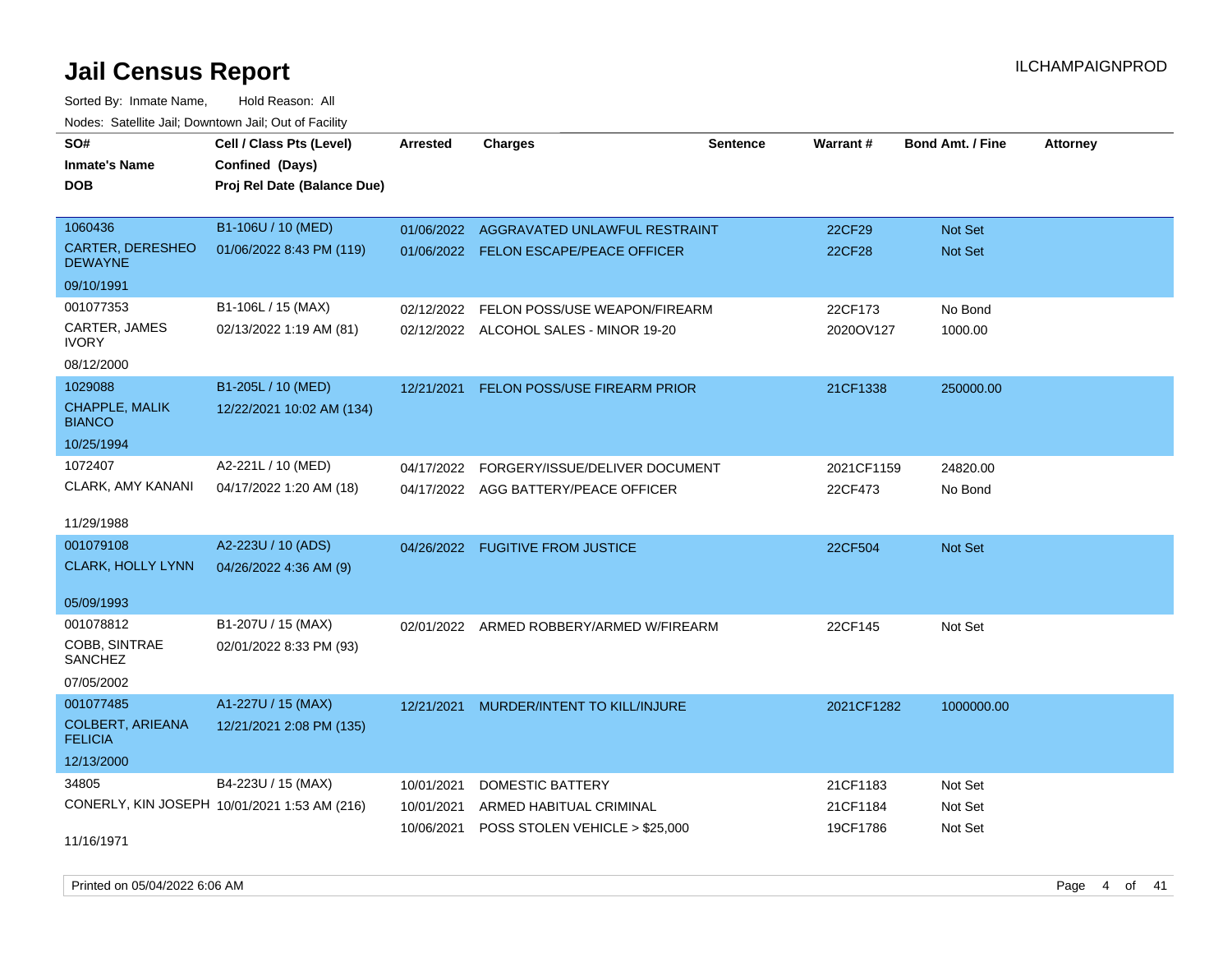| SO#<br><b>Inmate's Name</b><br><b>DOB</b>                             | Cell / Class Pts (Level)<br>Confined (Days)<br>Proj Rel Date (Balance Due) | <b>Arrested</b>                        | <b>Charges</b>                                                                          | <b>Sentence</b> | <b>Warrant#</b>                 | <b>Bond Amt. / Fine</b>       | <b>Attorney</b> |
|-----------------------------------------------------------------------|----------------------------------------------------------------------------|----------------------------------------|-----------------------------------------------------------------------------------------|-----------------|---------------------------------|-------------------------------|-----------------|
| 001077549<br>CRISTOBAL-MATEO,<br><b>CRISTOBAL</b>                     | B2-T3-10L / 10 (SPH)<br>12/22/2020 1:17 PM (499)                           | 12/22/2020                             | <b>PRED CRIM SEX ASLT/VICTIM &lt;13</b>                                                 |                 | 2020CF1469                      | <b>Not Set</b>                |                 |
| 12/02/1988<br>1066482<br>DANGERFIELD,<br>AMANTAE ESSTAVION            | BOOKH-2 / 15 (ADS)<br>04/24/2022 12:22 PM (11)                             | 04/24/2022<br>04/26/2022<br>04/26/2022 | AGG ROBBERY/INDICATE ARM W/FIR<br><b>RETAIL THEFT</b><br>CRIM DAMAGE TO PROPERTY <\$500 |                 | 22CF500<br>21CF811<br>21CM239   | No Bond<br>Not Set<br>Not Set |                 |
| 01/11/1998<br>1023587<br>DAVIS, MARTIN<br><b>DENNIS</b>               | A4-102L / 15 (MAX)<br>09/24/2021 9:38 PM (223)                             | 09/24/2021<br>09/24/2021               | MFG/DEL CANNABIS/2.5-10 GRAMS<br>ARMED HABITUAL CRIMINAL                                |                 | 21CF1155<br>2021-CF681          | Not Set<br>500000.00          |                 |
| 12/02/1994<br>62982<br>DEGARMO, ARTHUR<br><b>JOSEPH</b><br>03/27/1978 | B3-W3-10L / 5 (MIN)<br>04/07/2022 12:36 PM (28)<br>5/6/2022 (0.00)         | 04/07/2022<br>04/07/2022               | DRIVING ON REVOKED LICENSE<br>DRIVING ON REVOKED LICENSE                                | 60d (CJ)        |                                 | No Bond<br>No Bond            |                 |
| 001079106<br>DENNIGER-BRADLEY,<br><b>TYAIRE L</b><br>06/29/1990       | A3-217L / 10 (ADS)<br>04/25/2022 4:21 PM (10)                              | 04/25/2022                             | BATTERY/MAKES PHYSICAL CONTACT                                                          |                 | 22CM130                         | Not Set                       |                 |
| 001079047<br>DILLARD, WILDON<br><b>JEROME</b><br>03/27/1971           | B1-206U / 10 (MED)<br>04/11/2022 1:54 AM (24)                              |                                        | 04/10/2022 HOME INVASION/CAUSE INJURY                                                   |                 | 22CF432                         | Not Set                       |                 |
| 36298<br><b>DUCEY, SCOTT</b><br><b>ROBERT</b><br>04/02/1969           | B2-DR / 5 (SPH)<br>03/11/2022 12:49 PM (55)                                | 03/11/2022 AGG DUI/3                   |                                                                                         |                 | 21CF380                         | Not Set                       |                 |
| 1024895<br>EDWARDS, GEORGE<br><b>CORTEZ</b><br>06/19/1994             | B1-103L / 10 (MED)<br>12/15/2021 12:26 PM (141)                            | 12/15/2021<br>12/15/2021               | MFG/DEL 100<400 GR COCA/ANLG<br>AGGRAVATED BATTERY<br>04/29/2022 PROBATION VIOLATION    |                 | 21CF1535<br>21CF1536<br>18CF964 | Not Set<br>Not Set<br>Not Set |                 |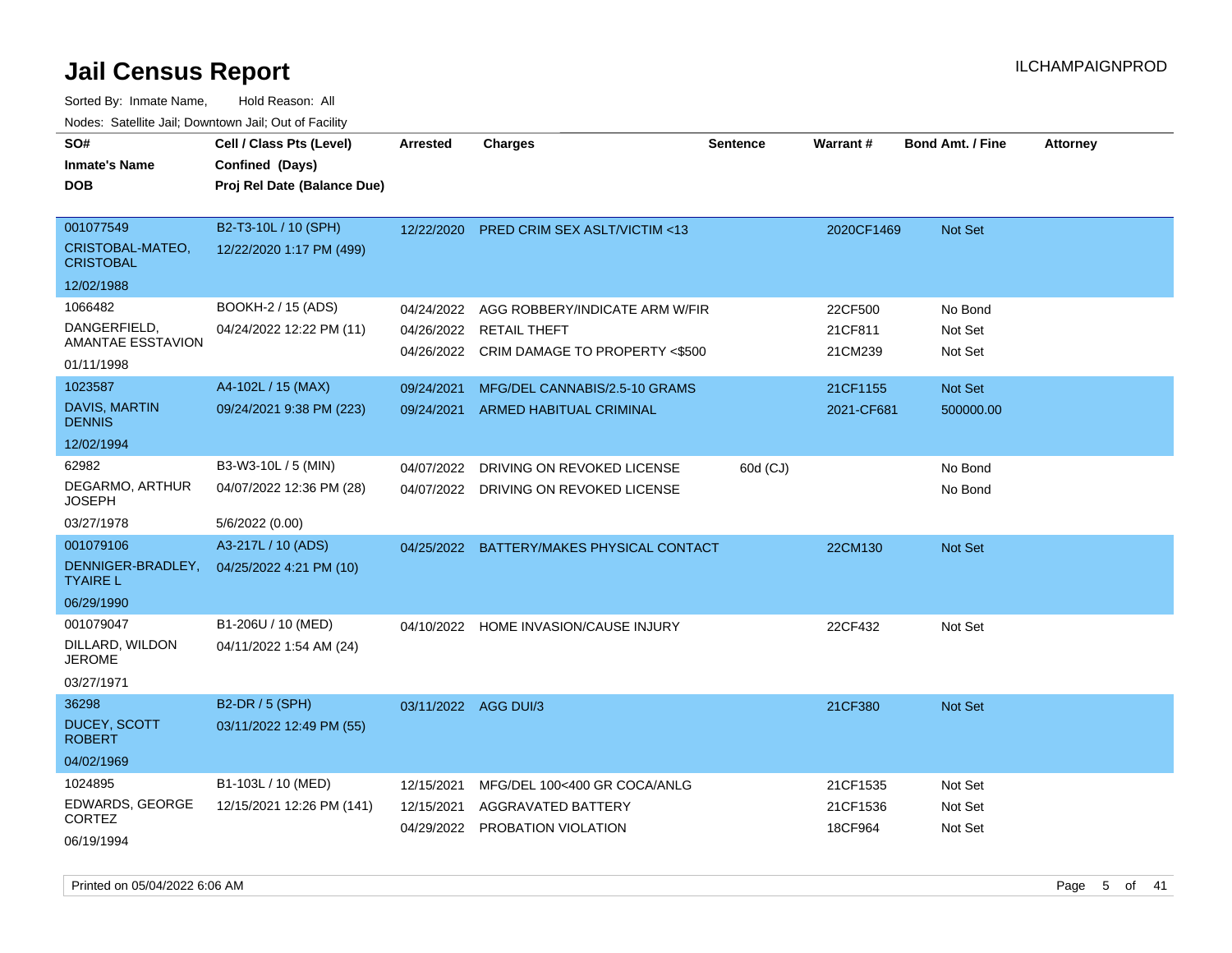Sorted By: Inmate Name, Hold Reason: All

Nodes: Satellite Jail; Downtown Jail; Out of Facility

| SO#<br><b>Inmate's Name</b><br><b>DOB</b>                           | Cell / Class Pts (Level)<br>Confined (Days)<br>Proj Rel Date (Balance Due) | Arrested          | <b>Charges</b>                                                 | <b>Sentence</b> | <b>Warrant#</b> | <b>Bond Amt. / Fine</b> | <b>Attorney</b> |
|---------------------------------------------------------------------|----------------------------------------------------------------------------|-------------------|----------------------------------------------------------------|-----------------|-----------------|-------------------------|-----------------|
| 1074720<br>ELVIR-REYES, JORGE<br><b>LEONARDO</b>                    | B2-DR / 15 (SPH)<br>01/19/2022 1:43 PM (106)                               |                   | 01/19/2022 PRED CRIM SEX ASLT/VICTIM <13                       |                 | 21CF1414        | 500000.00               |                 |
| 06/03/1988<br>43977                                                 | B2-T1-02L / 5 (SPH)                                                        |                   |                                                                |                 |                 |                         |                 |
| <b>EMKES, DOUGLAS</b><br><b>ALAN</b>                                | 12/20/2021 9:59 AM (136)                                                   | 12/20/2021        | AGG FLEEING POLICE/21 MPH OVER<br>12/20/2021 PAROLE REVOCATION |                 | 21CF1566        | Not Set<br>No Bond      |                 |
| 06/08/1959<br>987328                                                | A2-123L / 10 (MED)                                                         | 12/11/2021        | AGG ASLT PEACE OFF/FIRE/ER WRK                                 |                 | 21CF1515        | Not Set                 |                 |
| ERVIN, DEIDRA ANN<br><b>RUTH</b>                                    | 12/11/2021 8:48 PM (145)                                                   |                   |                                                                |                 |                 |                         |                 |
| 04/15/1991                                                          |                                                                            |                   |                                                                |                 |                 |                         |                 |
| 66468<br>FERRELL, BRIAN<br><b>JAMAL</b>                             | A4-106L / 15 (MAX)<br>03/06/2022 9:04 PM (60)                              | 03/06/2022 MURDER |                                                                |                 | 22CF273         | 1000000.00              |                 |
| 11/15/1985                                                          |                                                                            |                   |                                                                |                 |                 |                         |                 |
| 962759                                                              | B2-T4-15U / 15 (SPH)                                                       | 07/16/2021        | <b>METH DELIVERY&lt;5 GRAMS</b>                                |                 | 21CF833         | Not Set                 |                 |
| 12/28/1988                                                          | FINLEY, KEVIN DANTE  07/16/2021 9:44 PM (293)                              | 07/29/2021        | AGG CRIM SEX ASSAULT/FELONY                                    |                 | 21CF891         | No Bond                 |                 |
| 001078961<br>FISCHER, KYRE<br><b>ORLANDO</b><br>04/14/2002          | B1-201L / 10 (MED)<br>03/21/2022 1:21 PM (45)                              |                   | 03/21/2022 AGG BATTERY/DISCHARGE FIREARM                       |                 | 22CF39          | 750000.00               |                 |
| 1039744<br><b>FONVILLE, TREVOY</b><br><b>JERMAINE</b><br>01/13/1996 | B4-225U / 15 (MAX)<br>12/06/2021 10:52 AM (150)                            | 12/06/2021 MURDER |                                                                |                 | 20CF959         | 1000000.00              |                 |
| 001077819<br>FORTUNE, DOMINIC<br><b>AUGUSTUS</b><br>02/16/1999      | A3-113U / 15 (ADS)<br>04/06/2022 7:15 AM (29)                              |                   | 04/06/2022 MURDER/INTENT TO KILL/INJURE                        |                 | 22CF416         | Not Set                 |                 |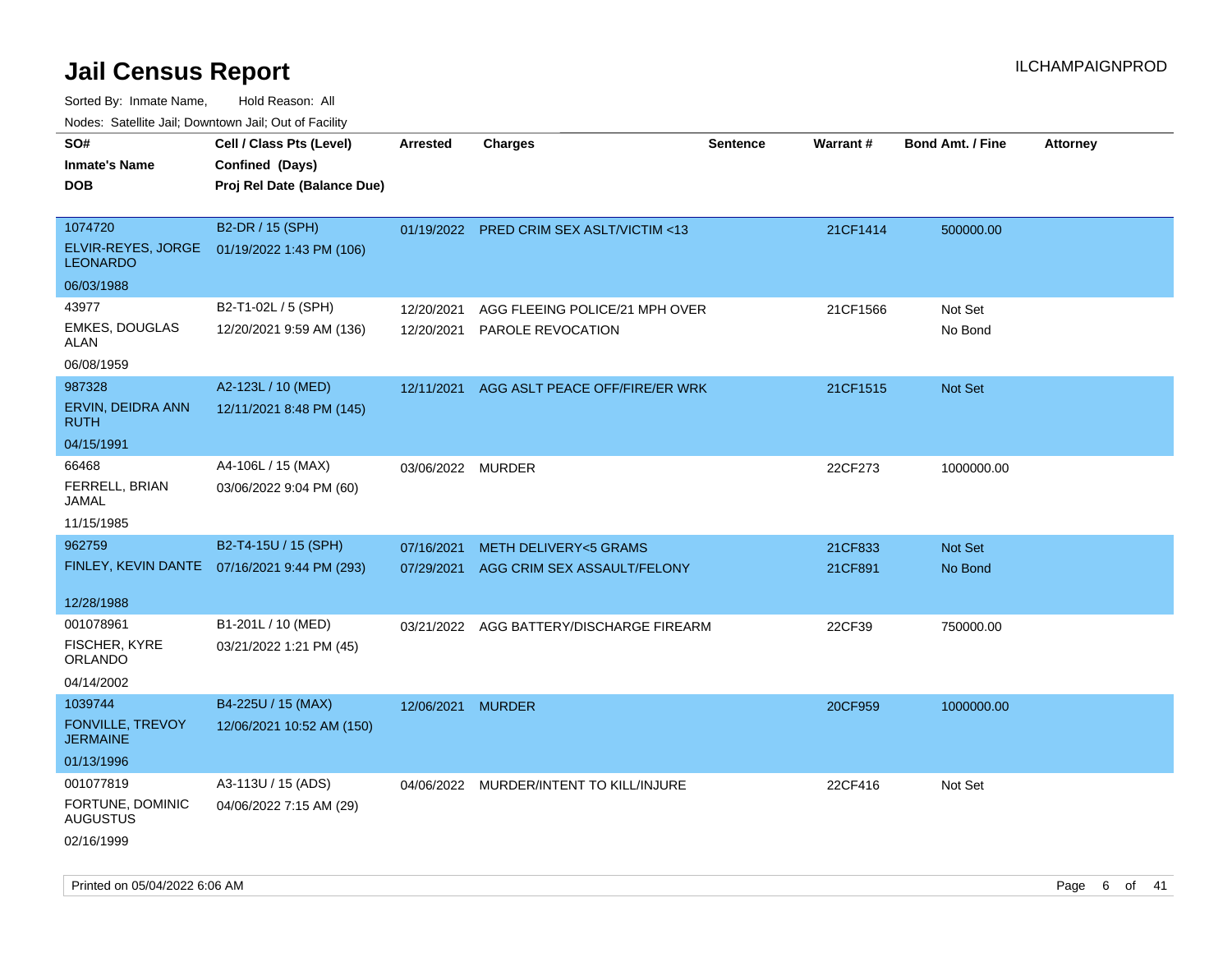| Noues. Salenne Jan, Downtown Jan, Out of Facility |                                             |            |                                           |                 |                 |                         |                 |
|---------------------------------------------------|---------------------------------------------|------------|-------------------------------------------|-----------------|-----------------|-------------------------|-----------------|
| SO#                                               | Cell / Class Pts (Level)                    | Arrested   | <b>Charges</b>                            | <b>Sentence</b> | <b>Warrant#</b> | <b>Bond Amt. / Fine</b> | <b>Attorney</b> |
| <b>Inmate's Name</b>                              | Confined (Days)                             |            |                                           |                 |                 |                         |                 |
| <b>DOB</b>                                        | Proj Rel Date (Balance Due)                 |            |                                           |                 |                 |                         |                 |
|                                                   |                                             |            |                                           |                 |                 |                         |                 |
| 001078863                                         | B4-122L / 15 (MAX)                          | 02/19/2022 | POSSESSION OF STOLEN FIREARM              |                 | 22CF203         | <b>Not Set</b>          |                 |
| FOSTER, JOHN<br><b>CARELL</b>                     | 02/19/2022 6:01 AM (75)                     |            |                                           |                 |                 |                         |                 |
| 03/13/1981                                        |                                             |            |                                           |                 |                 |                         |                 |
| 518395                                            | B2-T3-12L / 15 (SPH)                        | 07/07/2020 | CRIMINAL SEXUAL ASSAULT                   |                 | 2020-CF735      | 250000.00               |                 |
|                                                   | FRANDLE, MARK RYAN 07/07/2020 3:42 PM (667) |            |                                           |                 |                 |                         |                 |
| 09/10/1985                                        |                                             |            |                                           |                 |                 |                         |                 |
| 001079034                                         | B4-123L / 10 (MED)                          | 04/08/2022 | POSS FIR FOID EXPIRED/NOT ELIG            |                 | 22CF434         | No Bond                 |                 |
| FRANKLIN, MICHAEL<br><b>ANDRAE</b>                | 04/08/2022 1:53 PM (27)                     |            |                                           |                 |                 |                         |                 |
| 12/18/1997                                        |                                             |            |                                           |                 |                 |                         |                 |
| 001077934                                         | A1-125L / 10 (MED)                          | 08/22/2021 | AGG DUI/ACCIDENT/DEATH                    | 10y (DOC)       | 21CF1024        | Not Set                 |                 |
| FREED, LOGAN<br><b>SUZANNE</b>                    | 08/22/2021 11:45 PM (256)                   |            |                                           |                 |                 |                         |                 |
| 08/18/1996                                        |                                             |            |                                           |                 |                 |                         |                 |
| 001078290                                         | A1-224L / 10 (ADS)                          | 08/19/2021 | MACHINE GUN/AUTO WEAPON/VEH               |                 | 21CF1012        | <b>Not Set</b>          |                 |
| FREEMAN, ANGEL<br><b>JANILA KAY</b>               | 08/19/2021 1:26 AM (259)                    |            |                                           |                 |                 |                         |                 |
| 12/25/1995                                        |                                             |            |                                           |                 |                 |                         |                 |
| 591514                                            | B2-T3-11U / 10 (SPH)                        | 02/25/2022 | AGG CRIM SEX ABUSE/VIC 13-17              |                 | 22CF230         | 100000.00               |                 |
|                                                   | GAMBLE, SCOTT PAUL 02/25/2022 6:08 PM (69)  |            | 02/25/2022 AGG CRIM SEX ABUSE/THREAT LIFE |                 | 22CF135         | Not Set                 |                 |
|                                                   |                                             |            |                                           |                 |                 |                         |                 |
| 09/06/1968                                        |                                             |            |                                           |                 |                 |                         |                 |
| 001078154                                         | B4-226U / 10 (MED)                          | 01/09/2022 | DRVG UNDER INFLU OF ALCOHOL               |                 | 2021 DT 182     | 5000.00                 |                 |
| <b>GENTRY, DAMON</b><br><b>LIONEL</b>             | 01/09/2022 4:41 PM (116)                    | 01/09/2022 | AGG DOMESTIC BATTERY/STRANGLE             |                 | 2021 CF 1396    | 50000.00                |                 |
| 12/25/1971                                        |                                             |            |                                           |                 |                 |                         |                 |
| 1064590                                           | B4-222U / 10 (MED)                          |            | 04/26/2022 AGG RECK DRVG/INCLINE/BOD HARM |                 | 22CF517         | No Bond                 |                 |
| GIPSON, JERRION<br>CONTREAL                       | 04/26/2022 7:43 PM (9)                      |            |                                           |                 |                 |                         |                 |
| 05/21/1996                                        |                                             |            |                                           |                 |                 |                         |                 |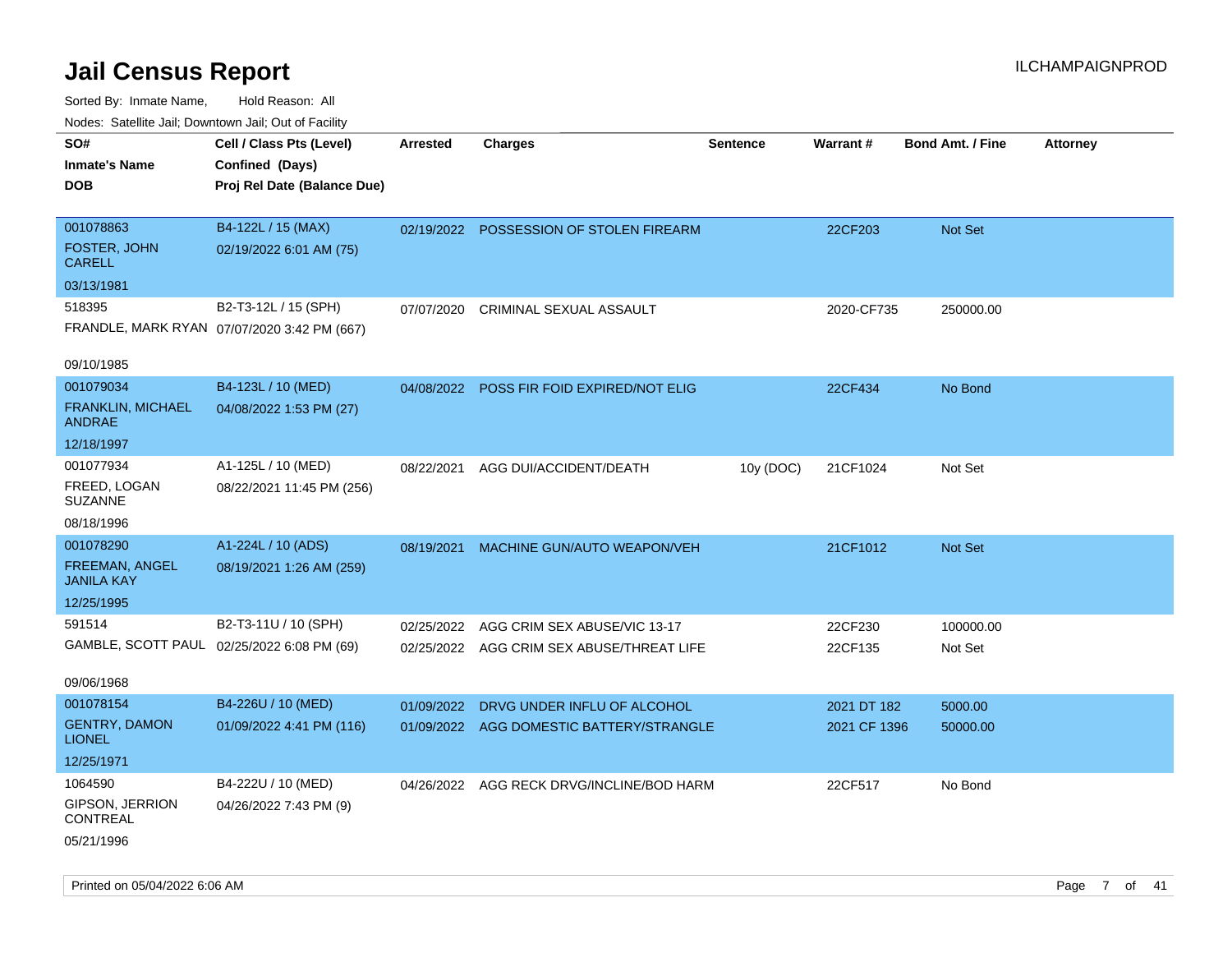| SO#<br><b>Inmate's Name</b><br><b>DOB</b>                          | Cell / Class Pts (Level)<br>Confined (Days)<br>Proj Rel Date (Balance Due) | <b>Arrested</b>                                                    | <b>Charges</b>                                                                                                                           | <b>Sentence</b> | <b>Warrant#</b>                                          | <b>Bond Amt. / Fine</b>                             | <b>Attorney</b> |
|--------------------------------------------------------------------|----------------------------------------------------------------------------|--------------------------------------------------------------------|------------------------------------------------------------------------------------------------------------------------------------------|-----------------|----------------------------------------------------------|-----------------------------------------------------|-----------------|
| 001078633<br>GONZALEZ-GUILLEN,<br><b>EDWARD</b><br>08/25/2002      | B2-T4-13U / 25 (SPH)<br>12/01/2021 12:08 PM (155)                          | 12/01/2021                                                         | <b>PRED CRIM SEX ASLT/VICTIM &lt;13</b>                                                                                                  |                 | 21CF1416                                                 | 250000.00                                           |                 |
| 1031794<br>GOODWIN, ANTHONY<br><b>DWAYNE</b><br>07/03/1986         | B3-W3-09U / 10 (MED)<br>04/19/2022 3:51 PM (16)                            | 04/19/2022<br>04/19/2022<br>04/19/2022                             | <b>DOMESTIC BATTERY</b><br>RESIST/OBSTRUCTING A PEACE OFFICEL<br>BATTERY/MAKES PHYSICAL CONTACT                                          |                 | 21CF662<br>20CM553<br>21CM175                            | 25000.00<br>1000.00<br>1000.00                      |                 |
| 001078607<br><b>GRAY, WILLIAM</b><br><b>DA'VON</b><br>04/18/1984   | B4-221L / 15 (MAX)<br>11/22/2021 2:57 PM (164)                             | 11/22/2021<br>11/22/2021                                           | FELON POSS/USE FIREARM/PAROLE<br>ATTEMPT (FIRST DEGREE MURDER)                                                                           |                 | 21CF1437<br>21CF1435                                     | <b>Not Set</b><br>Not Set                           |                 |
| 56342<br><b>GRIFFIN, NATHAN</b><br><b>EUGENE</b><br>02/24/1969     | B1-207L / 10 (MED)<br>10/21/2021 4:20 PM (196)                             | 10/21/2021<br>10/21/2021<br>10/21/2021                             | THEFT CONTROL INTENT <\$500<br>DRIVING ON REVOKED LICENSE<br>ARMED HABITUAL CRIMINAL                                                     |                 | 17CF1451<br>20TR1979<br>21CF1279                         | 10000.00<br>3000.00<br>Not Set                      |                 |
| 001079080<br><b>HARRIS, MILEEK</b><br><b>JAEQUAN</b><br>08/04/2000 | A4-104L / 15 (MAX)<br>04/19/2022 12:10 AM (16)                             | 04/18/2022                                                         | FELON POSS/USE WEAPON/FIREARM                                                                                                            |                 | 22CF477                                                  | No Bond                                             |                 |
| 975293<br>HILL, JACOB MILES<br>02/06/1988                          | B2-T4-14L / 15 (SPH)<br>07/21/2021 8:43 PM (288)                           | 07/21/2021<br>07/21/2021<br>07/25/2021<br>08/18/2021<br>09/09/2021 | VIO ORDER/PRIOR VIO OF ORDER<br><b>STALKING</b><br>PAROLE REVOCATION<br><b>HARASS WITNESS/FAMILY MBR/REP</b><br>AGG STALKING/BODILY HARM |                 | 21CF914<br>2021CF863<br>CH2104646<br>21CF992<br>21CF1073 | No Bond<br>Not Set<br>Not Set<br>Not Set<br>Not Set |                 |
| 980939<br><b>HILL, XAVIER</b><br><b>LENSHAUN</b><br>06/18/1988     | B4-227U / 10 (MED)<br>03/25/2022 11:15 AM (41)                             | 03/25/2022                                                         | RECEIVE/POSS/SELL STOLEN VEH                                                                                                             |                 | 22CF357                                                  | <b>Not Set</b>                                      |                 |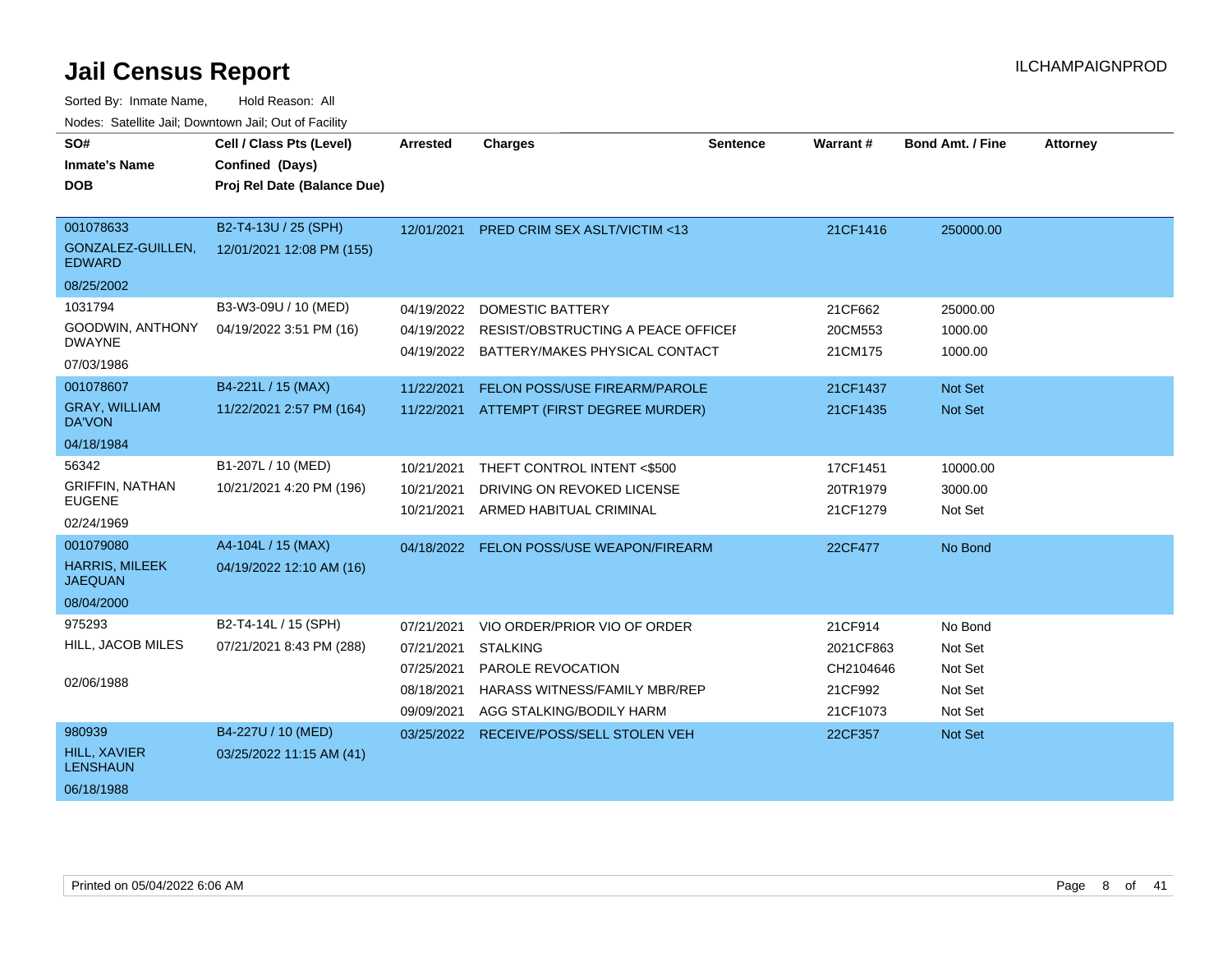| roaco. Oatomto dan, Downtown dan, Oat or Fability |                             |                 |                                           |                 |           |                         |                 |
|---------------------------------------------------|-----------------------------|-----------------|-------------------------------------------|-----------------|-----------|-------------------------|-----------------|
| SO#                                               | Cell / Class Pts (Level)    | <b>Arrested</b> | <b>Charges</b>                            | <b>Sentence</b> | Warrant#  | <b>Bond Amt. / Fine</b> | <b>Attorney</b> |
| <b>Inmate's Name</b>                              | Confined (Days)             |                 |                                           |                 |           |                         |                 |
| <b>DOB</b>                                        | Proj Rel Date (Balance Due) |                 |                                           |                 |           |                         |                 |
|                                                   |                             |                 |                                           |                 |           |                         |                 |
| 51028                                             | B3-W5-20L / 10 (MED)        |                 | 02/23/2022 POSS STOLEN VEHICLE            |                 | 20-CF-377 | No Bond                 |                 |
| HUFFMAN, MICHAEL<br><b>LEONARD</b>                | 02/23/2022 3:14 AM (71)     |                 |                                           |                 |           |                         |                 |
| 07/24/1980                                        |                             |                 |                                           |                 |           |                         |                 |
| 1061186                                           | A1-224U / 15 (MAX)          | 03/16/2022      | MURDER/STRONG PROB KILL/INJURE            |                 | 22CF329   | No Bond                 |                 |
| INGRAM, CHERELL<br><b>LETRISE</b>                 | 03/16/2022 10:17 PM (50)    |                 |                                           |                 |           |                         |                 |
| 10/01/1986                                        |                             |                 |                                           |                 |           |                         |                 |
| 38993                                             | A4-103L / 15 (MAX)          | 02/13/2021      | ATTEMPT (FIRST DEGREE MURDER)             |                 | 21CF181   | Not Set                 |                 |
| JACKSON, LAMONT<br><b>JEREMIE</b>                 | 02/13/2021 7:45 AM (446)    |                 |                                           |                 |           |                         |                 |
| 07/31/1973                                        |                             |                 |                                           |                 |           |                         |                 |
| 001077711                                         | A3-117L / 15 (ADS)          | 04/28/2022      | AGG CRIM SEX ABUSE/BODILY HARM            |                 | 21CF190   | No Bond                 |                 |
| JACOBS, JOSHUA<br>PAUL                            | 04/28/2022 2:50 PM (7)      |                 |                                           |                 |           |                         |                 |
| 02/07/1997                                        | 6/2/2022 (0.00)             |                 |                                           |                 |           |                         |                 |
| 001077866                                         | A3-216L / 10 (ADS)          |                 | 04/28/2022 FELON POSS/USE WEAPON/FIREARM  |                 | 22CF524   | <b>Not Set</b>          |                 |
| <b>JENKINS, ISAIAH</b><br><b>DUJAUN</b>           | 04/28/2022 8:32 PM (7)      |                 |                                           |                 |           |                         |                 |
| 04/26/1994                                        |                             |                 |                                           |                 |           |                         |                 |
| 1076684                                           | <b>BOOKH-1/5 (ADS)</b>      | 04/27/2022      | CRIMINAL TRESPASS BUILDING                |                 | 22CM140   | 100.00                  |                 |
| JENKINS, KORON                                    | 04/27/2022 1:46 PM (8)      | 04/29/2022      | <b>BURGLARY</b>                           |                 | 22CF159   | Not Set                 |                 |
| SAMUEL                                            |                             | 04/29/2022      | <b>CRIM TRESPASS TO RESIDENCE</b>         |                 | 22CM113   | 5000.00                 |                 |
| 04/28/2002                                        |                             | 04/29/2022      | AGG BATTERY/PUBLIC PLACE                  |                 | 22CF342   | 5000.00                 |                 |
| 001078703                                         | A1-225U / 15 (ADS)          | 12/20/2021      | MURDER/INTENT TO KILL/INJURE              |                 | 21CF1574  | <b>Not Set</b>          |                 |
| <b>JOHNS, SHANIQUH</b><br><b>THERESA</b>          | 12/22/2021 6:41 AM (134)    |                 |                                           |                 |           |                         |                 |
| 04/03/1992                                        |                             |                 |                                           |                 |           |                         |                 |
| 001079105                                         | A3-116L                     | 04/25/2022      | POSS STOLEN VEHICLE > \$25,000            |                 | 22CF505   | Not Set                 |                 |
| JOHNSON, EVERETT<br>LEON                          | 04/25/2022 3:08 PM (10)     |                 | 04/25/2022 CRIM DAMAGE TO PROPERTY <\$500 |                 | 20CM375   | 3000.00                 |                 |
| 01/22/1965                                        |                             |                 |                                           |                 |           |                         |                 |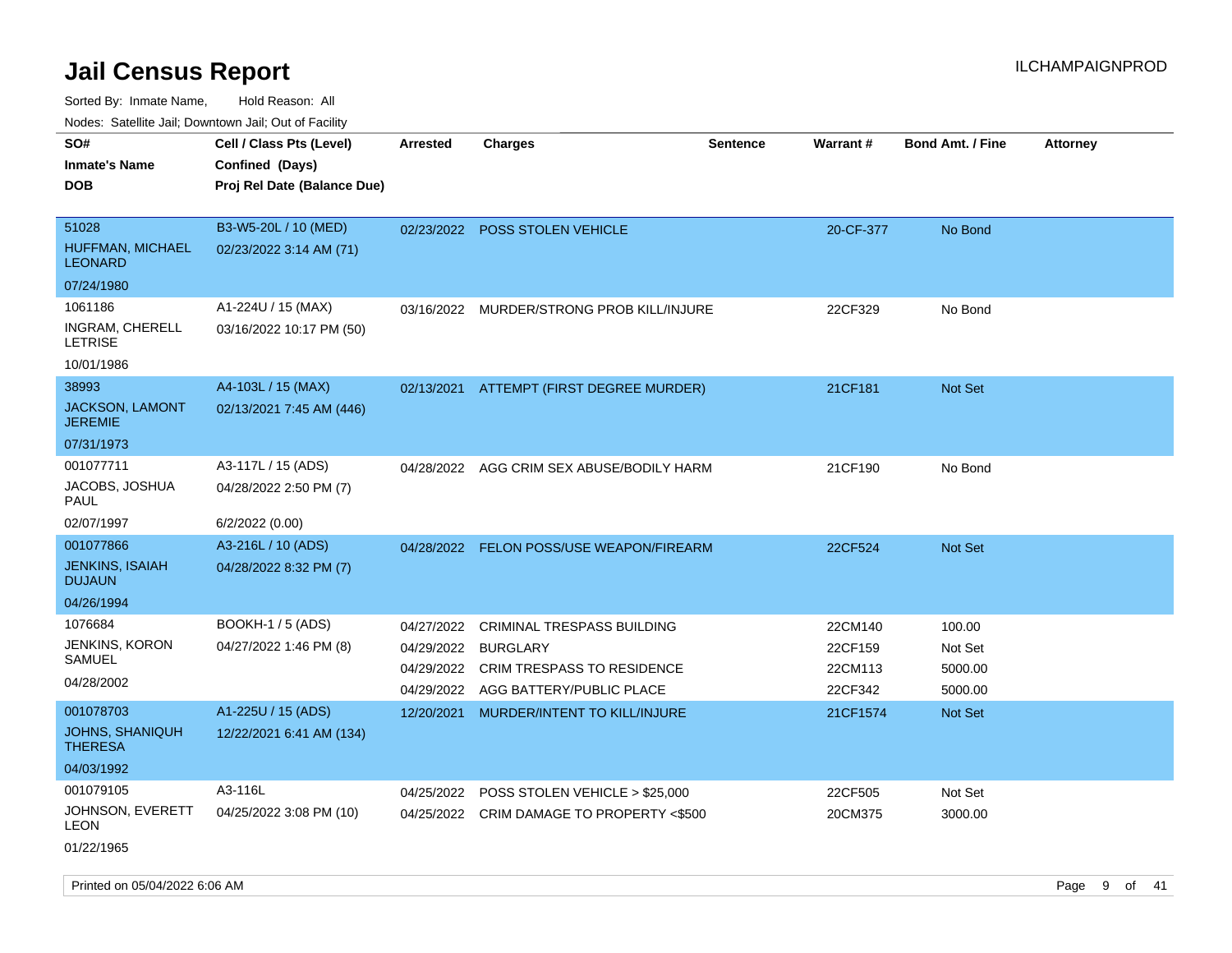| Nodes. Satellite Jali, Downtown Jali, Out of Facility |                             |                 |                                           |                 |            |                         |                 |
|-------------------------------------------------------|-----------------------------|-----------------|-------------------------------------------|-----------------|------------|-------------------------|-----------------|
| SO#                                                   | Cell / Class Pts (Level)    | <b>Arrested</b> | <b>Charges</b>                            | <b>Sentence</b> | Warrant#   | <b>Bond Amt. / Fine</b> | <b>Attorney</b> |
| <b>Inmate's Name</b>                                  | Confined (Days)             |                 |                                           |                 |            |                         |                 |
| <b>DOB</b>                                            | Proj Rel Date (Balance Due) |                 |                                           |                 |            |                         |                 |
|                                                       |                             |                 |                                           |                 |            |                         |                 |
| 001079089                                             | B2-T2-07U / 15 (SPH)        |                 | 04/22/2022 PRED CRIM SEX ASLT/VIC <13/FIR |                 | 21CF858    | 250000.00               |                 |
| JONES, DAVARUIS LEE 04/22/2022 6:34 AM (13)           |                             |                 |                                           |                 |            |                         |                 |
| 04/21/2001                                            |                             |                 |                                           |                 |            |                         |                 |
| 1042582                                               | B1-107U / 15 (MAX)          | 03/10/2022      | VIOLATE ORDER PROTECTION                  |                 | 22CM61     | Not Set                 |                 |
| JONES, DEONTA<br><b>DANTRAL</b>                       | 03/10/2022 4:50 AM (56)     |                 |                                           |                 |            |                         |                 |
| 02/01/1993                                            |                             |                 |                                           |                 |            |                         |                 |
| 001078645                                             | B3-W1-02L / 10 (MED)        | 12/02/2021      | <b>AGG DISCHARGE FIREARM</b>              |                 | 21CF1478   | No Bond                 |                 |
| JONES, KELVIN<br><b>KHYRIC</b>                        | 12/02/2021 6:56 PM (154)    |                 |                                           |                 |            |                         |                 |
| 02/27/2001                                            |                             |                 |                                           |                 |            |                         |                 |
| 956822                                                | A4-101U / 15 (MAX)          | 11/25/2021      | PAROLE REVOCATION                         |                 | CH2106361  | No Bond                 |                 |
| JONES, MARIO                                          | 11/25/2021 10:37 AM (161)   | 11/25/2021      | UNLAWFUL RESTRAINT                        |                 | 21CF1443   | Not Set                 |                 |
| NATHANIEL                                             |                             | 11/25/2021      | AGGRAVATED DOMESTIC BATTERY               |                 | 21CF1442   | Not Set                 |                 |
| 10/27/1987                                            |                             |                 |                                           |                 |            |                         |                 |
| 59668                                                 | B2-T1-04L / 10 (SPH)        | 02/11/2022      | FAIL TO RPT CHNG ADDRESS/EMPL             |                 | 20 CF 1241 | 75000.00                |                 |
| <b>JONES, MARTELL</b><br><b>DEANGELO</b>              | 02/11/2022 3:19 PM (83)     |                 | 02/11/2022 AGGRAVATED ARSON/BODILY HARM   |                 | 22 CF 169  | 75000.00                |                 |
| 07/11/1983                                            |                             |                 |                                           |                 |            |                         |                 |
| 1008468                                               | B4-125L / 10 (MED)          | 12/01/2021      | FELON POSS/USE WEAPON/FIREARM             |                 | 21CF1472   | Not Set                 |                 |
| JONES, MARTEZ<br><b>LAMONTE</b>                       | 12/01/2021 1:28 PM (155)    | 12/02/2021      | PROBATION VIOLATION                       |                 | 20CF1151   | Not Set                 |                 |
| 06/22/1993                                            |                             |                 |                                           |                 |            |                         |                 |
| 45193                                                 | A3-112L / 10 (ADS)          |                 | 04/29/2022 FELON POSS/USE FIREARM PRIOR   |                 | 22CF531    | <b>Not Set</b>          |                 |
| <b>KASPERS, JOHNNY</b><br><b>RAY</b>                  | 04/29/2022 11:00 AM (6)     |                 |                                           |                 |            |                         |                 |
| 05/28/1977                                            |                             |                 |                                           |                 |            |                         |                 |
| 994904                                                | B4-127U / 10 (MED)          |                 | 04/21/2022 RESIDENTIAL ARSON              |                 | 22CF486    | No Bond                 |                 |
| KEIGHER, BRADLY<br>ALAN                               | 04/21/2022 2:51 PM (14)     |                 |                                           |                 |            |                         |                 |
| 10/03/1988                                            |                             |                 |                                           |                 |            |                         |                 |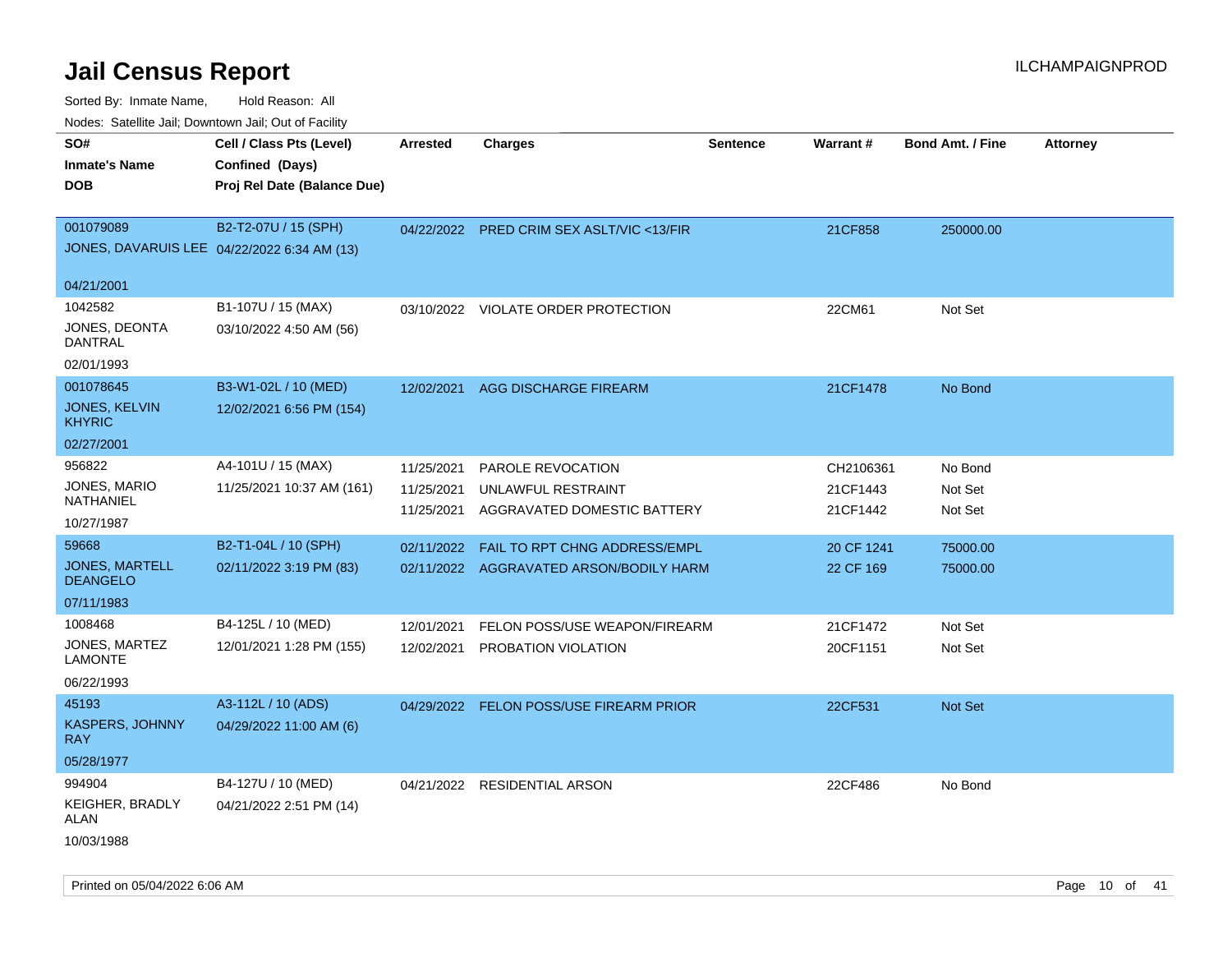| SO#<br><b>Inmate's Name</b><br>DOB                            | Cell / Class Pts (Level)<br>Confined (Days)<br>Proj Rel Date (Balance Due) | <b>Arrested</b>                                                    | <b>Charges</b>                                                                                                                                                    | Sentence | Warrant#                                                 | <b>Bond Amt. / Fine</b>                                | <b>Attorney</b> |
|---------------------------------------------------------------|----------------------------------------------------------------------------|--------------------------------------------------------------------|-------------------------------------------------------------------------------------------------------------------------------------------------------------------|----------|----------------------------------------------------------|--------------------------------------------------------|-----------------|
| 1000825<br><b>KELLEY, MEGAN</b><br><b>MARIE</b><br>10/31/1991 | <b>BOOKF-2 / 5 (ADS)</b><br>04/27/2022 6:19 PM (8)                         | 04/27/2022<br>04/27/2022<br>04/27/2022<br>04/27/2022<br>04/27/2022 | RESIST/OBSTRUCTING A PEACE OFFICEI<br>POSSESSION OF METH/5<15 GRAMS<br>POSSESSION OF METH<5 GRAMS<br>DRIVING ON REVOKED LICENSE<br>DOMESTIC BTRY/PHYSICAL CONTACT |          | <b>22CF4</b><br>21CF965<br>21CF1639<br>21CF38<br>20CM139 | 10000.00<br>5000.00<br>75000.00<br>50000.00<br>5000.00 |                 |
| 44798<br>KILLAM, STEVEN<br>WAYNE<br>03/30/1977                | A4-107L / 10 (MED)<br>04/19/2022 5:26 PM (16)                              | 04/19/2022                                                         | AGG BATTERY/GOVERNMENT EMP                                                                                                                                        |          | 22CF481                                                  | Not Set                                                |                 |
| 41428<br>LINDSEY, DERRICK<br><b>LAMONT</b><br>06/19/1975      | B4-224U / 10 (MED)<br>03/02/2022 8:03 AM (64)                              |                                                                    | 05/02/2022 POSSESSING A CONTROLLED SUBSTANC                                                                                                                       |          | 22CF255                                                  | 100000.00                                              |                 |
| 001077143<br>LORENZO-MATEO,<br><b>DIEGO</b><br>11/01/2000     | BOOKH-3<br>05/04/2022 4:07 AM (1)                                          | 05/04/2022<br>05/04/2022<br>05/04/2022<br>05/04/2022               | RESIST/OBSTRUCTING A PEACE OFFICEI<br><b>BURGLARY</b><br>AGG ASLT PEACE OFF/FIRE/ER WRK<br>AGG BATTERY/PEACE OFFICER                                              |          | 2022CFAWOW<br>2022CFAWOW<br>2021CF401<br>21CF180         | Not Set<br>No Bond<br>3000.00<br>3000.00               |                 |
| 53045<br><b>MARKHAM, HENRY</b><br>EARL<br>02/10/1981          | B4-127L / 10 (MED)<br>04/21/2022 10:56 PM (14)<br>6/19/2022 (0.00)         | 04/21/2022                                                         | DOMESTIC BTRY/CONTACT/VIO O/P<br>04/21/2022 AGGRAVATED BATTERY/NURSE                                                                                              |          | 22CF487                                                  | <b>Not Set</b><br><b>Not Set</b>                       |                 |
| 001078320<br><b>MARSH, PAUL</b><br>OLUFUNMILAYO<br>07/13/1994 | BOOKH-5 / 10 (ADS)<br>04/30/2022 8:44 PM (5)                               | 04/30/2022                                                         | <b>BURGLARY</b>                                                                                                                                                   |          | 22CF533                                                  | Not Set                                                |                 |
| 1038892<br>MCCAULEY, TIMOTHY<br><b>WILLIAM</b><br>03/05/1989  | B2-T1-03U / 10 (SPH)<br>02/16/2022 8:49 PM (78)                            |                                                                    | 02/16/2022 PRED CRIM SEX ASLT/BODILY HARM                                                                                                                         |          | 22CF199                                                  | No Bond                                                |                 |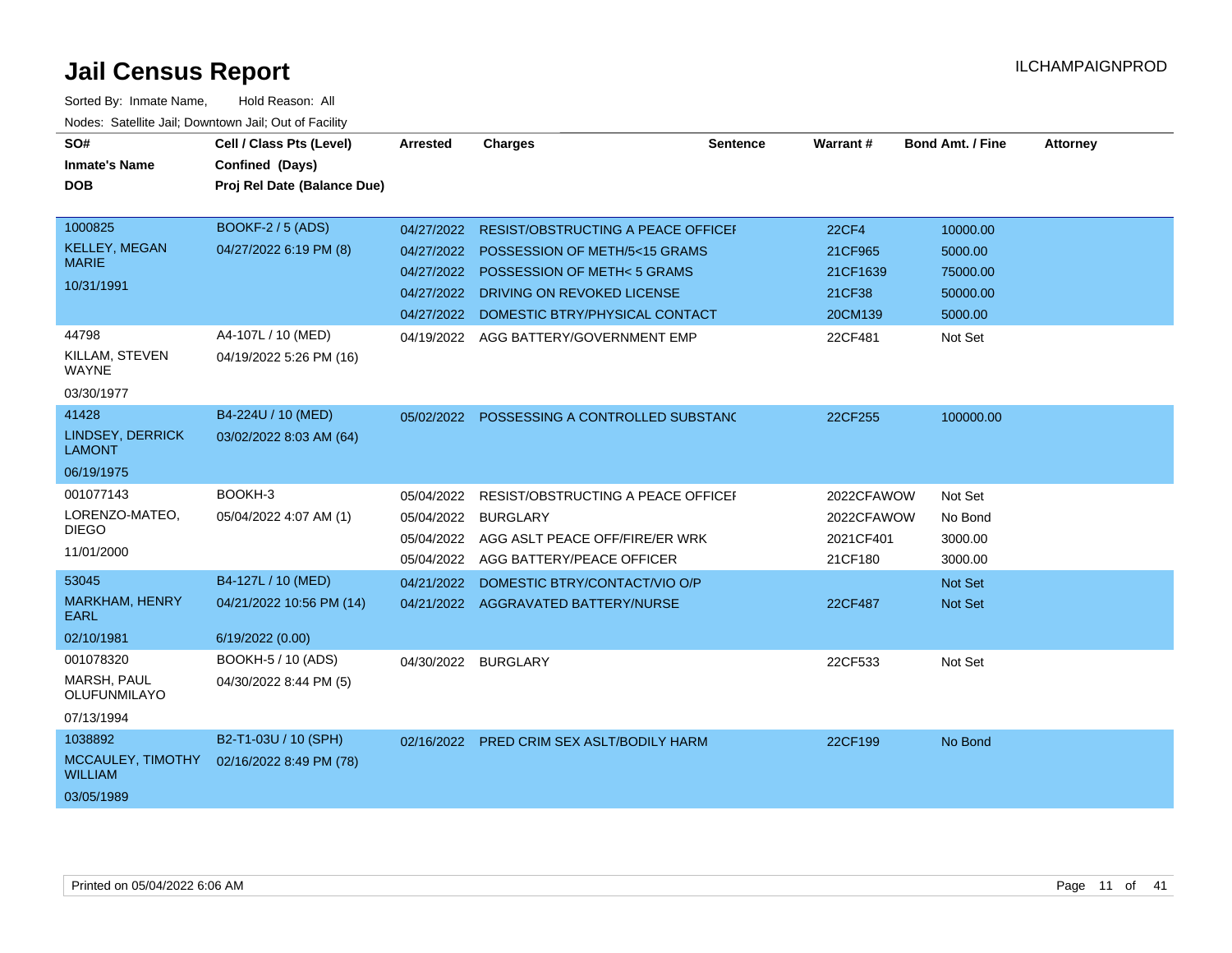Sorted By: Inmate Name, Hold Reason: All Nodes: Satellite Jail; Downtown Jail; Out of Facility

| <u>Houcs.</u> Oatchite Jail, Downtown Jail, Out of Facility |                                              |                 |                                          |                 |               |                         |                 |
|-------------------------------------------------------------|----------------------------------------------|-----------------|------------------------------------------|-----------------|---------------|-------------------------|-----------------|
| SO#                                                         | Cell / Class Pts (Level)                     | <b>Arrested</b> | <b>Charges</b>                           | <b>Sentence</b> | Warrant#      | <b>Bond Amt. / Fine</b> | <b>Attorney</b> |
| <b>Inmate's Name</b>                                        | Confined (Days)                              |                 |                                          |                 |               |                         |                 |
| <b>DOB</b>                                                  | Proj Rel Date (Balance Due)                  |                 |                                          |                 |               |                         |                 |
|                                                             |                                              |                 |                                          |                 |               |                         |                 |
| 48792                                                       | B4-126L / 10 (MED)                           | 11/19/2021      | AGG BATTERY/DISCHARGE FIREARM            |                 | 21CF1425      | <b>Not Set</b>          |                 |
| <b>MCCLAIN, HURCHEL</b><br><b>JOSEPH</b>                    | 11/20/2021 4:11 AM (166)                     |                 |                                          |                 |               |                         |                 |
| 05/01/1979                                                  |                                              |                 |                                          |                 |               |                         |                 |
| 1005514                                                     | A3-115L / 15 (ADS)                           |                 | 04/27/2022 FELON POSS/USE WEAPON/FIREARM |                 | 22CF518       | Not Set                 |                 |
| MCDONALD,<br>RAYTRELL DOMINIQUE                             | 04/27/2022 11:11 PM (8)                      |                 |                                          |                 |               |                         |                 |
| 03/08/1992                                                  |                                              |                 |                                          |                 |               |                         |                 |
| 001077938                                                   | <b>BOOKH-6 / 15 (ADS)</b>                    | 05/10/2021      | AGG KIDNAPING DISCH FIR/HARM             |                 | 21CF532       | <b>Not Set</b>          |                 |
| MCGAHA,<br><b>CHRISTOPHER D</b>                             | 05/10/2021 7:02 PM (360)                     | 05/11/2021      | <b>MURDER</b>                            |                 | 2021-CF-215   | No Bond                 |                 |
| 07/27/1991                                                  |                                              | 05/27/2021      | <b>ESCAPE FROM DEPT OF CORRECTION</b>    |                 | 21CF600       | <b>Not Set</b>          |                 |
| 1065260                                                     | A3-212L / 10 (ADS)                           | 04/29/2022      | AGGRAVATED BATTERY                       |                 | 22CF536       | Not Set                 |                 |
| MCGEE, MALCOM M                                             | 04/29/2022 10:48 PM (6)                      | 04/29/2022      | <b>ROBBERY</b>                           |                 | 22CF537       | Not Set                 |                 |
| 04/11/1997                                                  |                                              |                 |                                          |                 |               |                         |                 |
| 66710                                                       | A4-207U / 15 (ADS)                           |                 | 01/19/2022 ARMED VIOLENCE/CATEGORY I     |                 | <b>22CF88</b> | <b>Not Set</b>          |                 |
| <b>MEEKS, CASSARIOUS</b><br><b>MONTE</b>                    | 01/20/2022 11:40 AM (105)                    |                 |                                          |                 |               |                         |                 |
| 06/22/1984                                                  |                                              |                 |                                          |                 |               |                         |                 |
| 1043071                                                     | A2-120L / 10 (MED)                           | 11/08/2021      | CRIM DMG/GOVT PROP/<\$500                |                 | 21CF1378      | Not Set                 |                 |
| <b>MERRELL-</b><br>SUTHERLAND, ALICIA                       | 11/08/2021 2:22 AM (178)                     |                 |                                          |                 |               |                         |                 |
| 11/26/1972                                                  |                                              |                 |                                          |                 |               |                         |                 |
| 968679                                                      | B1-203U / 15 (MAX)                           |                 | 04/10/2022 ARMED VIOLENCE/CATEGORY I     |                 | 21CF911       | 750000.00               |                 |
| <b>MILES, ANTHONY</b><br><b>MARCUS JERALE</b>               | 04/10/2022 9:29 PM (25)                      |                 |                                          |                 |               |                         |                 |
| 10/21/1985                                                  |                                              |                 |                                          |                 |               |                         |                 |
| 41584                                                       | B4-227L / 15 (MAX)                           | 12/01/2021      | ARMED HABITUAL CRIMINAL                  |                 | 21CF1467      | Not Set                 |                 |
|                                                             | MILLER, JOSE LOVELL 12/02/2021 1:04 AM (154) |                 |                                          |                 |               |                         |                 |

10/07/1975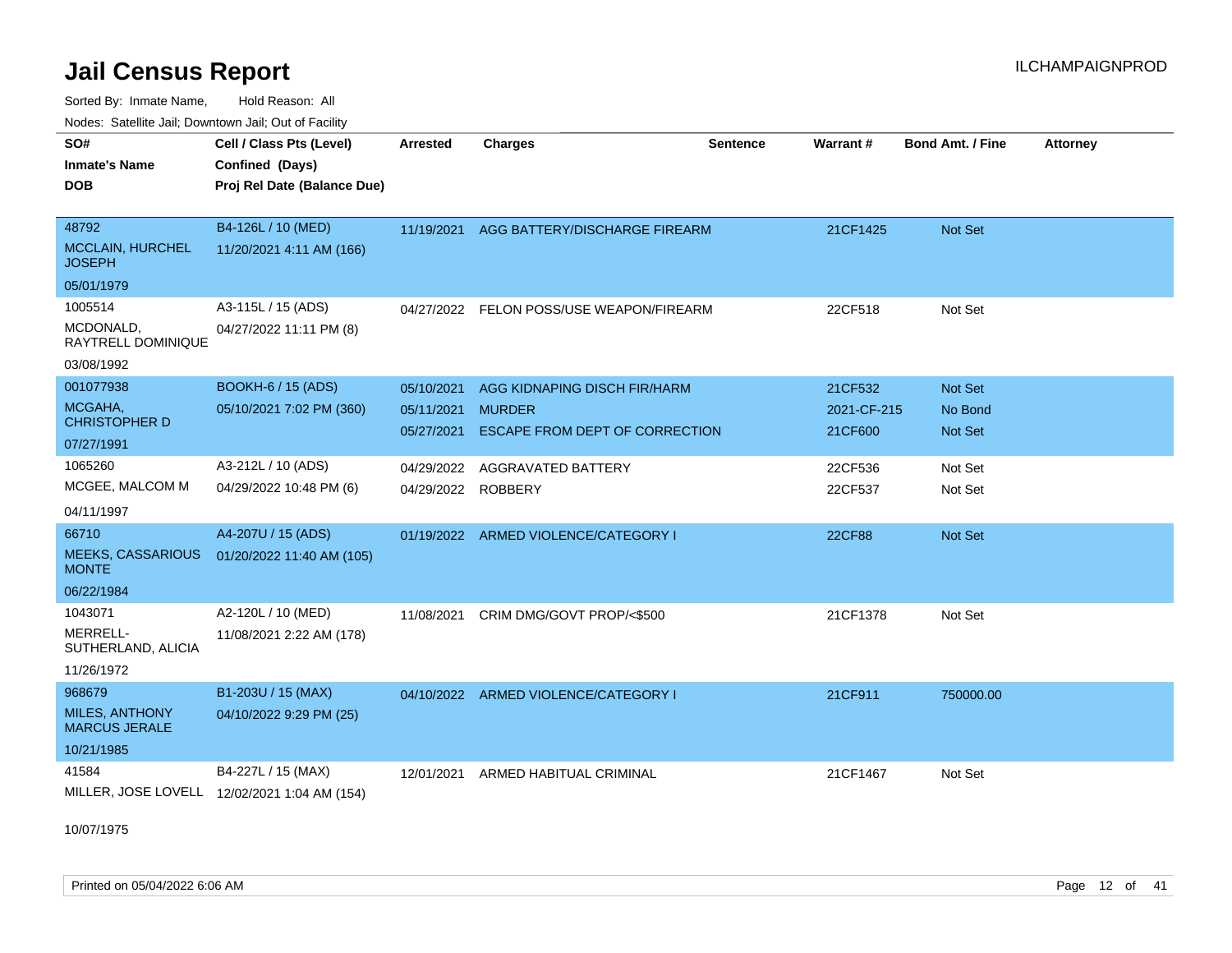| SO#<br><b>Inmate's Name</b><br><b>DOB</b>                 | Cell / Class Pts (Level)<br>Confined (Days)<br>Proj Rel Date (Balance Due) | <b>Arrested</b>          | <b>Charges</b>                                                               | <b>Sentence</b> | Warrant#            | <b>Bond Amt. / Fine</b>   | <b>Attorney</b> |
|-----------------------------------------------------------|----------------------------------------------------------------------------|--------------------------|------------------------------------------------------------------------------|-----------------|---------------------|---------------------------|-----------------|
| 1052889<br>MOORE, JEREMIAH<br><b>THOMAS</b>               | B3-W6-24L / 10 (MED)<br>03/31/2022 2:39 AM (35)                            |                          | 03/31/2022 AGGRAVATED DOMESTIC BATTERY                                       |                 | 22CF375             | No Bond                   |                 |
| 07/21/1996                                                |                                                                            |                          |                                                                              |                 |                     |                           |                 |
| 973984<br>MOORE, SYLVESTER<br><b>DEFRANCIS</b>            | A3-112U / 10 (ADS)<br>05/01/2022 8:49 PM (4)                               | 05/01/2022               | POSSESSING A CONTROLLED SUBSTANC<br>05/01/2022 ATTEMPT TO FLEE/ELUDE OFFICER |                 | 22CF529<br>22MT597  | Not Set<br>Not Set        |                 |
| 12/01/1989                                                |                                                                            |                          |                                                                              |                 |                     |                           |                 |
| 539294<br>MOSLEY, JAMES<br><b>CALVIN</b>                  | B3-W3-11U / 10 (MED)<br>01/11/2022 9:43 PM (114)                           | 01/11/2022               | AGG DUI/NO VALID DL<br>01/11/2022 PAROLE REVOCATION                          |                 | 22CF49<br>CH2200227 | <b>Not Set</b><br>No Bond |                 |
| 12/11/1985                                                |                                                                            |                          |                                                                              |                 |                     |                           |                 |
| 001078517<br>NELSON, RORY<br><b>DEMOND</b>                | B1-102L / 15 (MAX)<br>10/19/2021 3:55 AM (198)                             |                          | 10/19/2021 ATTEMPT (FIRST DEGREE MURDER)                                     |                 | 21CF1267            | Not Set                   |                 |
| 08/14/1984                                                |                                                                            |                          |                                                                              |                 |                     |                           |                 |
| 544881                                                    | BOOKH-8                                                                    | 05/02/2022               | <b>RESIST/OBSTRUCT WITH INJURY</b>                                           |                 | 22CF543             | <b>Not Set</b>            |                 |
| PASCUAL, FRANCISCO 05/02/2022 11:40 PM (3)<br><b>JUAN</b> |                                                                            | 05/02/2022<br>05/02/2022 | BATTERY/CAUSE BODILY HARM<br>DOMESTIC BTRY/PHYSICAL CONTACT                  |                 | 20CM592<br>20CM802  | 7500.00<br>5000.00        |                 |
| 04/20/1983                                                |                                                                            |                          |                                                                              |                 |                     |                           |                 |
| 001078854                                                 | B2-T2-05U / 15 (MAX)                                                       | 02/15/2022               | ARMED VIOLENCE/CATEGORY I                                                    |                 | 22CF190             | Not Set                   |                 |
| PATNAUDE, MARTY<br>WW.                                    | 02/15/2022 5:12 PM (79)                                                    |                          | 02/15/2022 AGG BATTERY/DISCHARGE FIREARM                                     |                 | 2019JD22            | No Bond                   |                 |
| 08/26/2003                                                |                                                                            |                          |                                                                              |                 |                     |                           |                 |
| 61251<br>PETMECKY, JOHN<br><b>ROBERT</b>                  | A3-114L / 15 (ADS)<br>12/27/2021 1:52 PM (129)                             | 12/27/2021               | <b>PRED CRIM SEX ASLT/VICTIM &lt;13</b>                                      |                 | 21CF651             | No Bond                   |                 |
| 03/09/1983                                                |                                                                            |                          |                                                                              |                 |                     |                           |                 |
| 001077249<br>PETRACEK, ROBIN<br><b>DENISE</b>             | BOOKF-2 / 5 (ADS)<br>04/30/2022 2:57 AM (5)                                | 04/30/2022               | DOMESTIC BATTERY/OTHER PRIOR                                                 |                 | 22CF538             | No Bond                   |                 |
| 03/09/1972                                                |                                                                            |                          |                                                                              |                 |                     |                           |                 |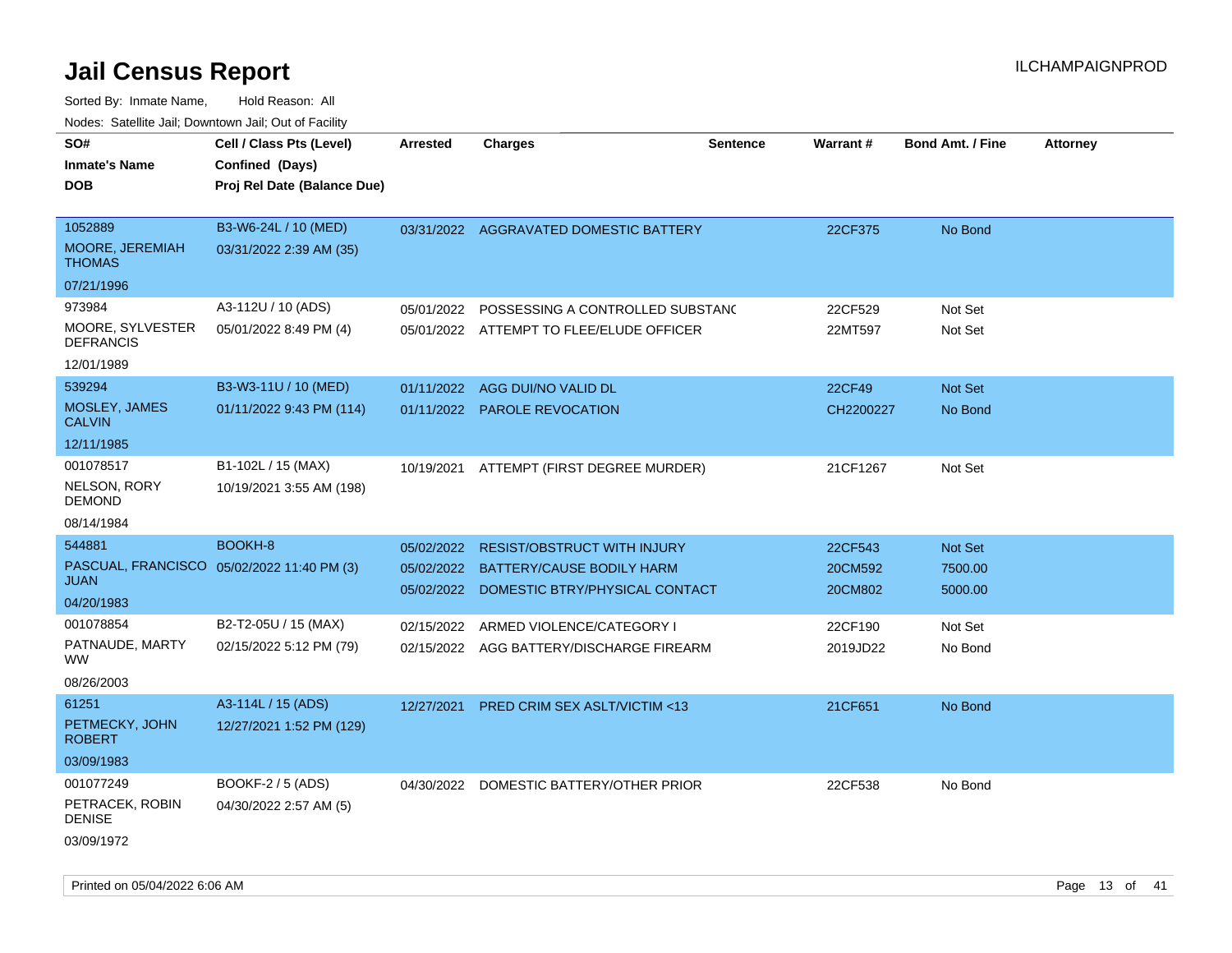| Todoo. Catolino can, Bomnomi can, Cat of Faoint<br>SO# | Cell / Class Pts (Level)                  | <b>Arrested</b> | <b>Charges</b>                            | <b>Sentence</b> | Warrant#     | <b>Bond Amt. / Fine</b> | <b>Attorney</b> |
|--------------------------------------------------------|-------------------------------------------|-----------------|-------------------------------------------|-----------------|--------------|-------------------------|-----------------|
| <b>Inmate's Name</b>                                   | Confined (Days)                           |                 |                                           |                 |              |                         |                 |
| <b>DOB</b>                                             | Proj Rel Date (Balance Due)               |                 |                                           |                 |              |                         |                 |
| 1030954                                                | B3-W4-16L / 10 (MED)                      |                 | 01/14/2022 ARMED VIOLENCE/CATEGORY I      |                 | 22CF76       | Not Set                 |                 |
| PETTIGREW,                                             | 01/15/2022 4:35 AM (110)                  |                 | 01/14/2022 MFG/DEL CANNABIS/10-30 GRAMS   |                 | 2020CF9      | 15000.00                |                 |
| <b>MALCOME JAMIESON</b>                                |                                           |                 |                                           |                 |              |                         |                 |
| 02/20/1995                                             |                                           |                 |                                           |                 |              |                         |                 |
| 1059394                                                | B3-W1-04L / 5 (MIN)                       | 02/16/2022      | AGG DUI/NO VALID DL                       |                 | 2020CF1396   | No Bond                 |                 |
| PHILLIPS, ISAAC<br><b>TERRELL</b>                      | 02/16/2022 9:00 AM (78)                   |                 |                                           |                 |              |                         |                 |
| 12/27/1996                                             |                                           |                 |                                           |                 |              |                         |                 |
| 1069766                                                | A1-124L / 5 (MIN)                         | 04/05/2022      | DUI ANY AMOUNT OF DRUG                    |                 | 17-DT-0026-1 | No Bond                 |                 |
| PHILLIPS, REBEKAH<br><b>LOUISE</b>                     | 04/05/2022 2:44 PM (30)                   |                 | 04/05/2022 POSS HYPO/SYRINGE/NEEDLES/2ND+ |                 | 20CF460      | 940.00                  |                 |
| 09/06/1985                                             |                                           |                 |                                           |                 |              |                         |                 |
| 1022441                                                | B2-T1-01U / 10 (SPH)                      | 10/27/2021      | AGG BATTERY/PEACE OFFICER                 |                 | 2021 CF 12   | No Bond                 |                 |
| PICKENS, DONTRELL<br><b>DEMAR</b>                      | 10/27/2021 1:39 PM (190)                  | 10/27/2021      | AGG BATTERY/PEACE OFFICER                 |                 | 2020 CF 1488 | No Bond                 |                 |
| 12/10/1993                                             |                                           |                 |                                           |                 |              |                         |                 |
| 60613                                                  | B4-226L / 10 (MED)                        |                 | 04/26/2022 FELON POSS/USE WEAPON/FIREARM  |                 | 22CF513      | No Bond                 |                 |
| POINDEXTER,<br><b>ANTHONY DEVON</b>                    | 04/26/2022 8:49 PM (9)                    |                 |                                           |                 |              |                         |                 |
| 06/14/1978                                             |                                           |                 |                                           |                 |              |                         |                 |
| 001077501                                              | BOOKH-8 / 10 (ADS)                        | 05/02/2022      | DRIVING ON REVOKED LICENSE                |                 | 20TR7866     | 20000.00                |                 |
|                                                        | POORE, ANDREW LYLE 05/02/2022 3:03 AM (3) |                 |                                           |                 |              |                         |                 |
| 09/13/1993                                             |                                           |                 |                                           |                 |              |                         |                 |
| 54916                                                  | A3-117U / 10 (ADS)                        |                 | 04/29/2022 ATTEMPT DISARM PC OFF/CORR EMP |                 | 22CF535      | Not Set                 |                 |
| RAYBURN, JOSHUA                                        | 04/29/2022 1:56 PM (6)                    |                 |                                           |                 |              |                         |                 |
| <b>STEVEN</b>                                          |                                           |                 |                                           |                 |              |                         |                 |
| 03/09/1982                                             |                                           |                 |                                           |                 |              |                         |                 |
| 001078482                                              | B1-204L / 10 (MED)                        |                 | 03/14/2022 AGG DISCHARGE FIREARM/VEH/SCH  |                 | 22CF299      | 250000.00               |                 |
| REED, MONTRES<br><b>ANTRON</b>                         | 03/14/2022 12:06 PM (52)                  |                 |                                           |                 |              |                         |                 |
| 02/26/2004                                             |                                           |                 |                                           |                 |              |                         |                 |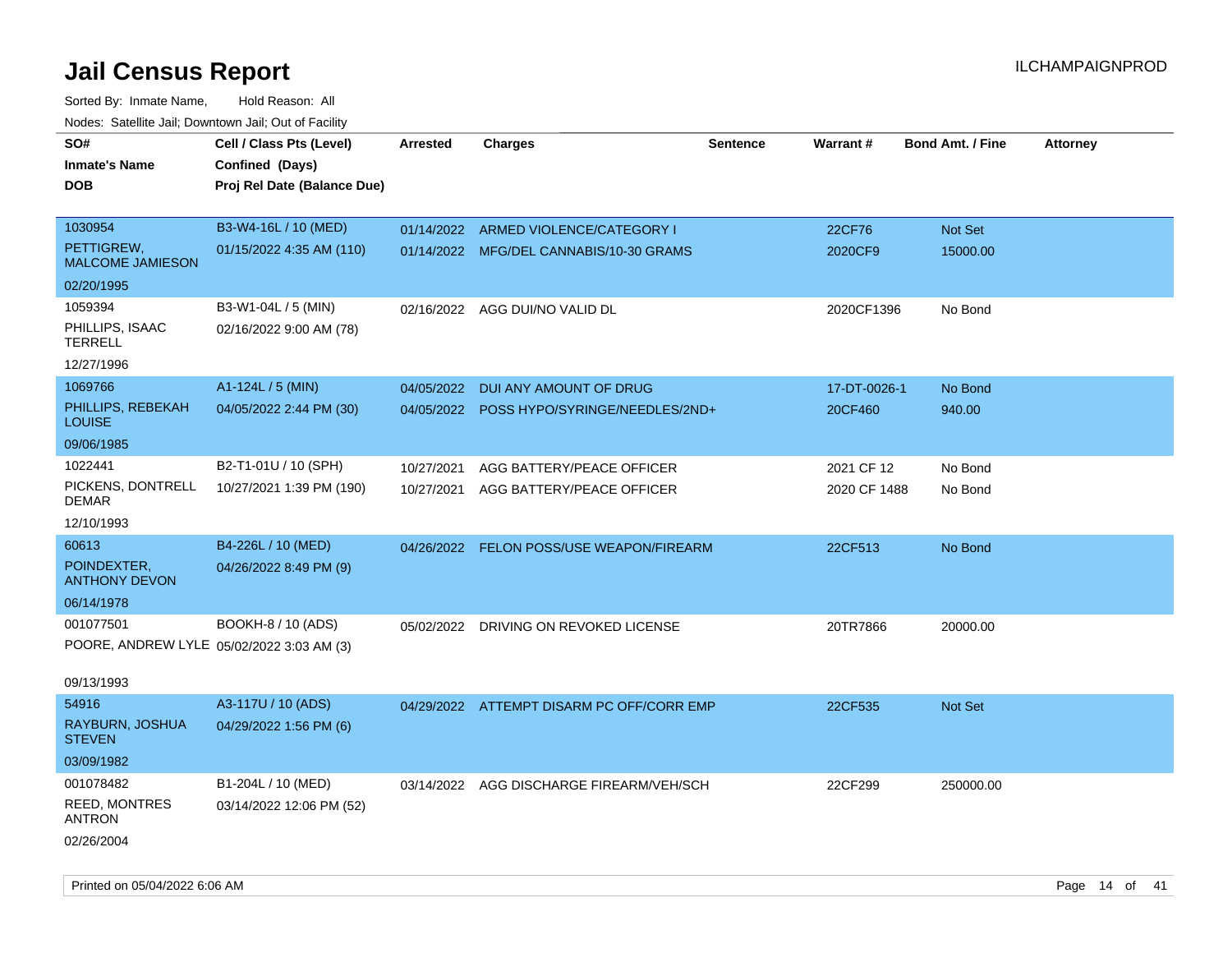| indues. Salenne Jan, Downlown Jan, Out of Facility |                             |                   |                                           |                 |             |                         |                 |
|----------------------------------------------------|-----------------------------|-------------------|-------------------------------------------|-----------------|-------------|-------------------------|-----------------|
| SO#                                                | Cell / Class Pts (Level)    | Arrested          | <b>Charges</b>                            | <b>Sentence</b> | Warrant#    | <b>Bond Amt. / Fine</b> | <b>Attorney</b> |
| <b>Inmate's Name</b>                               | Confined (Days)             |                   |                                           |                 |             |                         |                 |
| <b>DOB</b>                                         | Proj Rel Date (Balance Due) |                   |                                           |                 |             |                         |                 |
|                                                    |                             |                   |                                           |                 |             |                         |                 |
| 001079048                                          | A1-227L / 15 (MAX)          | 04/10/2022 MURDER |                                           |                 | 21CF649     | 1000000.00              |                 |
| ROBINSON, AMARI                                    | 04/10/2022 9:44 AM (25)     |                   | 04/10/2022 AGGRAVATED BATTERY             |                 | 2022-JD-014 | <b>Not Set</b>          |                 |
| <b>MICHELLE TAMIRA</b>                             |                             |                   | 04/10/2022 CRIMINAL DAMAGE                |                 | 2022-JD-014 | <b>Not Set</b>          |                 |
| 04/10/2004                                         |                             | 04/10/2022        | AGG UNLAWFUL USE WEAPON/PERSON            |                 | 21-JD-079   | <b>Not Set</b>          |                 |
| 979485                                             | B2-T4-16L / 15 (SPH)        | 03/12/2021        | PRED CRIM SEX ASLT/VICTIM <13             |                 | 21CF282     | Not Set                 |                 |
| RODRIGUEZ, JOSHUA<br><b>ANTHONY</b>                | 03/12/2021 1:57 PM (419)    |                   |                                           |                 |             |                         |                 |
| 04/06/1990                                         |                             |                   |                                           |                 |             |                         |                 |
| 61330                                              | B4-224L / 15 (MAX)          | 12/01/2021        | <b>ARMED HABITUAL CRIMINAL</b>            |                 | 21CF1473    | <b>Not Set</b>          |                 |
| <b>RUFFIN, JONATHON</b><br><b>CECIL</b>            | 12/01/2021 5:34 AM (155)    | 12/01/2021        | <b>PAROLE REVOCATION</b>                  |                 | CH2107545   | No Bond                 |                 |
| 05/10/1984                                         |                             |                   |                                           |                 |             |                         |                 |
| 001077681                                          | B3-W5-17U / 10 (MED)        | 04/08/2022        | CRIM DMG/GOVT PROP/<\$500                 |                 | 22CM101     | Not Set                 |                 |
| SALES, ANDREW                                      | 04/08/2022 6:03 PM (27)     | 04/11/2022        | ELEC HRSMT/OBSCENE/FORC FEL               |                 | 21CF406     | Not Set                 |                 |
| <b>KEVIN</b>                                       |                             |                   | 04/11/2022 AGGRAVATED DOMESTIC BATTERY    |                 | 21CF247     | Not Set                 |                 |
| 02/25/1979                                         |                             |                   |                                           |                 |             |                         |                 |
| 001079056                                          | B4-221U / 15 (MAX)          |                   | 04/12/2022 AGG UNLAWFUL USE OF WEAPON/VEH |                 | 22CF450     | <b>Not Set</b>          |                 |
| SANDERS, JAZONTAE<br>XR.                           | 04/12/2022 8:34 PM (23)     |                   |                                           |                 |             |                         |                 |
| 03/13/2002                                         |                             |                   |                                           |                 |             |                         |                 |
| 1071161                                            | B4-124L / 15 (MAX)          | 08/18/2021        | DELIVERY OF OR POSSESSION OF W/INT        |                 | 21CF1008    | No Bond                 |                 |
| SANDERS, MARKELL<br>LAMAR                          | 08/18/2021 6:18 PM (260)    |                   |                                           |                 |             |                         |                 |
| 02/02/2000                                         |                             |                   |                                           |                 |             |                         |                 |
| 001078441                                          | BOOKF-3 / 15 (ADS)          | 10/01/2021        | <b>ARMED HABITUAL CRIMINAL</b>            |                 | 21CF1182    | <b>Not Set</b>          |                 |
| SINGLETON, CORRIE<br><b>DERRELL</b>                | 10/01/2021 12:36 PM (216)   |                   | 12/20/2021 SPEEDING 26-34 MPH OVER LIMIT  |                 | 2021TR2701  | 1000.00                 |                 |
| 05/07/1983                                         |                             |                   |                                           |                 |             |                         |                 |
| 985798                                             | BOOKF-2                     | 05/03/2022        | POSSESSION OF METH< 5 GRAMS               |                 | 2019CF64    | 20000.00                |                 |
| SNYDER, HEIDI<br><b>SUZANNE</b>                    | 05/03/2022 5:45 PM (2)      |                   | 05/03/2022 DRIVING ON SUSPENDED LICENSE   |                 | 2021TR9554  | 1500.00                 |                 |
| 09/15/1976                                         |                             |                   |                                           |                 |             |                         |                 |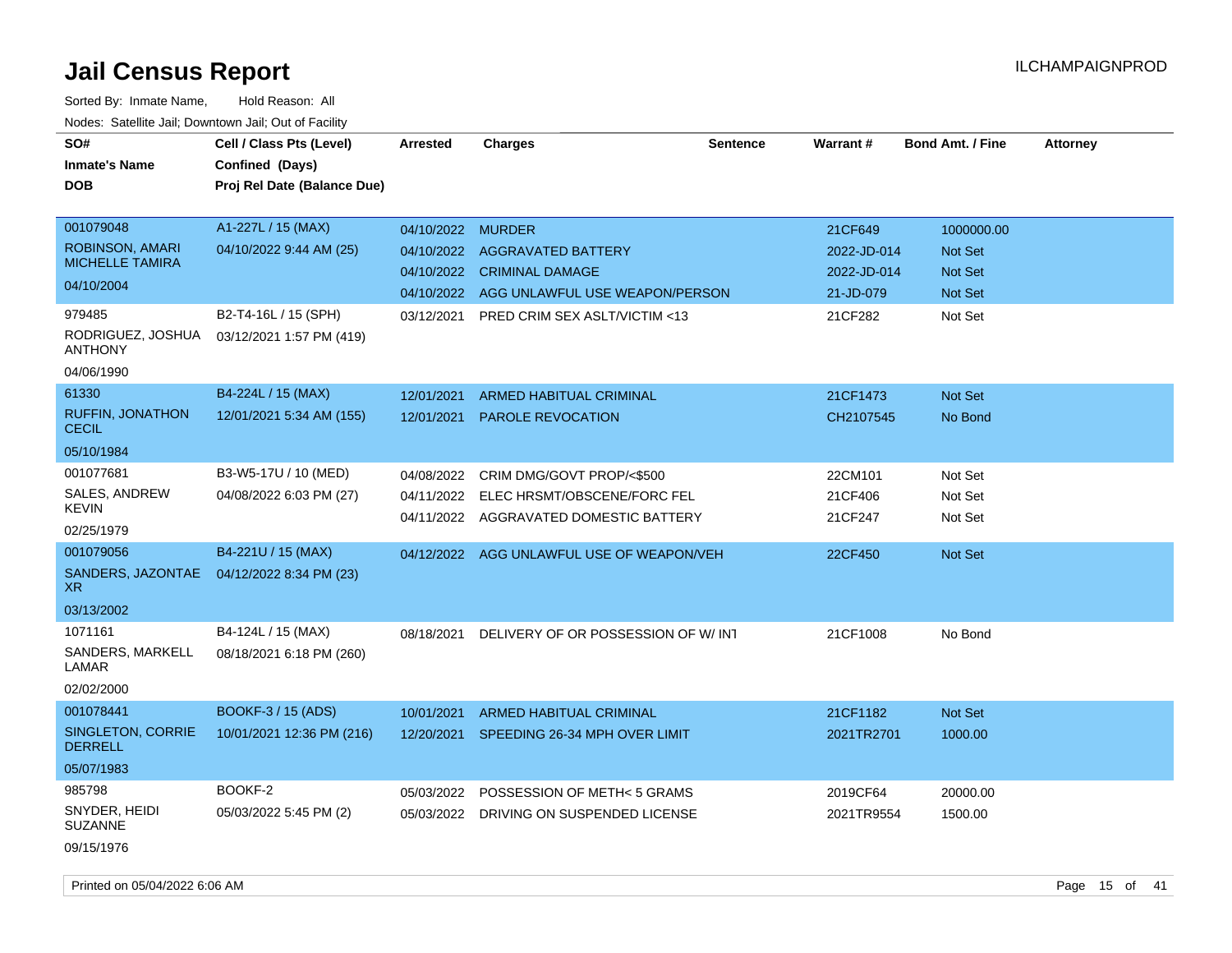| rougs. Calcing Jan, Downtown Jan, Out of Facility                             |                                                                            |                          |                                                                                            |                 |                                        |                               |                 |
|-------------------------------------------------------------------------------|----------------------------------------------------------------------------|--------------------------|--------------------------------------------------------------------------------------------|-----------------|----------------------------------------|-------------------------------|-----------------|
| SO#<br><b>Inmate's Name</b><br><b>DOB</b>                                     | Cell / Class Pts (Level)<br>Confined (Days)<br>Proj Rel Date (Balance Due) | <b>Arrested</b>          | Charges                                                                                    | <b>Sentence</b> | Warrant#                               | <b>Bond Amt. / Fine</b>       | <b>Attorney</b> |
| 001078608<br>SOMERS, DYLAN<br><b>THOMAS</b>                                   | A3-115U<br>04/28/2022 4:49 AM (7)                                          |                          | 04/28/2022 MFG/DEL CANNABIS/30-500 GRAMS                                                   |                 | 22CF520                                | No Bond                       |                 |
| 05/18/2000<br>975068<br>SPEARMAN, JOE<br><b>DEMARKUS TERREL</b><br>12/15/1989 | B1-201U / 15 (MAX)<br>04/26/2022 3:34 PM (9)                               | 04/26/2022               | DRVG ON SUSP LICENSE/FTA<br>04/26/2022 ARMED VIOLENCE/CATEGORY I                           |                 | 19TR17004<br>22CF515                   | 690.00<br>No Bond             |                 |
| 001077770<br>04/12/1989                                                       | A1-124U / 5 (MIN)<br>STOFFLE, KELLY ANNE 01/06/2022 3:14 PM (119)          |                          | 01/06/2022 RESIDENTIAL BURGLARY                                                            |                 | 21CF319                                | <b>Not Set</b>                |                 |
| 38305<br>STOVER, JOSH<br>ANDREW<br>08/18/1973                                 | B2-T2-06L / 10 (SPH)<br>03/18/2020 10:24 AM (778)                          | 03/18/2020               | <b>CRIMINAL SEXUAL ABUSE</b>                                                               |                 | 20CF-343                               | 500000.00                     |                 |
| 001078742<br>TAYLOR, ERIKA LYNN<br>04/09/1996                                 | A2-222L / 5 (MIN)<br>04/01/2022 10:15 AM (34)                              |                          | 04/01/2022 BURGLARY                                                                        |                 | 22CF33                                 | 10000.00                      |                 |
| 1066794<br>TAYLOR, STANLEY<br>JAMES<br>01/05/1994                             | B3-W6-21U / 5 (MIN)<br>04/15/2022 9:27 AM (20)                             |                          | 04/15/2022 VIO ORDER/PRIOR VIO OF ORDER                                                    |                 | 2021CF1061                             | 150000.00                     |                 |
| 32058<br><b>THOMPSON, STEVEN</b><br><b>ONEAL</b><br>03/14/1969                | B4-123U / 15 (MAX)<br>06/14/2021 6:44 AM (325)                             | 06/14/2021               | <b>AGG DISCH FIREARM</b>                                                                   |                 | 21CF690                                | <b>Not Set</b>                |                 |
| 993660<br>TORRES-NEGRON,<br><b>JUAN CARLOS</b><br>11/18/1983                  | BOOKH-3<br>05/04/2022 4:34 AM (1)                                          | 05/04/2022<br>05/04/2022 | <b>BURGLARY</b><br>RESIST/OBSTRUCTING A PEACE OFFICEI<br>05/04/2022 POSSESS BURGLARY TOOLS |                 | 2022CFAWOW<br>2022CMAWOW<br>2022CFAWOW | Not Set<br>Not Set<br>Not Set |                 |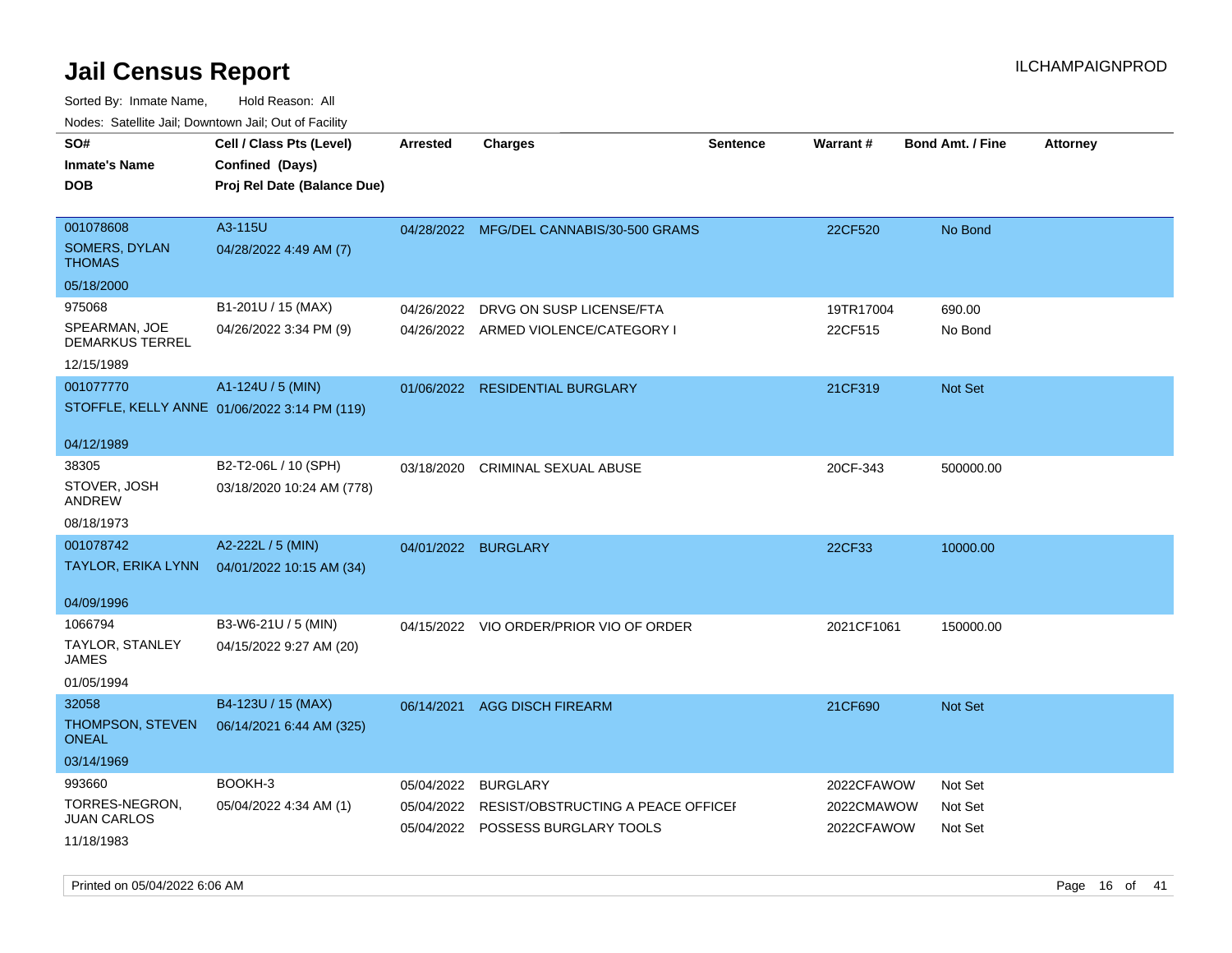| SO#<br><b>Inmate's Name</b><br><b>DOB</b>     | Cell / Class Pts (Level)<br>Confined (Days)<br>Proj Rel Date (Balance Due) | <b>Arrested</b> | <b>Charges</b>                            | <b>Sentence</b> | Warrant#   | <b>Bond Amt. / Fine</b> | <b>Attorney</b> |
|-----------------------------------------------|----------------------------------------------------------------------------|-----------------|-------------------------------------------|-----------------|------------|-------------------------|-----------------|
| 001078792                                     | B4-122U / 15 (MAX)                                                         |                 | 01/24/2022 FUGITIVE FROM JUSTICE          |                 | 22CF99     | Not Set                 |                 |
| <b>TRAMBLE, TOM</b><br><b>MARCUS</b>          | 01/24/2022 10:24 AM (101)                                                  |                 | 01/24/2022 ARMED VIOLENCE/CATEGORY I      |                 | 22CF101    | <b>Not Set</b>          |                 |
| 02/28/1985                                    |                                                                            |                 |                                           |                 |            |                         |                 |
| 1076325                                       | B1-105U / 15 (MAX)                                                         | 03/25/2022      | AGG UUW/LOADED/NO FCCA/FOID               |                 | 2020CF742  | 25000.00                |                 |
| <b>TURNER, PRINTISS</b>                       | 03/25/2022 3:15 PM (41)                                                    | 03/25/2022      | <b>MURDER</b>                             |                 | 2021CF1071 | 1500000.00              |                 |
| VASHAWN-DEMAN,                                |                                                                            | 03/25/2022      | <b>DOMESTIC BATTERY</b>                   |                 | 20CM468    | 1000.00                 |                 |
| 11/10/2001                                    |                                                                            | 03/25/2022      | AGG UUW/LOADED/NO FCCA/FOID               |                 | 21CF1520   | 50000.00                |                 |
|                                               |                                                                            | 03/28/2022      | <b>FUGITIVE FROM JUSTICE</b>              |                 | 22CF360    | 50000.00                |                 |
| 50548                                         | B3-W3-12L / 10 (MED)                                                       |                 | 03/29/2022 AGG UNLAWFUL USE OF WEAPON/VEH |                 | 21CF1067   | No Bond                 |                 |
| <b>VINEYARD, SHORNOR</b><br><b>JAMAL</b>      | 03/29/2022 8:51 AM (37)                                                    |                 |                                           |                 |            |                         |                 |
| 12/14/1979                                    | 5/19/2022 (0.00)                                                           |                 |                                           |                 |            |                         |                 |
| 1076520                                       | B4-223L / 15 (MAX)                                                         | 04/20/2022      | ARMED VIOLENCE/CATEGORY I                 |                 | 22CF485    | Not Set                 |                 |
| WARNER-UDUEBOR.<br><b>JAESEN CHI</b>          | 04/20/2022 2:56 PM (15)                                                    |                 |                                           |                 |            |                         |                 |
| 04/11/2001                                    |                                                                            |                 |                                           |                 |            |                         |                 |
| 1070737                                       | A1-126L / 15 (MAX)                                                         | 10/14/2021      | AGG KIDNAPG/<13/INTEL DISABL              | (DHS)           | 2020CF418  | 250000.00               |                 |
| <b>WASHINGTON,</b><br><b>JASTINA VIRGINIA</b> | 10/14/2021 12:02 PM (203)                                                  |                 |                                           |                 |            |                         |                 |
| 04/11/2000                                    |                                                                            |                 |                                           |                 |            |                         |                 |
| 977140                                        | B1-203L / 10 (MED)                                                         | 10/24/2021      | ARMED HABITUAL CRIMINAL                   |                 | 21CF1289   | Not Set                 |                 |
| WEBSTER, DERRIAL<br><b>DEVON</b>              | 10/24/2021 2:46 AM (193)                                                   |                 |                                           |                 |            |                         |                 |
| 01/14/1990                                    |                                                                            |                 |                                           |                 |            |                         |                 |
| 001078296                                     | BOOKH-7                                                                    | 05/04/2022      | DRVG UNDER INFLU OF ALCOHOL               |                 | 2022DTAWOW | 3000.00                 |                 |
| WELCH, ERIC THOMAS 05/04/2022 4:59 AM (1)     |                                                                            | 05/04/2022      | <b>IMPROPER TRAFFIC LANE USAGE</b>        |                 | 2022TRAWOW | <b>Not Set</b>          |                 |
|                                               |                                                                            | 05/04/2022      | OPERATE UNINSURED MTR VEHICLE             |                 | 2022TRAWOW | <b>Not Set</b>          |                 |
| 12/11/1995                                    |                                                                            |                 | 05/04/2022  FAILED TO USE SEATBELT        |                 | 2022TRAWOW | <b>Not Set</b>          |                 |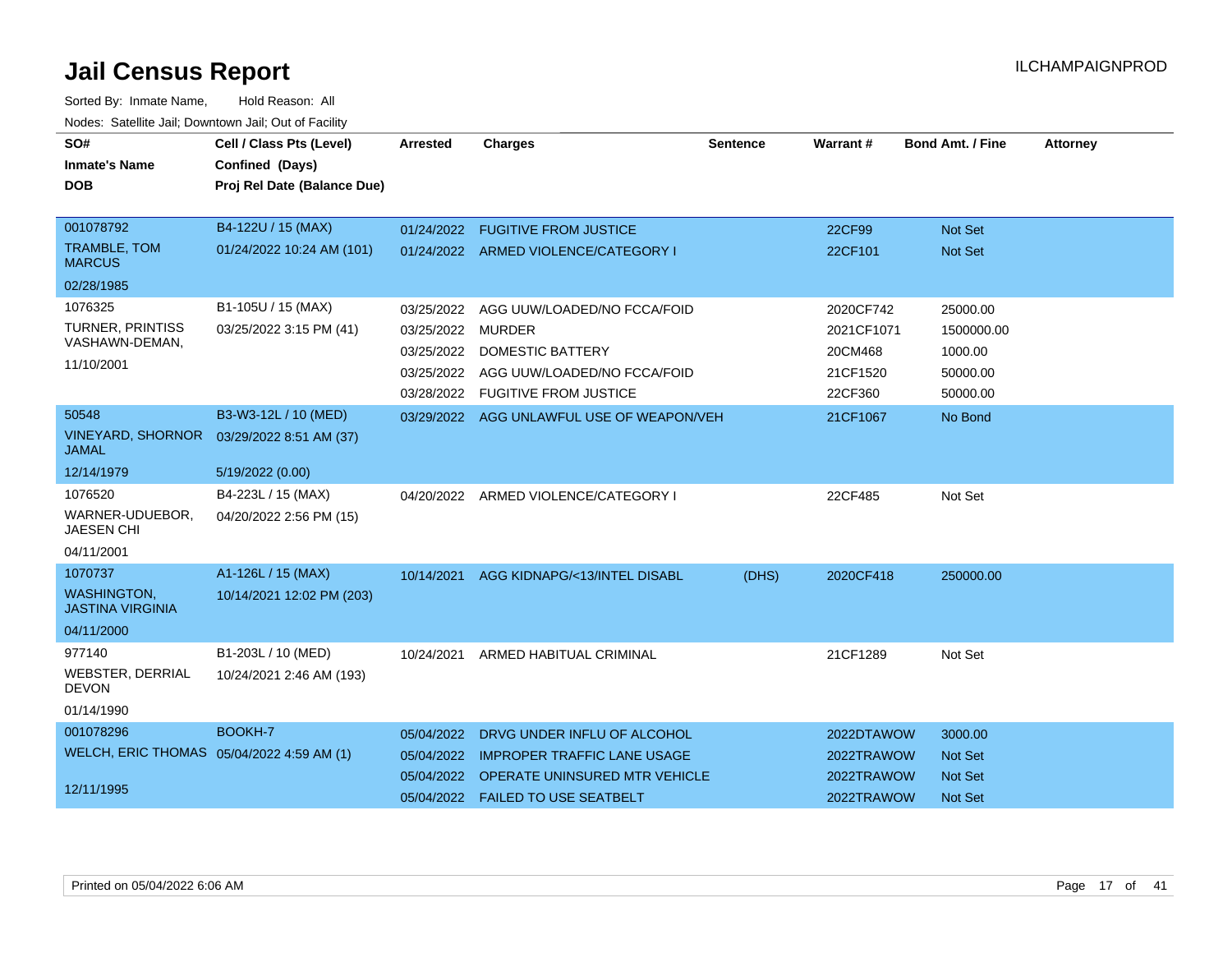| SO#<br><b>Inmate's Name</b><br><b>DOB</b>                                      | Cell / Class Pts (Level)<br>Confined (Days)<br>Proj Rel Date (Balance Due) | <b>Arrested</b>                                                    | <b>Charges</b>                                                                                                                                | <b>Sentence</b>      | Warrant#                                                 | <b>Bond Amt. / Fine</b>                            | <b>Attorney</b> |
|--------------------------------------------------------------------------------|----------------------------------------------------------------------------|--------------------------------------------------------------------|-----------------------------------------------------------------------------------------------------------------------------------------------|----------------------|----------------------------------------------------------|----------------------------------------------------|-----------------|
| 001078328<br><b>WHITE, JUSTIN</b><br><b>STEVEN</b><br>10/25/1995               | B1-105L / 15 (MAX)<br>08/30/2021 10:48 AM (248)                            | 08/30/2021                                                         | FELON POSS/USE WEAPON/FIREARM                                                                                                                 |                      | 21CF1045                                                 | <b>Not Set</b>                                     |                 |
| 001077235<br>WHITLEY, CHARLES<br>09/03/1975                                    | B4-124U / 5 (MIN)<br>04/26/2022 6:11 PM (9)                                | 04/26/2022<br>04/26/2022<br>04/26/2022<br>04/26/2022<br>04/26/2022 | POSSESSING A CONTROLLED SUBSTANC<br>POSS AMT CON SUB EXCEPT(A)/(D)<br>WARRANT OUT OF COUNTY<br>WARRANT OUT OF COUNTY<br>WARRANT OUT OF COUNTY |                      | 22CF507<br>20CF1077<br>20TR10761<br>20TR10760<br>20CM646 | Not Set<br>940.00<br>3000.00<br>3000.00<br>5000.00 |                 |
| 1065967<br>WHITNEY, CHELSEA JO 04/29/2022 12:59 PM (6)                         | <b>BOOKF-2 / 5 (ADS)</b>                                                   |                                                                    | 04/29/2022 FORGERY/ISSUE/DELIVER DOCUMENT                                                                                                     |                      | 22CF406                                                  | 50000.00                                           |                 |
| 09/01/1984<br>638552<br><b>WILLIAMS, MICHAEL</b><br><b>JAMES</b><br>03/29/1964 | B2-T2-08L / 5 (SPH)<br>10/07/2021 12:20 PM (210)                           | 10/07/2021                                                         | CHILD PORNOGRAPHY/PHOTOGRAPH                                                                                                                  |                      | 2021CF1207                                               | No Bond                                            |                 |
| 1066370<br><b>WILLIAMS, REONTE</b><br><b>REMIR</b><br>05/14/1999               | B1-101L / 15 (MAX)<br>07/28/2021 5:40 AM (281)                             | 07/28/2021                                                         | ARMED VIOLENCE/CATEGORY III                                                                                                                   |                      | 2021 CF 882                                              | Not Set                                            |                 |
| 1051953<br>WINSTON, ALYSSIA<br><b>LETEECE</b><br>03/17/1996                    | A1-226L / 10 (MED)<br>02/02/2022 4:29 AM (92)                              | 02/02/2022                                                         | DOMESTIC BATTERY/OTHER PRIOR<br>03/28/2022 AGG ROBBERY/INDICATE ARM W/FIR                                                                     | 8y (DOC)<br>8y (DOC) | 22CF144<br>22CF353                                       | Not Set<br>Not Set                                 |                 |
| 001077731<br>YOUNG, AARON<br><b>BLAKE</b><br>03/04/2000                        | B1-205U / 15 (MAX)<br>04/12/2022 12:53 PM (23)                             |                                                                    | 04/12/2022 ATTEMPT (FIRST DEGREE MURDER)                                                                                                      |                      | 22CF428                                                  | 1500000.00                                         |                 |
| <b>Total Satellite Jail: 138</b>                                               |                                                                            | Males: 114                                                         | Females: 24<br>Unknown: 0                                                                                                                     |                      |                                                          |                                                    |                 |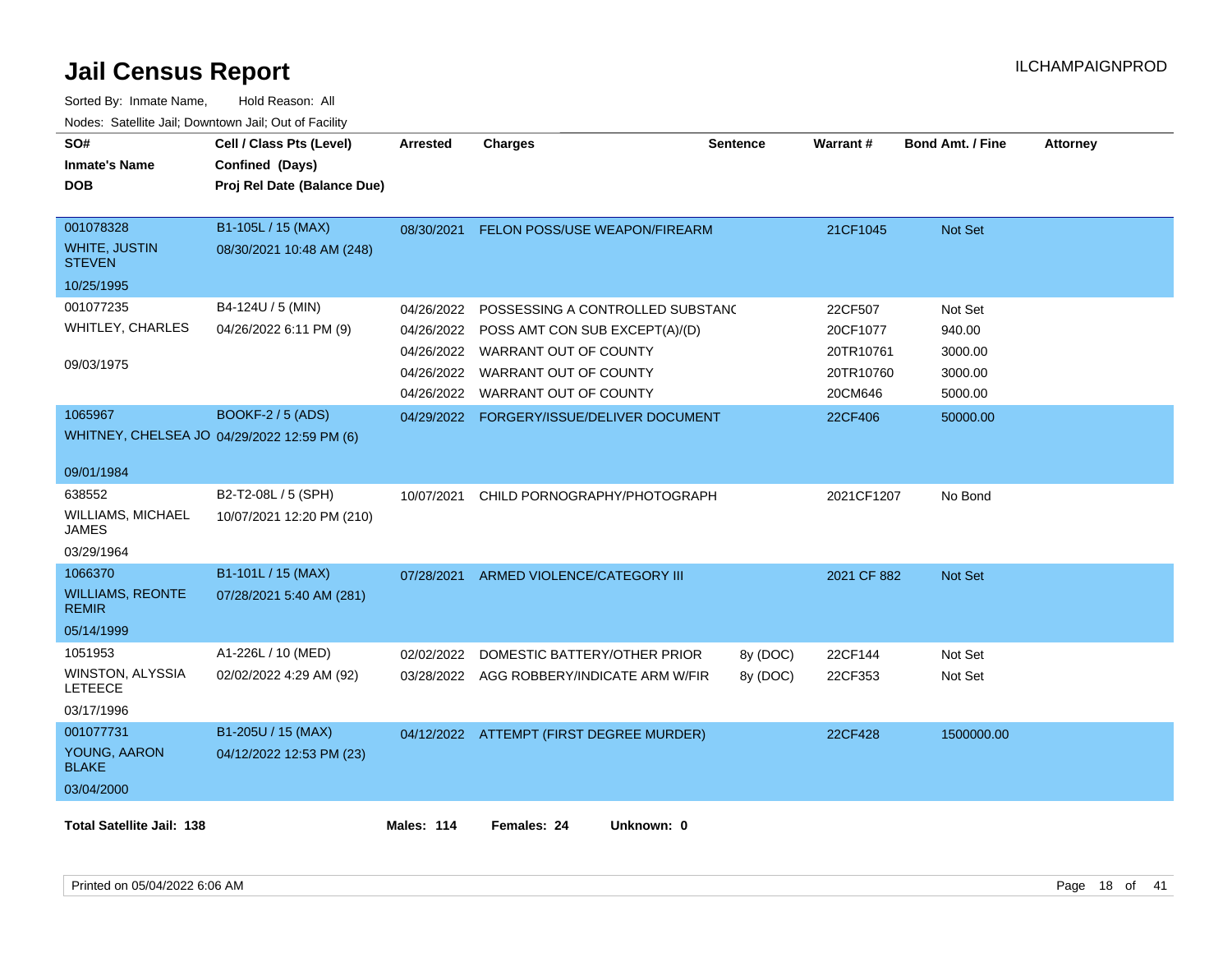| <b>Downtown Jail</b>                  |                                             |                 |                                           |                 |                 |                         |                 |
|---------------------------------------|---------------------------------------------|-----------------|-------------------------------------------|-----------------|-----------------|-------------------------|-----------------|
| SO#                                   | Cell / Class Pts (Level)                    | <b>Arrested</b> | <b>Charges</b>                            | <b>Sentence</b> | <b>Warrant#</b> | <b>Bond Amt. / Fine</b> | <b>Attorney</b> |
| <b>Inmate's Name</b>                  | Confined (Days)                             |                 |                                           |                 |                 |                         |                 |
| <b>DOB</b>                            | Proj Rel Date (Balance Due)                 |                 |                                           |                 |                 |                         |                 |
|                                       |                                             |                 |                                           |                 |                 |                         |                 |
| 952871                                | G3U / 5 (MIN)                               |                 | 03/13/2022 METH DELIVERY/5<15 GRAMS       |                 | 22CF300         | No Bond                 |                 |
| <b>DAVID</b>                          | AUTEBERRY, JOSHUA 03/13/2022 7:24 PM (53)   |                 |                                           |                 |                 |                         |                 |
| 12/28/1984                            |                                             |                 |                                           |                 |                 |                         |                 |
| 001078218                             | D1 / 5 (ADS)                                | 03/23/2022      | <b>CRIMINAL TRESPASS TO LAND</b>          |                 | 21CM340         | 1000.00                 |                 |
| BAKER, REED ALLEN                     | 03/23/2022 6:55 PM (43)                     | 03/23/2022      | <b>DISORDERLY CONDUCT</b>                 |                 | 20OV0267        | 1000.00                 |                 |
| 07/28/1981                            |                                             |                 | 03/24/2022 RETAIL THEFT                   |                 | 20CM658         | 5000.00                 |                 |
| 517915                                | G6L / 5 (MIN)                               | 08/03/2021      | <b>BURGLARY</b>                           |                 | 21CF289         | 20000.00                |                 |
| <b>BOXLEY, CHARLES</b><br><b>OMAR</b> | 08/03/2021 2:18 PM (275)                    | 08/03/2021      | <b>BURGLARY</b>                           |                 | 21CF679         | 20000.00                |                 |
|                                       |                                             | 08/03/2021      | FORGERY/ISSUE/DELIVER DOCUMENT            |                 |                 | No Bond                 |                 |
| 01/10/1985                            |                                             |                 |                                           |                 |                 |                         |                 |
| 47897                                 | E2L / 15 (ADS)                              | 01/19/2022      | PAROLE REVOCATION                         |                 | VA2201139       | No Bond                 |                 |
| BRANAMAN,<br><b>CLIFFORD EARL</b>     | 01/19/2022 9:21 PM (106)                    | 01/19/2022      | VIOLATE ORDER PROTECTION                  |                 | 22CF85          | Not Set                 |                 |
| 03/09/1975                            |                                             |                 | 01/19/2022 DRVG REVOKED/2+/PERS INJ/DEATH |                 | 22CF84          | Not Set                 |                 |
| 995432                                | I2 / 10 (ADS)                               | 12/20/2021      | FAIL TO RPT WKLY/NO FIXED ADDR            |                 | 21CF1559        | <b>Not Set</b>          |                 |
| <b>BROWN, JAVON</b><br><b>SHANTEZ</b> | 12/20/2021 2:06 AM (136)                    |                 |                                           |                 |                 |                         |                 |
| 10/14/1991                            |                                             |                 |                                           |                 |                 |                         |                 |
| 001078900                             | J7L / 15 (ADS)                              |                 | 03/02/2022 MURDER/INTENT TO KILL/INJURE   |                 | 22CF252         | Not Set                 |                 |
| BYRD, ANDREW<br><b>DARNELL</b>        | 03/02/2022 11:59 PM (64)                    |                 |                                           |                 |                 |                         |                 |
| 12/30/2003                            |                                             |                 |                                           |                 |                 |                         |                 |
| 001078092                             | H2U / 10 (ADS)                              |                 | 12/27/2021 AGG BATTERY/PUBLIC PLACE       |                 | 2021CF1042      | 5000.00                 |                 |
| <b>WILLIAM</b>                        | CHOUNARD, STANLEY 12/27/2021 10:47 PM (129) |                 |                                           |                 |                 |                         |                 |
| 06/25/1986                            |                                             |                 |                                           |                 |                 |                         |                 |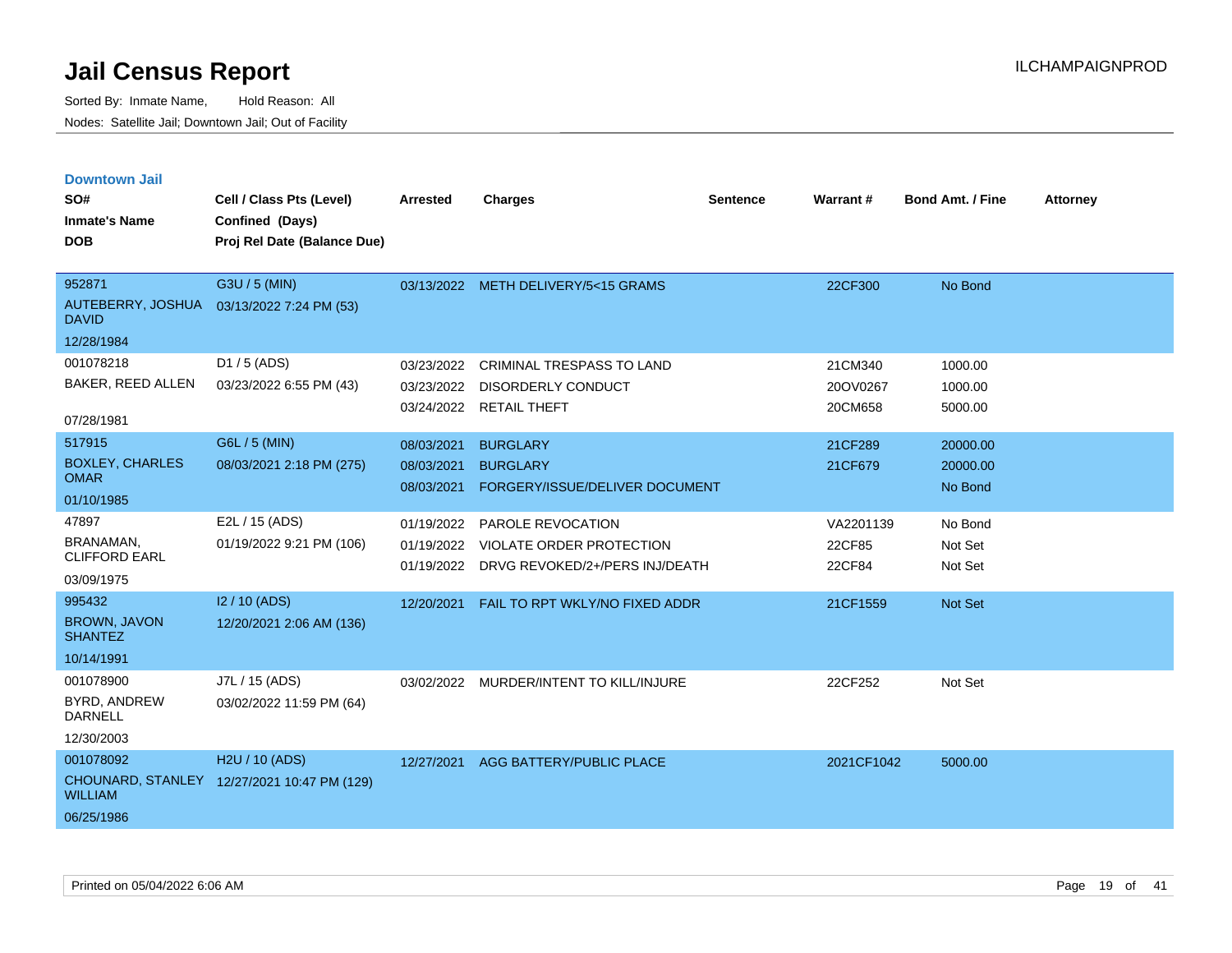Sorted By: Inmate Name, Hold Reason: All Nodes: Satellite Jail; Downtown Jail; Out of Facility

| SO#<br><b>Inmate's Name</b><br><b>DOB</b>        | Cell / Class Pts (Level)<br>Confined (Days)<br>Proj Rel Date (Balance Due) | <b>Arrested</b> | <b>Charges</b>                            | <b>Sentence</b> | Warrant#    | <b>Bond Amt. / Fine</b> | <b>Attorney</b> |
|--------------------------------------------------|----------------------------------------------------------------------------|-----------------|-------------------------------------------|-----------------|-------------|-------------------------|-----------------|
| 56241                                            | E6L / 5 (MIN)                                                              |                 | 01/13/2022 VIOLATE ORDER/PRIOR DOM BTRY   |                 | 22CF59      | Not Set                 |                 |
| <b>CLARK, DAMON</b><br><b>GILLMORE</b>           | 01/13/2022 4:36 AM (112)                                                   |                 | 04/04/2022 CIVIL FTA WARRANT              |                 | 2007D200    | 100000.00               |                 |
| 12/21/1976                                       |                                                                            |                 |                                           |                 |             |                         |                 |
| 001078838                                        | D <sub>2</sub> / 15 (ADS)                                                  |                 | 02/12/2022 PRED CRIM SEX ASLT/BODILY HARM |                 | 21CF30      | 150000.00               |                 |
| CLAYTON, KAREEM<br>JAMAL                         | 02/12/2022 8:55 AM (82)                                                    |                 |                                           |                 |             |                         |                 |
| 02/03/1974                                       |                                                                            |                 |                                           |                 |             |                         |                 |
| 1075361                                          | $15/5$ (ADS)                                                               | 04/16/2021      | <b>BURGLARY</b>                           |                 | 21CF414     | Not Set                 |                 |
| <b>COWART, TORREY</b><br><b>BENJAMEN, Junior</b> | 04/16/2021 9:17 PM (384)                                                   |                 |                                           |                 |             |                         |                 |
| 11/22/1987                                       |                                                                            |                 |                                           |                 |             |                         |                 |
| 1072673                                          | G7L / 5 (MIN)                                                              |                 | 04/14/2022 VIOLATE ORDER PROTECTION       |                 | 2022CM112   | No Bond                 |                 |
| COWART, WILL<br><b>SIMEON</b>                    | 04/14/2022 1:19 PM (21)                                                    |                 |                                           |                 |             |                         |                 |
| 02/18/1999                                       |                                                                            |                 |                                           |                 |             |                         |                 |
| 1074319                                          | K1 / 15 (SPH)                                                              | 10/12/2021      | AGGRAVATED CRUELTY TO ANIMALS             |                 | 21CF1238    | <b>Not Set</b>          |                 |
| <b>CRAIG, DAVUCCI</b><br><b>DAVION</b>           | 10/12/2021 11:36 AM (205)                                                  | 10/14/2021      | <b>MURDER</b>                             |                 | 21CF1239    | <b>Not Set</b>          |                 |
| 08/02/2001                                       |                                                                            |                 |                                           |                 |             |                         |                 |
| 571307                                           | J3L / 15 (ADS)                                                             | 09/14/2020      | CRIM SEXUAL ABUSE/CONSENT                 |                 | 2020CF1026  | Not Set                 |                 |
| DOMINGO-<br>CASTANEDA,                           | 09/14/2020 11:19 PM (598)                                                  | 09/14/2020      | PRED CRIM SEX ASLT/VICTIM <13             |                 | 2020CF1025  | Not Set                 |                 |
| 09/29/1989                                       |                                                                            |                 |                                           |                 |             |                         |                 |
| 527379                                           | D6 / 15 (ADS)                                                              | 10/25/2021      | ARMED HABITUAL CRIMINAL                   |                 | 21CF1297    | Not Set                 |                 |
| DRAKE, MARCELL<br><b>DEON</b>                    | 10/25/2021 5:05 PM (192)                                                   | 10/27/2021      | AGG DOMESTIC BATTERY/STRANGLE             |                 | 21CF1245    | Not Set                 |                 |
| 04/20/1987                                       |                                                                            |                 |                                           |                 |             |                         |                 |
| 527081                                           | F1L / 10 (MED)                                                             | 09/06/2021      | ARSON/REAL/PERSONAL PROP>\$150            |                 | 2021 CF 797 | 25000.00                |                 |
| FERGUSON,<br><b>CHRISTOPHER</b>                  | 09/06/2021 1:18 PM (241)                                                   |                 |                                           |                 |             |                         |                 |
| 12/21/1981                                       |                                                                            |                 |                                           |                 |             |                         |                 |

Printed on 05/04/2022 6:06 AM Page 20 of 41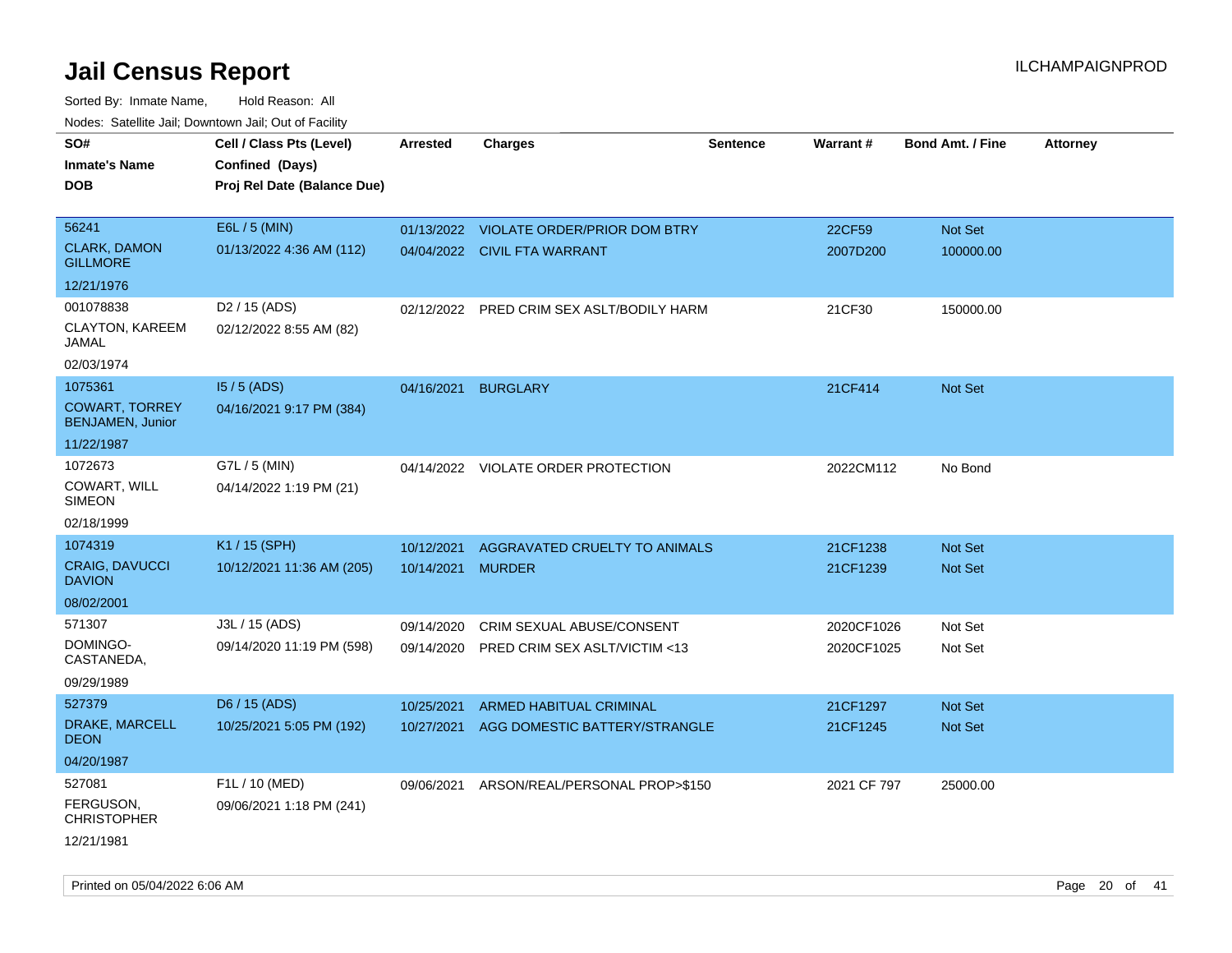Sorted By: Inmate Name, Hold Reason: All Nodes: Satellite Jail; Downtown Jail; Out of Facility

| indues. Satellite Jali, Downtown Jali, Out of Facility |                             |                  |                                           |                 |          |                         |                 |
|--------------------------------------------------------|-----------------------------|------------------|-------------------------------------------|-----------------|----------|-------------------------|-----------------|
| SO#                                                    | Cell / Class Pts (Level)    | <b>Arrested</b>  | <b>Charges</b>                            | <b>Sentence</b> | Warrant# | <b>Bond Amt. / Fine</b> | <b>Attorney</b> |
| <b>Inmate's Name</b>                                   | Confined (Days)             |                  |                                           |                 |          |                         |                 |
| <b>DOB</b>                                             | Proj Rel Date (Balance Due) |                  |                                           |                 |          |                         |                 |
|                                                        |                             |                  |                                           |                 |          |                         |                 |
| 524764                                                 | G3L / 5 (MIN)               |                  | 09/18/2021 METH DELIVERY/15<100 GRAMS     |                 | 21CF627  | 50000.00                |                 |
| <b>FISCUS, ROBERT</b><br><b>LOWELL</b>                 | 09/18/2021 10:50 AM (229)   |                  |                                           |                 |          |                         |                 |
| 02/17/1986                                             |                             |                  |                                           |                 |          |                         |                 |
| 1068917                                                | H6U / 5 (ADS)               | 08/11/2021       | VIO ORDER/PRIOR VIO OF ORDER              |                 | 21CF965  | Not Set                 |                 |
| GARCIA, JUAN<br>CARLOS                                 | 08/11/2021 9:24 PM (267)    |                  |                                           |                 |          |                         |                 |
| 10/21/1997                                             |                             |                  |                                           |                 |          |                         |                 |
| 32913                                                  | I1 / 15 (ADS)               |                  | 12/03/2021 PRED CRIM SEX ASLT/VICTIM <13  |                 | 21CF1481 | Not Set                 |                 |
| GROB, WARREN A,<br>Junior                              | 12/03/2021 4:24 PM (153)    |                  |                                           |                 |          |                         |                 |
| 12/07/1950                                             |                             |                  |                                           |                 |          |                         |                 |
| 001078868                                              | K3 / 5 (ADS)                |                  | 02/24/2022 STALKING/CAUSE FEAR FOR SAFETY |                 | 22CF227  | 150000.00               |                 |
| HARRIS-MINER,<br><b>NICHOLAS</b>                       | 02/24/2022 3:56 PM (70)     |                  |                                           |                 |          |                         |                 |
| 07/08/1998                                             |                             |                  |                                           |                 |          |                         |                 |
| 987949                                                 | B1 / 10 (SPH)               |                  | 03/29/2022 FELON POSS/FIREARM             |                 | 22CF365  | Not Set                 |                 |
| <b>HOLT, TERRELL</b><br><b>VALENTINO</b>               | 03/29/2022 12:53 AM (37)    |                  |                                           |                 |          |                         |                 |
| 02/17/1991                                             |                             |                  |                                           |                 |          |                         |                 |
| 501278                                                 | H4U / 5 (ADS)               | 04/18/2022       | <b>INDIRECT CIVIL CONTEMPT</b>            |                 |          | 987.00                  |                 |
| HURSEY, DANIEL<br><b>SCOTT</b>                         | 04/18/2022 9:26 AM (17)     |                  |                                           |                 |          |                         |                 |
| 08/30/1987                                             | 5/17/2022 (0.00)            |                  |                                           |                 |          |                         |                 |
| 518711                                                 | G5L / 5 (MIN)               | 01/30/2022 THEFT |                                           |                 | 22CF133  | Not Set                 |                 |
| <b>INGERSON, LUCUS</b><br><b>JAMES</b>                 | 01/30/2022 4:57 PM (95)     |                  |                                           |                 |          |                         |                 |
| 09/16/1979                                             |                             |                  |                                           |                 |          |                         |                 |
| 001078766                                              | $13/5$ (ADS)                | 02/08/2022       | <b>AGGRAVATED BATTERY</b>                 |                 | 22CF160  | Not Set                 |                 |
| JOHNSON, IYONZI                                        | 02/08/2022 11:56 AM (86)    |                  | 02/08/2022 BURGLARY                       |                 | 22CF63   | 3000.00                 |                 |
| 07/16/1994                                             |                             |                  |                                           |                 |          |                         |                 |

Printed on 05/04/2022 6:06 AM Page 21 of 41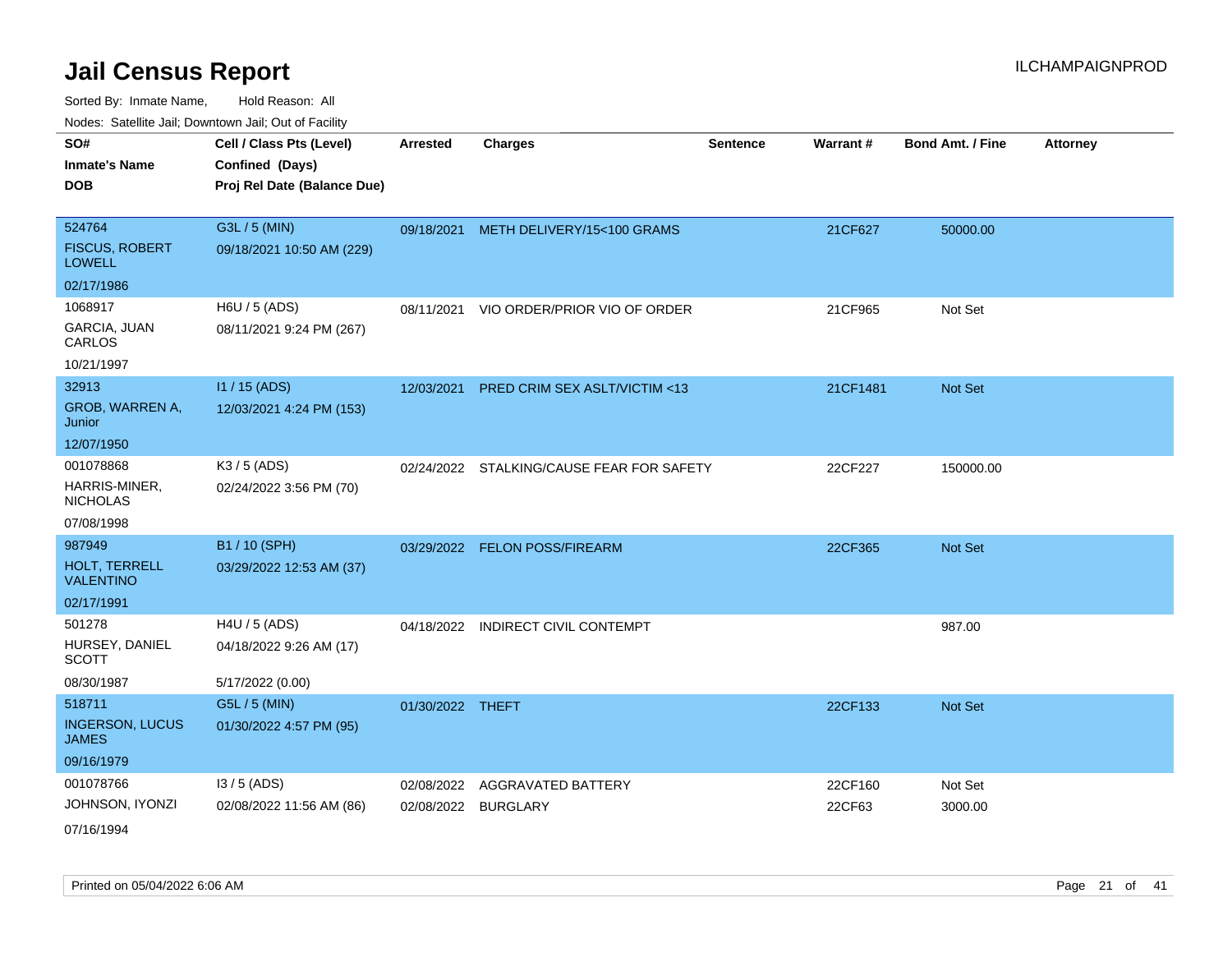| ivouss. Saleline Jali, Downtown Jali, Out of Facility |                                             |                 |                                            |                 |           |                         |                 |
|-------------------------------------------------------|---------------------------------------------|-----------------|--------------------------------------------|-----------------|-----------|-------------------------|-----------------|
| SO#                                                   | Cell / Class Pts (Level)                    | <b>Arrested</b> | <b>Charges</b>                             | <b>Sentence</b> | Warrant#  | <b>Bond Amt. / Fine</b> | <b>Attorney</b> |
| <b>Inmate's Name</b>                                  | Confined (Days)                             |                 |                                            |                 |           |                         |                 |
| <b>DOB</b>                                            | Proj Rel Date (Balance Due)                 |                 |                                            |                 |           |                         |                 |
| 1073894                                               | <b>H1L/5 (ADS)</b>                          | 04/07/2022      | <b>PROBATION VIOLATION</b>                 |                 | 2021CF920 | <b>Not Set</b>          |                 |
|                                                       | JOKICH, ANTON VEGO  04/07/2022 5:40 PM (28) |                 |                                            |                 |           |                         |                 |
| 05/30/1969                                            |                                             |                 |                                            |                 |           |                         |                 |
| 001078818                                             | D3 / 10 (MED)                               | 02/04/2022      | DOMESTIC BATTERY/OTHER PRIOR               |                 | 22CF148   | Not Set                 |                 |
| KINSEL, EVERAL<br>MICHAEL WILLIAM                     | 02/04/2022 7:37 PM (90)                     |                 |                                            |                 |           |                         |                 |
| 10/16/1985                                            |                                             |                 |                                            |                 |           |                         |                 |
| 527447                                                | J1L / 10 (ADS)                              | 02/22/2022      | <b>BURGLARY</b>                            |                 | 22CF224   | <b>Not Set</b>          |                 |
| KIRKWOOD, TYLER                                       | 02/22/2022 10:47 AM (72)                    | 02/22/2022      | AGG BATTERY/GREAT BODILY HARM              |                 | 22CF223   | <b>Not Set</b>          |                 |
| <b>JAMES</b>                                          |                                             | 02/23/2022      | <b>BURGLARY</b>                            |                 | 22CF152   | <b>Not Set</b>          |                 |
| 10/04/1985                                            |                                             | 04/05/2022      | <b>RESIDENTIAL BURGLARY</b>                |                 | 22CF383   | <b>Not Set</b>          |                 |
| 001077710                                             | G9U / 5 (MIN)                               | 03/31/2022      | AGG DOMESTIC BATTERY/STRANGLE              |                 | 21CF212   | No Bond                 |                 |
| LANGE, DEVONTAE<br>AND'RE                             | 03/31/2022 2:21 PM (35)                     |                 | 03/31/2022 AGG BATTERY/PUBLIC PLACE        |                 | 21CF279   | No Bond                 |                 |
| 03/05/1994                                            |                                             |                 |                                            |                 |           |                         |                 |
| 29681                                                 | J2L / 15 (ADS)                              | 07/14/2020      | PREDATORY CRIMINAL SEX ASSLT/CHILD         |                 | 20CF-781  | 250000.00               |                 |
| LENOIR, JOHN<br><b>CHRISTOPHER</b>                    | 07/14/2020 12:51 PM (660)                   |                 |                                            |                 |           |                         |                 |
| 04/20/1966                                            |                                             |                 |                                            |                 |           |                         |                 |
| 001078797                                             | 14 / 10 (ADS)                               | 01/26/2022      | VIO STALKING NO CONTACT ORDER              |                 | 22CM31    | Not Set                 |                 |
| LEVIN, DANIEL DAVID                                   | 01/26/2022 3:00 PM (99)                     |                 |                                            |                 |           |                         |                 |
| 08/08/1984                                            |                                             |                 |                                            |                 |           |                         |                 |
| 1063030                                               | D4 / 15 (ADS)                               | 12/20/2021      | <b>MURDER</b>                              |                 | 21CF1571  | <b>Not Set</b>          |                 |
|                                                       | MASON, RYAN ONEIAL 12/21/2021 9:30 AM (135) | 12/22/2021      | <b>PAROLE REVOCATION</b>                   |                 | CH2107979 | Not Set                 |                 |
| 02/22/1991                                            |                                             |                 |                                            |                 |           |                         |                 |
| 1076591                                               | G8U / 5 (MIN)                               | 02/22/2022      | DELIVERY OF OR POSSESSION OF W/IN14y (DOC) |                 | 20CF961   | 500000.00               |                 |
| MATTHEWS,<br>CHRISTIAN ANTHONY                        | 02/22/2022 7:42 PM (72)                     | 02/23/2022      | <b>MAIL FRAUD</b>                          |                 | 2:21CR173 | No Bond                 |                 |
| 03/15/1989                                            |                                             |                 |                                            |                 |           |                         |                 |
|                                                       |                                             |                 |                                            |                 |           |                         |                 |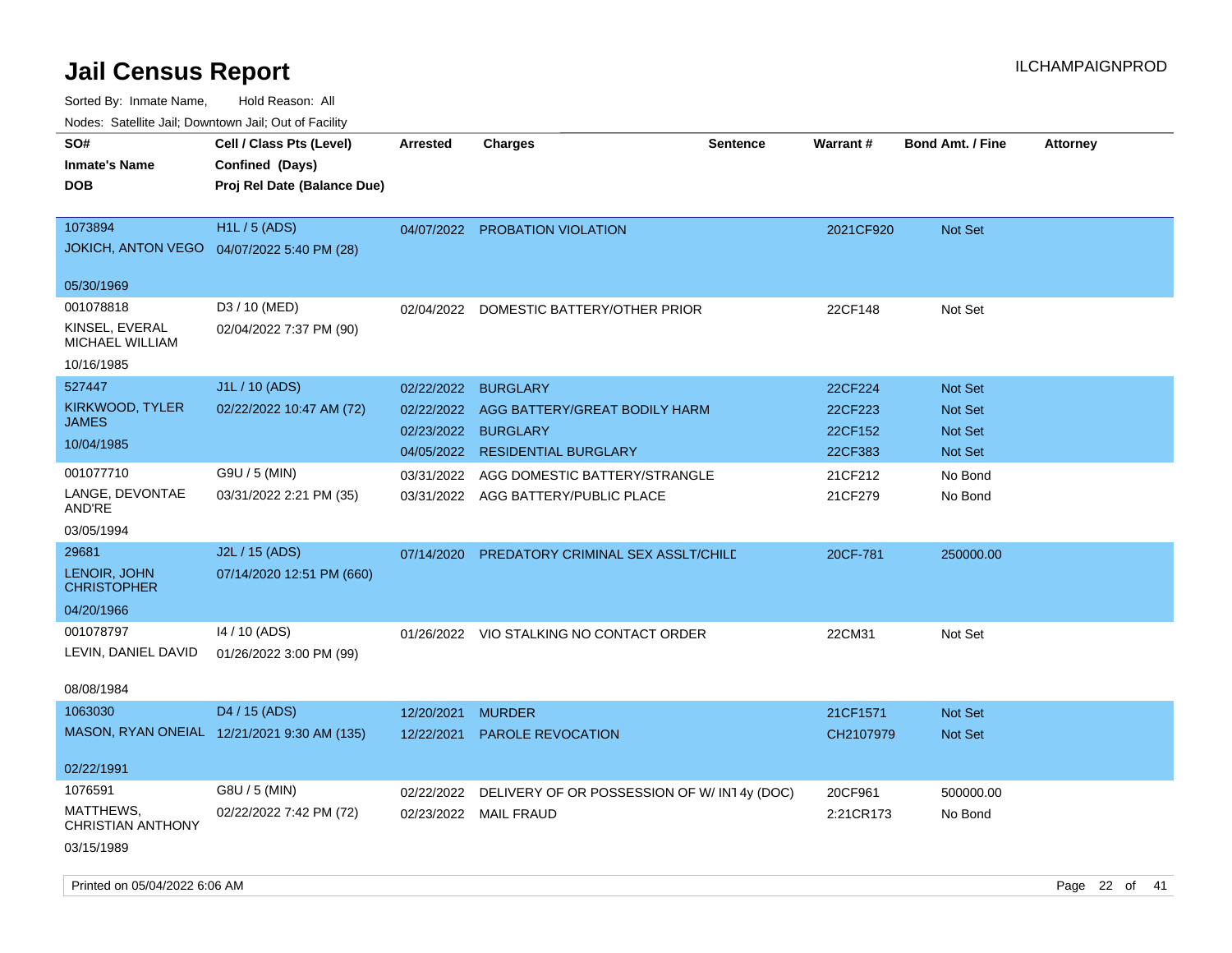Sorted By: Inmate Name, Hold Reason: All Nodes: Satellite Jail; Downtown Jail; Out of Facility

| routs. Salting Jan, Downlown Jan, Out of Facility |                                             |                      |                                          |                 |            |                         |                 |
|---------------------------------------------------|---------------------------------------------|----------------------|------------------------------------------|-----------------|------------|-------------------------|-----------------|
| SO#<br><b>Inmate's Name</b>                       | Cell / Class Pts (Level)<br>Confined (Days) | <b>Arrested</b>      | <b>Charges</b>                           | <b>Sentence</b> | Warrant#   | <b>Bond Amt. / Fine</b> | <b>Attorney</b> |
| <b>DOB</b>                                        | Proj Rel Date (Balance Due)                 |                      |                                          |                 |            |                         |                 |
|                                                   |                                             |                      |                                          |                 |            |                         |                 |
| 40235                                             | G1L / 5 (MIN)                               | 10/04/2021           | AGG DUI/4                                |                 | 2021CF1145 | 35000.00                |                 |
| MERRIWEATHER,<br><b>MARCUS TODD</b>               | 10/04/2021 4:41 PM (213)                    |                      |                                          |                 |            |                         |                 |
| 11/28/1967                                        |                                             |                      |                                          |                 |            |                         |                 |
| 1040273                                           | E5U / 15 (ADS)                              | 09/30/2021           | <b>PRED CRIM SEX ASLT/VICTIM &lt;13</b>  |                 | 21CF329    | 500000.00               |                 |
| METCALFE, LANELL<br>JARON                         | 09/30/2021 11:32 PM (217)                   |                      |                                          |                 |            |                         |                 |
| 09/22/1988                                        |                                             |                      |                                          |                 |            |                         |                 |
| 1042168                                           | G6U / 5 (MIN)                               | 02/26/2022 AGG DUI/4 |                                          |                 | 22CF238    | Not Set                 |                 |
| MONTALVO, ANTONIO 02/26/2022 6:14 AM (68)         |                                             |                      |                                          |                 |            |                         |                 |
| 05/03/1976                                        |                                             |                      |                                          |                 |            |                         |                 |
| 001078993                                         | J5L / 10 (ADS)                              | 03/29/2022           | AGG ASLT PEACE OFF/FIRE/ER WRK           |                 | 22CM87     | Not Set                 |                 |
| MURPHY, JUSTIN RAY                                | 03/29/2022 6:40 PM (37)                     |                      |                                          |                 |            |                         |                 |
| 03/12/1997                                        |                                             |                      |                                          |                 |            |                         |                 |
| 001078357                                         | A2L / 15 (SPH)                              | 09/17/2021           | ARMED ROBBERY/ARMED W/FIREARM            |                 | 22-CF-7    | 500000.00               |                 |
| PETTIGREW, CAREY                                  | 09/17/2021 9:56 AM (230)                    | 09/17/2021           | ARMED ROBBERY/ARMED W/FIREARM            |                 | 21CF1230   | <b>Not Set</b>          |                 |
| <b>CORNITRIAS DEOBLO</b>                          |                                             | 09/17/2021           | ARMED ROBBERY/ARMED W/FIREARM            |                 | 21CF1128   | <b>Not Set</b>          |                 |
| 08/31/1986                                        |                                             | 09/17/2021           | ARMED ROBBERY/ARMED W/FIREARM            |                 | 21CF1129   | <b>Not Set</b>          |                 |
| 1008308                                           | F2L / 10 (MED)                              | 01/30/2022           | AGG BTRY/GREAT BOD HARM/60+              |                 | 22CF131    | No Bond                 |                 |
| PETTIGREW, MARIO<br><b>TRAVINIO</b>               | 01/30/2022 6:15 AM (95)                     | 01/30/2022 ASSAULT   |                                          |                 | 19CM364    | 4000.00                 |                 |
| 08/11/1992                                        |                                             |                      |                                          |                 |            |                         |                 |
| 1070610                                           | J6L / 10 (ADS)                              | 03/03/2022           | AGG BATTERY/PUBLIC PLACE                 |                 | 21CF930    | Not Set                 |                 |
| PHILLIS, AARON<br><b>MONTRELL</b>                 | 03/03/2022 2:49 PM (63)                     |                      | 03/03/2022 AGG BATTERY/GREAT BODILY HARM |                 | 21CF482    | 5000.00                 |                 |
| 03/26/1999                                        |                                             |                      |                                          |                 |            |                         |                 |
| 001078005                                         | E4L / 10 (MED)                              | 03/08/2022           | HOME INVASION/CAUSE INJURY               |                 | 22CF280    | Not Set                 |                 |
| PINEX, MARCHELLO D                                | 03/08/2022 2:54 AM (58)                     |                      | 03/08/2022 AGGRAVATED BATTERY/STRANGLE   |                 | 19CR605101 | No Bond                 |                 |

12/25/1991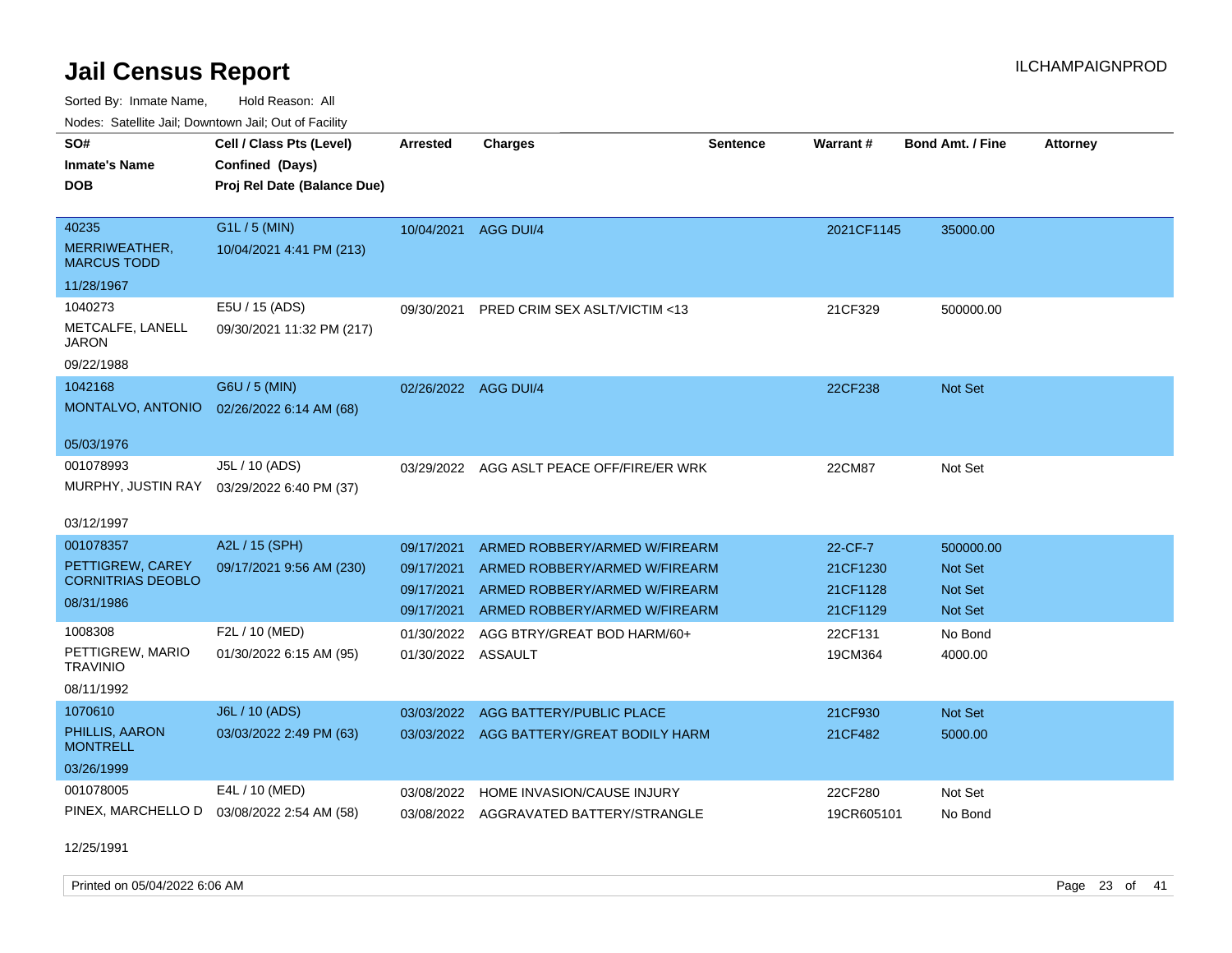Sorted By: Inmate Name, Hold Reason: All Nodes: Satellite Jail; Downtown Jail; Out of Facility

| SO#<br>Inmate's Name<br>DOB                                    | Cell / Class Pts (Level)<br>Confined (Days)<br>Proj Rel Date (Balance Due) | <b>Arrested</b>                        | <b>Charges</b>                                                                        | <b>Sentence</b> | Warrant#                           | <b>Bond Amt. / Fine</b>          | <b>Attorney</b> |
|----------------------------------------------------------------|----------------------------------------------------------------------------|----------------------------------------|---------------------------------------------------------------------------------------|-----------------|------------------------------------|----------------------------------|-----------------|
| 001077783<br>RIVERA, DARYL<br><b>ANTONIO</b>                   | H5U / 10 (ADS)<br>01/05/2022 4:20 PM (120)                                 |                                        | 01/05/2022 AGGRAVATED BATTERY                                                         |                 | 21CF325                            | Not Set                          |                 |
| 11/14/1981                                                     |                                                                            |                                        |                                                                                       |                 |                                    |                                  |                 |
| 1072114<br><b>LEVON</b><br>10/23/2000                          | A1U / 15 (SPH)<br>ROBINSON, DONNELL 01/17/2021 2:40 PM (473)               | 01/17/2021<br>01/17/2021<br>02/17/2021 | ATTEMPT (FIRST DEGREE MURDER)<br>ARMED ROBBERY/NO FIREARM<br>AGGRAVATED BATTERY       | 4y (DOC)        | 2021CF65<br>2020CF824              | Not Set<br>75000.00<br>250000.00 |                 |
| 1064798<br><b>STENNIS, BRUCE</b>                               | B3 / 15 (ADS)<br>01/17/2022 1:29 PM (108)                                  | 01/17/2022                             | <b>MURDER</b><br>01/17/2022 MFG/DEL 1<15 GR COCAINE/ANLG                              |                 | 2021CF695<br>21CF520               | 1500000.00<br>50000.00           |                 |
| <b>DEONTAY</b><br>08/12/1998                                   |                                                                            |                                        |                                                                                       |                 |                                    |                                  |                 |
| 1056971<br>TRAVIS, DENZEL<br>DANTRELL<br>03/21/1993            | B2 / 10 (SPH)<br>08/07/2021 7:36 AM (271)                                  | 08/07/2021<br>08/08/2021               | FELON POSS/USE WEAPON/FIREARM<br>AGG BATTERY/PUBLIC PLACE                             |                 | 21CF948<br>2020CF647               | No Bond<br>25000.00              |                 |
| 30108<br>VANDYKE, DARYL<br><b>ANTHONY</b><br>10/04/1965        | J4L / 15 (ADS)<br>07/30/2021 8:29 PM (279)                                 | 07/30/2021                             | <b>MURDER</b>                                                                         |                 | 21CF902                            | 2000000.00                       |                 |
| 968681<br>WADE, DEMETRIUS<br>DARYL<br>01/07/1987               | D5 / 15 (ADS)<br>08/27/2021 2:25 AM (251)                                  | 08/27/2021<br>08/27/2021               | AGG CRIM SX AB/VIC 13<18/TRUST<br>INDIRECT CRIMINAL CONTEMPT                          | 3y(DOC)         | 2020CF499<br>2021CC16              | 250000.00<br>No Bond             |                 |
| 1070971<br><b>WEIR, CLINTON</b><br><b>HOWARD</b><br>03/15/1983 | H3L / 5 (ADS)<br>12/08/2021 3:45 AM (148)                                  | 12/07/2021<br>12/07/2021               | <b>IDENTITY THEFT/&lt;\$300</b><br><b>RECKLESS DRIVING</b>                            |                 | 20CF922<br>19TR2348                | <b>Not Set</b><br>Not Set        |                 |
| 54212<br>WHITLOCK, GEORGE<br>ABRAM<br>11/10/1978               | E3U / 10 (ADS)<br>12/21/2021 1:20 PM (135)                                 | 12/21/2021<br>12/21/2021<br>12/21/2021 | RECEIVE/POSS/SELL STOLEN VEH<br>VIOLATE ORDER PROTECTION<br>ARMED VIOLENCE/CATEGORY I |                 | 2021CF669<br>2021CM391<br>21CF1576 | 10000.00<br>1000.00<br>Not Set   |                 |

Printed on 05/04/2022 6:06 AM Page 24 of 41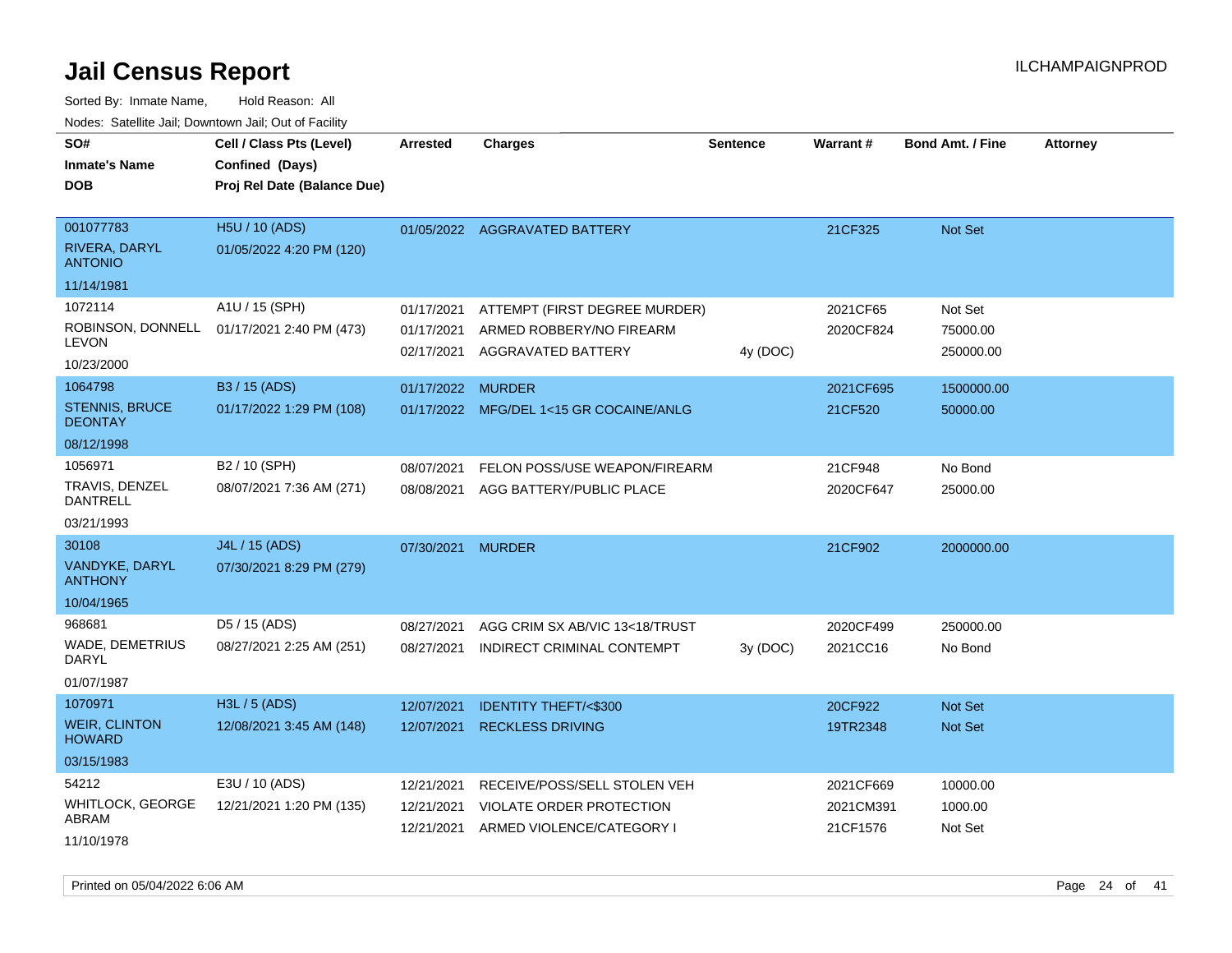| SO#                                 | Cell / Class Pts (Level)    | <b>Arrested</b> | <b>Charges</b>                            | <b>Sentence</b> | Warrant # | <b>Bond Amt. / Fine</b> | <b>Attorney</b> |
|-------------------------------------|-----------------------------|-----------------|-------------------------------------------|-----------------|-----------|-------------------------|-----------------|
| <b>Inmate's Name</b>                | Confined (Days)             |                 |                                           |                 |           |                         |                 |
| <b>DOB</b>                          | Proj Rel Date (Balance Due) |                 |                                           |                 |           |                         |                 |
|                                     |                             |                 |                                           |                 |           |                         |                 |
| 963324                              | K <sub>2</sub> / 10 (ADS)   | 04/24/2022      | AGG BTRY/PREGNANT/HANDICAPPED             |                 | 16CF1327  | 150000.00               |                 |
| <b>WILLIAMS, HERMAN</b>             | 04/24/2022 6:46 PM (11)     | 04/24/2022      | <b>CIVIL FTA WARRANT</b>                  |                 | 07F10     | 110000.00               |                 |
| <b>RASHAAD</b>                      |                             |                 | 04/24/2022 POSS AMT CON SUB EXCEPT(A)/(D) |                 | 19CF273   | 150000.00               |                 |
| 12/01/1988                          |                             |                 |                                           |                 |           |                         |                 |
| 1058072                             | A2U / 15 (SPH)              | 02/25/2021      | ARMED HABITUAL CRIMINAL                   |                 |           | Not Set                 |                 |
| WILLIAMS, KENNETH<br><b>BERNARD</b> | 02/25/2021 3:24 PM (434)    |                 |                                           |                 |           |                         |                 |
| 10/04/1985                          |                             |                 |                                           |                 |           |                         |                 |
| 001078995                           | $G1U / 5$ (MIN)             |                 | 03/29/2022 METH DELIVERY<5 GRAMS          |                 | 22CF371   | Not Set                 |                 |
| ZINK, PRESTIN L                     | 03/29/2022 11:33 PM (37)    |                 |                                           |                 |           |                         |                 |
| 08/19/1997                          |                             |                 |                                           |                 |           |                         |                 |
| <b>Total Downtown Jail: 50</b>      |                             | Males: 50       | Unknown: 0<br>Females: 0                  |                 |           |                         |                 |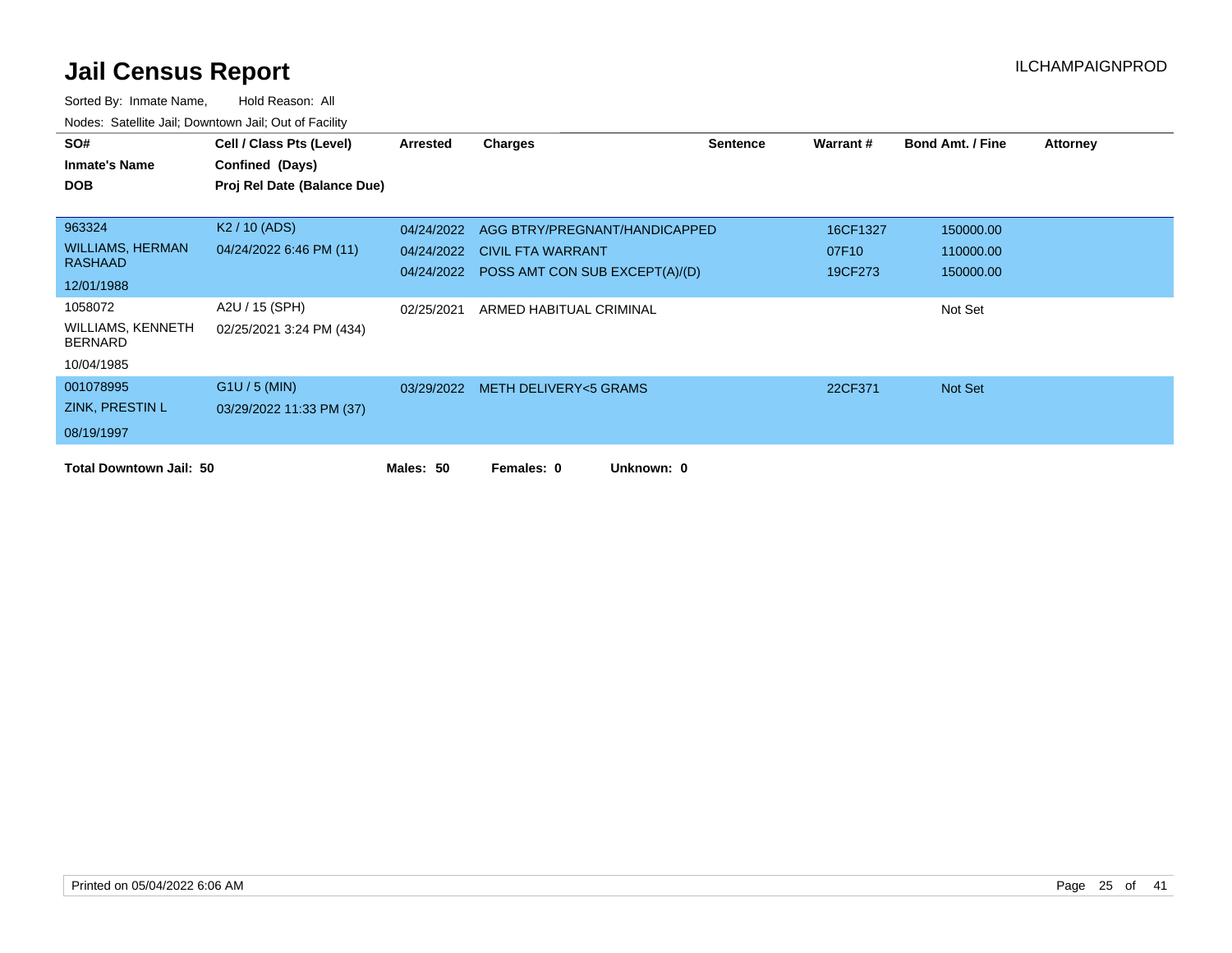|  | <b>Out of Facility</b> |  |
|--|------------------------|--|
|  |                        |  |

| SO#<br><b>Inmate's Name</b><br><b>DOB</b>  | Cell / Class Pts (Level)<br>Confined (Days)<br>Proj Rel Date (Balance Due) | <b>Arrested</b> | <b>Charges</b>                 | <b>Sentence</b> | Warrant#  | <b>Bond Amt. / Fine</b> | <b>Attorney</b> |
|--------------------------------------------|----------------------------------------------------------------------------|-----------------|--------------------------------|-----------------|-----------|-------------------------|-----------------|
|                                            |                                                                            |                 |                                |                 |           |                         |                 |
| 983810                                     | KAN / 15 (MAX)                                                             | 12/14/2021      | <b>ARMED HABITUAL CRIMINAL</b> |                 | 21CF1526  | Not Set                 |                 |
| AKINS, KEVIN IVAN                          | 12/14/2021 5:34 PM (142)                                                   |                 |                                |                 |           |                         |                 |
| 09/23/1990                                 |                                                                            |                 |                                |                 |           |                         |                 |
| 001078621                                  | KAN / 10 (MED)                                                             | 12/23/2021      | RESIDENTIAL BURGLARY           | 4y (DOC)        | 21CF1582  | Not Set                 |                 |
|                                            | BAILEY, DANIEL SCOTT 12/23/2021 9:44 AM (133)                              |                 |                                |                 |           |                         |                 |
| 05/09/1999                                 |                                                                            |                 |                                |                 |           |                         |                 |
| 548350                                     | <b>EHD</b>                                                                 |                 | 03/29/2022 AGG DUI/NO VALID DL |                 | 2020CF268 | Not Set                 |                 |
| <b>BAILEY, NORBERT</b><br><b>WILLIAM</b>   | 03/29/2022 9:11 AM (37)                                                    |                 |                                |                 |           |                         |                 |
| 02/14/1992                                 | 5/23/2022 (0.00)                                                           |                 |                                |                 |           |                         |                 |
| 001077899                                  | $KAN / 5$ (MIN)                                                            | 03/20/2022      | <b>BURGLARY</b>                |                 | 21CF593   | 20000.00                |                 |
| BARKSDALE, RAY<br><b>SHAWN</b>             | 03/20/2022 2:40 PM (46)                                                    | 03/20/2022      | POSSESSION OF METH/5<15 GRAMS  |                 | 21CF655   | 20000.00                |                 |
| 10/31/1990                                 |                                                                            | 03/20/2022      | POSS STOLEN VEHICLE            |                 | 21CF505   | 20000.00                |                 |
| 19971                                      | <b>EHD</b>                                                                 | 11/09/2021      | DRIVING RVK/SUSP DUI/SSS 4-9   |                 | 2021CF968 | Not Set                 |                 |
| <b>LYNN</b>                                | BARNESKE, RAYMOND 11/09/2021 9:32 AM (177)                                 |                 |                                |                 |           |                         |                 |
| 08/17/1961                                 | 5/6/2022 (0.00)                                                            |                 |                                |                 |           |                         |                 |
| 516062                                     | KAN / 15 (MAX)                                                             | 02/22/2021      | PHONE HARASSMENT/2+            |                 | 20CF194   | 5000.00                 |                 |
| BENNETT, JOHN<br><b>MICHAEL</b>            | 02/22/2021 10:47 AM (437)                                                  | 02/22/2021      | AGG DISCH FIR/VEH/PC OFF/FRMAN |                 | 21CF210   | No Bond                 |                 |
| 04/30/1986                                 |                                                                            |                 |                                |                 |           |                         |                 |
| 16172                                      | <b>EHD</b>                                                                 | 05/03/2022      | DUI ALC/INTOX COMPOUND/DRUG    |                 | 2021DT25  | Not Set                 |                 |
| <b>BIALESCHKI, MICHAEL</b><br><b>GAYLE</b> | 05/03/2022 9:37 AM (2)                                                     |                 |                                |                 |           |                         |                 |
| 09/13/1956                                 | 5/4/2022 (0.00)                                                            |                 |                                |                 |           |                         |                 |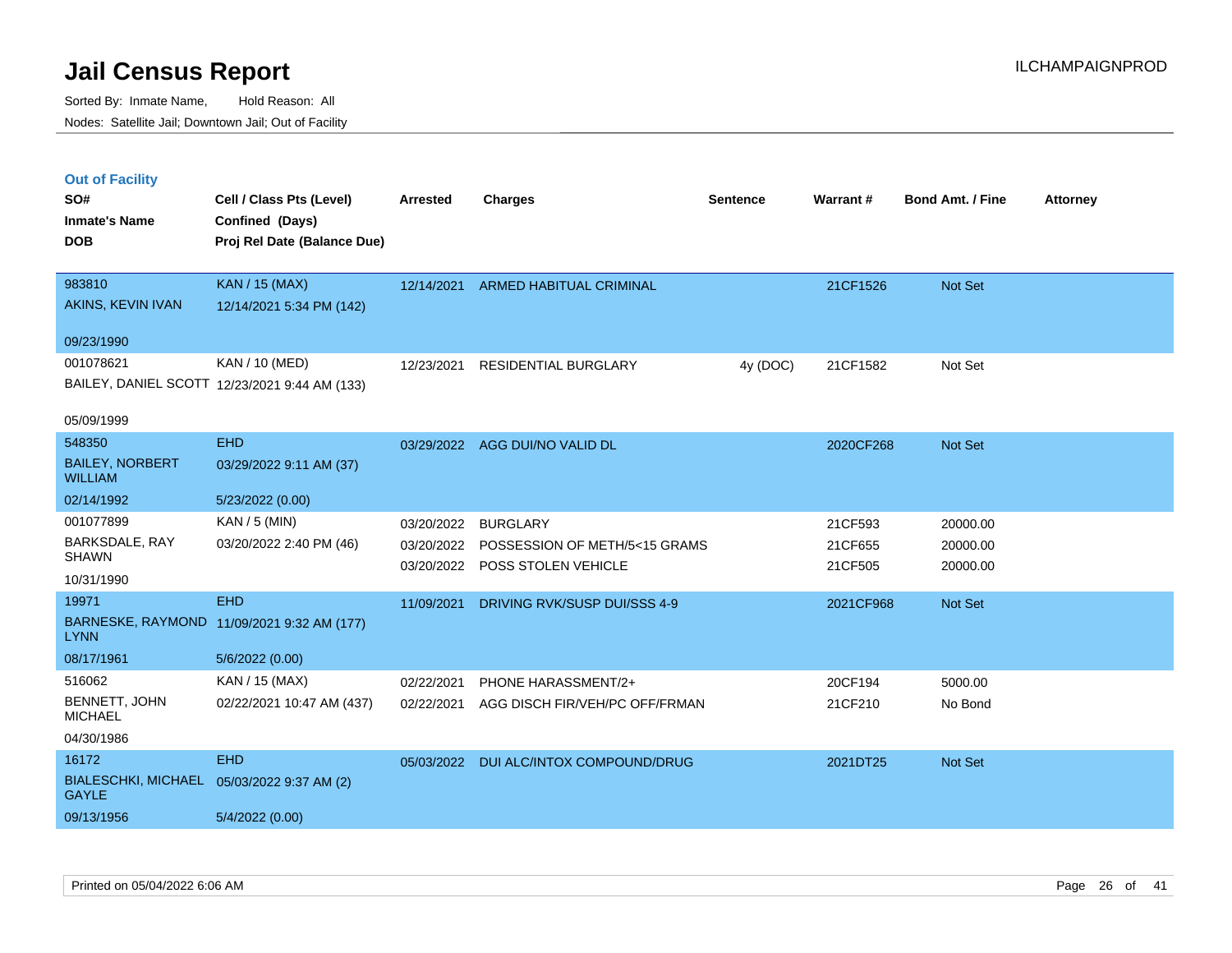| SO#<br><b>Inmate's Name</b><br><b>DOB</b>            | Cell / Class Pts (Level)<br>Confined (Days)<br>Proj Rel Date (Balance Due) | Arrested                 | <b>Charges</b>                                          | <b>Sentence</b> | <b>Warrant#</b>      | <b>Bond Amt. / Fine</b> | <b>Attorney</b> |
|------------------------------------------------------|----------------------------------------------------------------------------|--------------------------|---------------------------------------------------------|-----------------|----------------------|-------------------------|-----------------|
| 33993                                                | <b>KAN / 10 (MED)</b>                                                      | 06/14/2021               | POSSESSING A CONTROLLED SUBSTANC                        |                 | 21CF657              | Not Set                 |                 |
| <b>BOOKER, STEPHON</b><br><b>MONTELL</b>             | 06/14/2021 7:42 PM (325)                                                   | 06/14/2021<br>06/14/2021 | AGGRAVATED DOMESTIC BATTERY<br><b>PAROLE REVOCATION</b> |                 | 21CF688<br>CH2103612 | Not Set<br>No Bond      |                 |
| 06/11/1971                                           |                                                                            |                          |                                                         |                 |                      |                         |                 |
| 35366                                                | EHD                                                                        | 04/05/2022               | DRIVING RVK/SUSP DUI/SSS 4-9                            |                 | 2020CF1405           | Not Set                 |                 |
| <b>BRADLEY, EARNEST</b><br><b>ANGELO VALENTIN</b>    | 04/05/2022 8:58 AM (30)                                                    |                          | 04/05/2022 DRIVING RVK/SUSP DUI/SSS 4-9                 |                 | 2021CF361            | Not Set                 |                 |
| 07/30/1968                                           |                                                                            |                          |                                                         |                 |                      |                         |                 |
| 1074315                                              | <b>KAN / 15 (MAX)</b>                                                      | 07/27/2021               | AGG DISCHARGE FIREARM/VEH/SCH                           |                 | 21CF927              | Not Set                 |                 |
| <b>BRIGGS, PATRICK</b><br><b>MONTAY</b>              | 08/03/2021 4:56 PM (275)                                                   |                          |                                                         |                 |                      |                         |                 |
| 08/05/2001                                           |                                                                            |                          |                                                         |                 |                      |                         |                 |
| 001078880                                            | KAN / 15 (MAX)                                                             | 02/25/2022               | <b>PAROLE REVOCATION</b>                                |                 | HN-2200660           | No Bond                 |                 |
| <b>BROACH, CAREU</b>                                 | 02/25/2022 3:58 PM (69)                                                    | 02/25/2022               | ARMED VIOLENCE/CATEGORY I                               |                 | 22CF237              | Not Set                 |                 |
| 02/27/2003                                           |                                                                            | 02/25/2022               | AGG DISCHARGE FIREARM/BLDG/SCH                          |                 | 22600096201          | No Bond                 |                 |
| 001079000                                            | <b>KAN / 15 (MAX)</b>                                                      |                          | 04/01/2022 MURDER/STRONG PROB KILL/INJURE               |                 | 22CF102              | 2000000.00              |                 |
| <b>BROCK, TONY LAMAR</b>                             | 04/01/2022 9:02 AM (34)                                                    |                          |                                                         |                 |                      |                         |                 |
| 04/01/2004                                           |                                                                            |                          |                                                         |                 |                      |                         |                 |
| 1027929<br><b>BROUGHTON, MARK</b><br>ANTHONY, Junior | KAN / 15 (MAX)<br>12/18/2021 2:55 AM (138)                                 | 12/18/2021               | HOME INVASION/CAUSE INJURY                              |                 | 21CF1560             | No Bond                 |                 |
| 02/15/1990                                           |                                                                            |                          |                                                         |                 |                      |                         |                 |
| 001078065                                            | <b>KAN / 10 (ADS)</b>                                                      | 06/17/2021               | AGG BATTERY/DISCHARGE FIREARM                           |                 | 21CF704              | 1000000.00              |                 |
| <b>BROWN, CHARMAN</b><br><b>LAKEEF</b>               | 06/17/2021 12:32 PM (322)                                                  |                          |                                                         |                 |                      |                         |                 |
| 11/30/2002                                           |                                                                            |                          |                                                         |                 |                      |                         |                 |
| 001078008                                            | KAN / 15 (MAX)                                                             | 02/15/2022               | AGG BATTERY/DISCHARGE FIREARM                           |                 | 21CF1090             | 500000.00               |                 |
| BROWN, CODY<br><b>RUSSELL</b>                        | 02/15/2022 9:17 AM (79)                                                    |                          |                                                         |                 |                      |                         |                 |
| 02/15/2004                                           |                                                                            |                          |                                                         |                 |                      |                         |                 |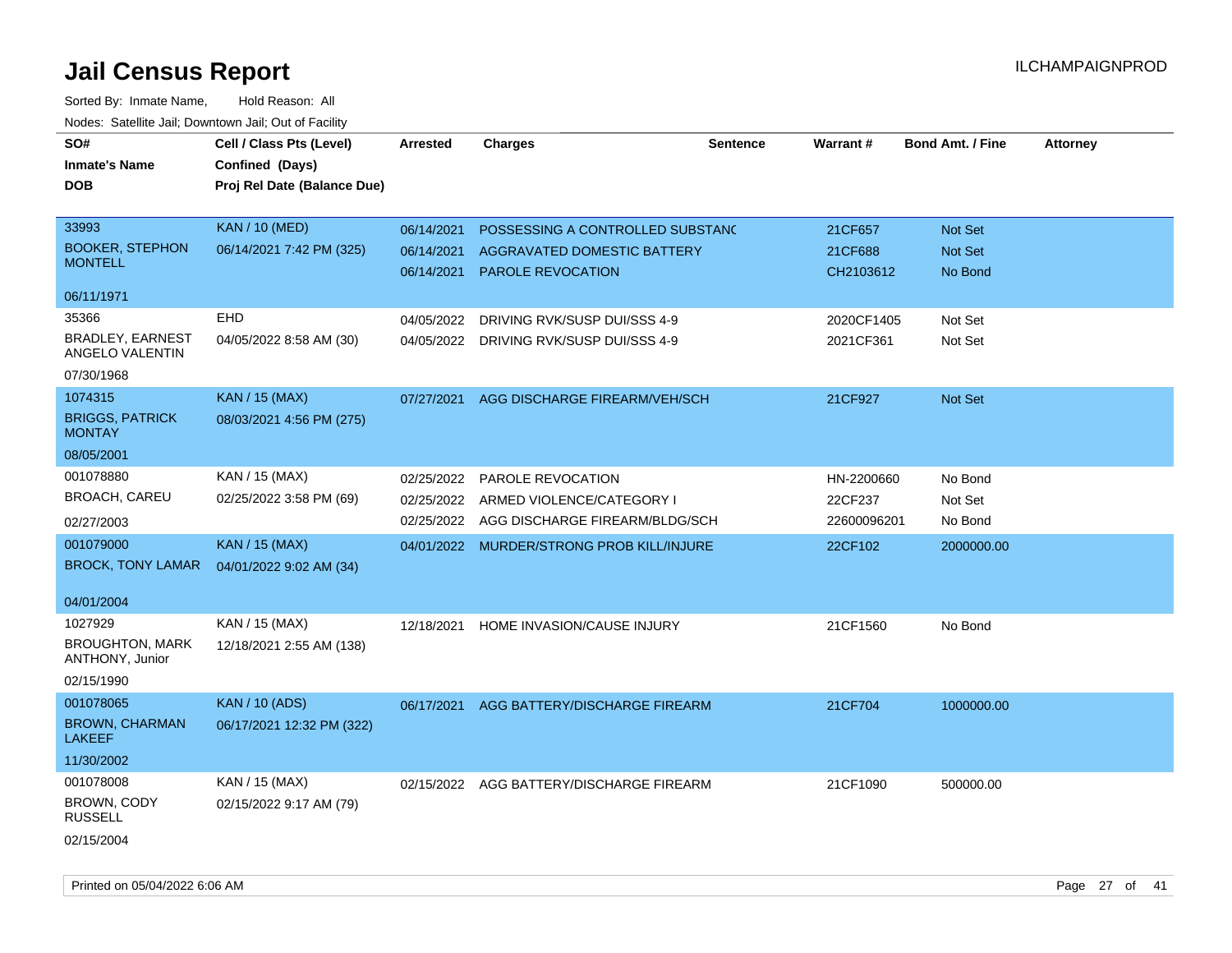Sorted By: Inmate Name, Hold Reason: All Nodes: Satellite Jail; Downtown Jail; Out of Facility

| SO#                                      | Cell / Class Pts (Level)                     | <b>Arrested</b> | <b>Charges</b>                      | <b>Sentence</b> | Warrant# | <b>Bond Amt. / Fine</b> | <b>Attorney</b> |
|------------------------------------------|----------------------------------------------|-----------------|-------------------------------------|-----------------|----------|-------------------------|-----------------|
| <b>Inmate's Name</b>                     | Confined (Days)                              |                 |                                     |                 |          |                         |                 |
| <b>DOB</b>                               | Proj Rel Date (Balance Due)                  |                 |                                     |                 |          |                         |                 |
|                                          |                                              |                 |                                     |                 |          |                         |                 |
| 1038554                                  | <b>KAN / 15 (MAX)</b>                        | 08/18/2021      | DELIVERY OF OR POSSESSION OF W/ INT |                 | 21CF1009 | No Bond                 |                 |
| <b>BROWN, CORRION</b><br><b>DEVONTAE</b> | 08/18/2021 5:40 PM (260)                     | 08/18/2021      | <b>ARMED HABITUAL CRIMINAL</b>      |                 | 21CF1162 | Not Set                 |                 |
| 04/19/1995                               |                                              |                 |                                     |                 |          |                         |                 |
| 1067476                                  | KAN / 10 (MED)                               | 11/13/2021      | AGG DOMESTIC BATTERY/STRANGLE       |                 | 20CF575  | 5000.00                 |                 |
| <b>BROWN, JAMES</b><br><b>BRONELL</b>    | 11/13/2021 2:35 AM (173)                     | 11/13/2021      | <b>RESIDENTIAL BURGLARY</b>         |                 | 21CF385  | 25000.00                |                 |
| 01/08/1996                               |                                              |                 |                                     |                 |          |                         |                 |
| 1028357                                  | <b>KAN / 15 (MAX)</b>                        | 03/23/2022      | DOMESTIC BATTERY/OTHER PRIOR        |                 | 22CF348  | Not Set                 |                 |
| <b>BROWN, MARCUS</b><br><b>RICKELL</b>   | 03/23/2022 7:13 PM (43)                      | 03/23/2022      | FELON POSS/USE WEAPON/FIREARM       |                 | 22CF349  | No Bond                 |                 |
| 01/06/1995                               |                                              |                 |                                     |                 |          |                         |                 |
| 1038579                                  | KAN / 15 (MAX)                               | 08/18/2021      | FELON POSS/USE WEAPON/FIREARM       |                 | 21CF1010 | Not Set                 |                 |
| <b>BROWN, MARKEL</b><br><b>RIKKI</b>     | 08/18/2021 2:05 PM (260)                     |                 |                                     |                 |          |                         |                 |
| 01/06/1995                               |                                              |                 |                                     |                 |          |                         |                 |
| 1003006                                  | KAN / 15 (MAX)                               | 08/19/2021      | FELON POSS/USE MACHINE GUN          |                 | 21CF1011 | No Bond                 |                 |
| <b>BROWN, ROCKEITH</b><br><b>JAVONTE</b> | 08/19/2021 12:55 AM (259)                    |                 |                                     |                 |          |                         |                 |
| 07/23/1991                               |                                              |                 |                                     |                 |          |                         |                 |
| 1068812                                  | KAN / 15 (MAX)                               | 12/21/2021      | AGG DISCHARGE FIREARM/OCC VEH       |                 | 21CF741  | Not Set                 |                 |
| BRYANT, DANNY<br><b>EUGENE</b>           | 12/21/2021 1:50 PM (135)                     | 12/21/2021      | FELON POSS/USE FIREARM PRIOR        |                 | 21CF1568 | Not Set                 |                 |
| 11/22/1989                               |                                              |                 |                                     |                 |          |                         |                 |
| 987334                                   | <b>KAN / 15 (MAX)</b>                        | 03/10/2021      | ATTEMPT (FIRST DEGREE MURDER)       |                 | 19CF689  | Not Set                 |                 |
| <b>CAIN, ISAIAH</b><br><b>DEPRIEST</b>   | 03/10/2021 2:22 PM (421)                     |                 |                                     |                 |          |                         |                 |
| 12/23/1990                               |                                              |                 |                                     |                 |          |                         |                 |
| 001077954                                | KAN / 10 (MED)                               | 12/21/2021      | <b>RESIDENTIAL BURGLARY</b>         |                 | 21CF1570 | Not Set                 |                 |
|                                          | CALKINS, STEVEN RAY 12/21/2021 6:35 AM (135) |                 |                                     |                 |          |                         |                 |

01/01/1992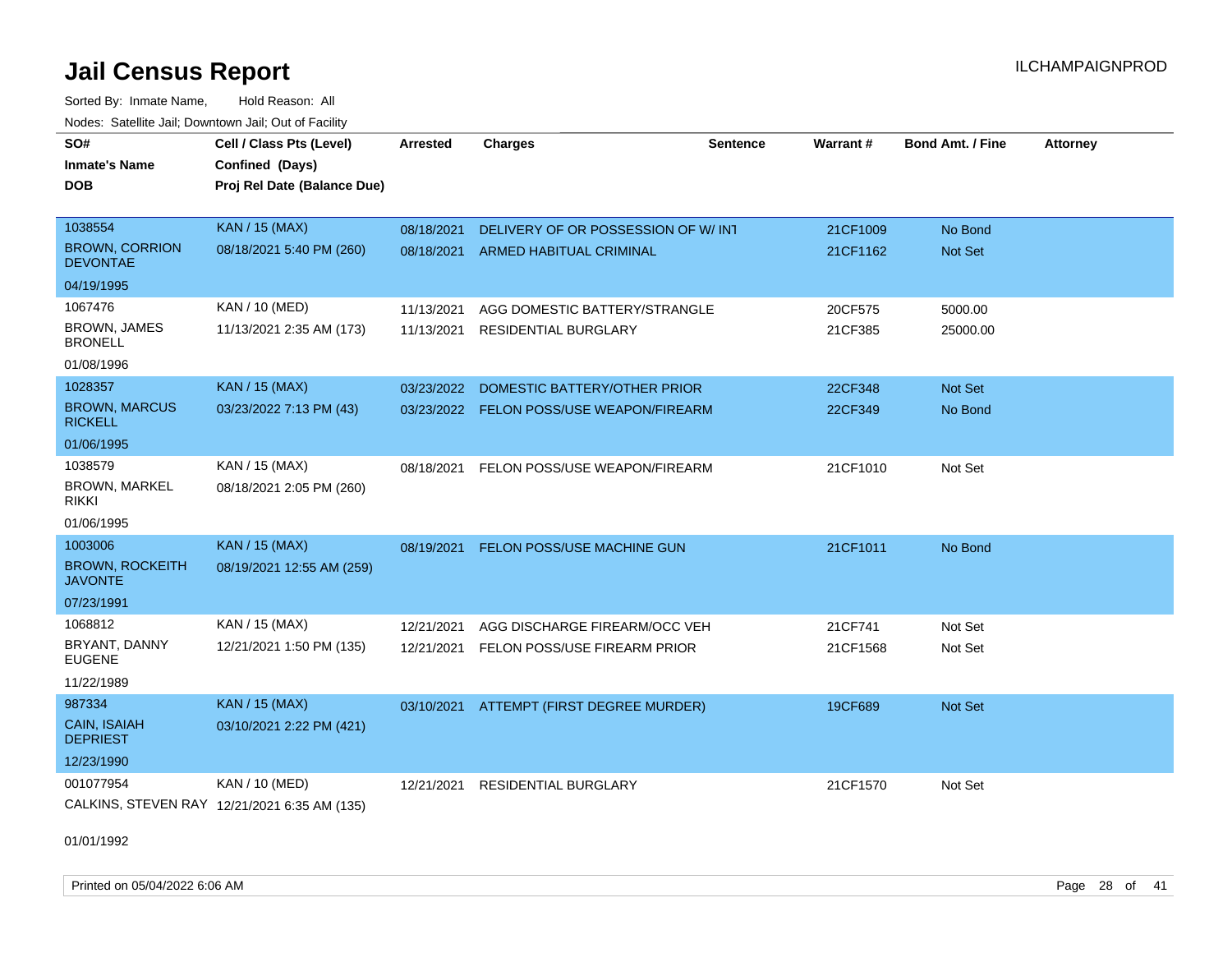| rouce. Calcinic Jan, Downtown Jan, Out of Facility |                             |                 |                                          |                 |            |                         |                 |
|----------------------------------------------------|-----------------------------|-----------------|------------------------------------------|-----------------|------------|-------------------------|-----------------|
| SO#                                                | Cell / Class Pts (Level)    | <b>Arrested</b> | <b>Charges</b>                           | <b>Sentence</b> | Warrant#   | <b>Bond Amt. / Fine</b> | <b>Attorney</b> |
| <b>Inmate's Name</b>                               | Confined (Days)             |                 |                                          |                 |            |                         |                 |
| <b>DOB</b>                                         | Proj Rel Date (Balance Due) |                 |                                          |                 |            |                         |                 |
|                                                    |                             |                 |                                          |                 |            |                         |                 |
| 992962                                             | <b>KAN / 15 (ADS)</b>       | 05/25/2021      | MURDER/INTENT TO KILL/INJURE             |                 | 2018CF1045 | 1000000.00              |                 |
| <b>CAMPBELL, KEITH</b><br>KNAQEEB                  | 05/25/2021 1:19 PM (345)    |                 |                                          |                 |            |                         |                 |
| 07/22/1991                                         |                             |                 |                                          |                 |            |                         |                 |
| 001078953                                          | KAN / 10 (MED)              | 03/15/2022      | POSSESSION OF STOLEN FIREARM             |                 | 2022CF319  | Not Set                 |                 |
| CAMPBELL,<br>MOHAMMED BURNELL                      | 03/15/2022 10:50 PM (51)    |                 |                                          |                 |            |                         |                 |
| 09/25/1991                                         |                             |                 |                                          |                 |            |                         |                 |
| 1045467                                            | <b>KAN / 15 (MAX)</b>       | 04/01/2022      | MFG/DEL CANNABIS/30-500 GRAMS            |                 | 20CF87     | 100000.00 / 34.00       |                 |
| CARPENTER-MOORE.<br>JOSEPH CARL, Junior            | 04/02/2022 5:22 PM (33)     |                 | 04/01/2022 MFG/DEL CANNABIS/30-500 GRAMS |                 | 19CF1770   | 100000.00 / 34.00       |                 |
| 04/18/1992                                         |                             |                 |                                          |                 |            |                         |                 |
| 001078576                                          | KAN / 15 (MAX)              | 11/09/2021      | UNLAWFUL USE OF A WEAPON                 |                 | 21CF1383   | Not Set                 |                 |
| <b>CARTER, DEMONDRE</b><br>DAVON                   | 11/09/2021 6:01 PM (177)    |                 |                                          |                 |            |                         |                 |
| 05/27/2001                                         |                             |                 |                                          |                 |            |                         |                 |
| 1064838                                            | <b>KAN</b> / 15 (MAX)       | 04/13/2022      | <b>VIOLATE OP/OTHER PRIOR</b>            |                 | 2022CM68   | 5000.00                 |                 |
| <b>CARTER, JAMAL</b>                               | 04/13/2022 6:34 PM (22)     | 04/13/2022      | DRIVING DURING SUSPENSION                |                 | 2022MT403  | 200.00                  |                 |
| <b>ANTONIO</b>                                     |                             | 04/13/2022      | FELON POSS/USE WEAPON/FIREARM            |                 | 2022CF464  | <b>Not Set</b>          |                 |
| 09/25/1997                                         |                             | 04/18/2022      | <b>CRIMINAL TRESPASS TO PROPERTY</b>     |                 | 2020CF1015 | Not Set                 |                 |
| 1064992                                            | KAN / 15 (MAX)              | 09/20/2021      | ARMED VIOLENCE/CATEGORY I                |                 | 21CF1137   | Not Set                 |                 |
| <b>CARTER, KEJUAN</b><br><b>JAVONTE</b>            | 09/20/2021 11:42 PM (227)   |                 |                                          |                 |            |                         |                 |
| 06/27/1998                                         |                             |                 |                                          |                 |            |                         |                 |
| 001078729                                          | <b>KAN / 15 (ADS)</b>       |                 | 01/02/2022 MURDER/INTENT TO KILL/INJURE  |                 | 20CF396    | 1000000.00              |                 |
| <b>CARTER, TROY</b><br><b>DEMON</b>                | 01/02/2022 10:29 AM (123)   |                 |                                          |                 |            |                         |                 |
| 01/02/2004                                         |                             |                 |                                          |                 |            |                         |                 |
| 957936                                             | KAN / 15 (MAX)              | 03/10/2022      | DELIVERY OF OR POSSESSION OF W/INT       |                 | 22CF295    | Not Set                 |                 |
| CAVETTE, JUSTIN<br><b>EUGENE</b>                   | 03/10/2022 12:10 PM (56)    |                 |                                          |                 |            |                         |                 |
| 08/02/1988                                         |                             |                 |                                          |                 |            |                         |                 |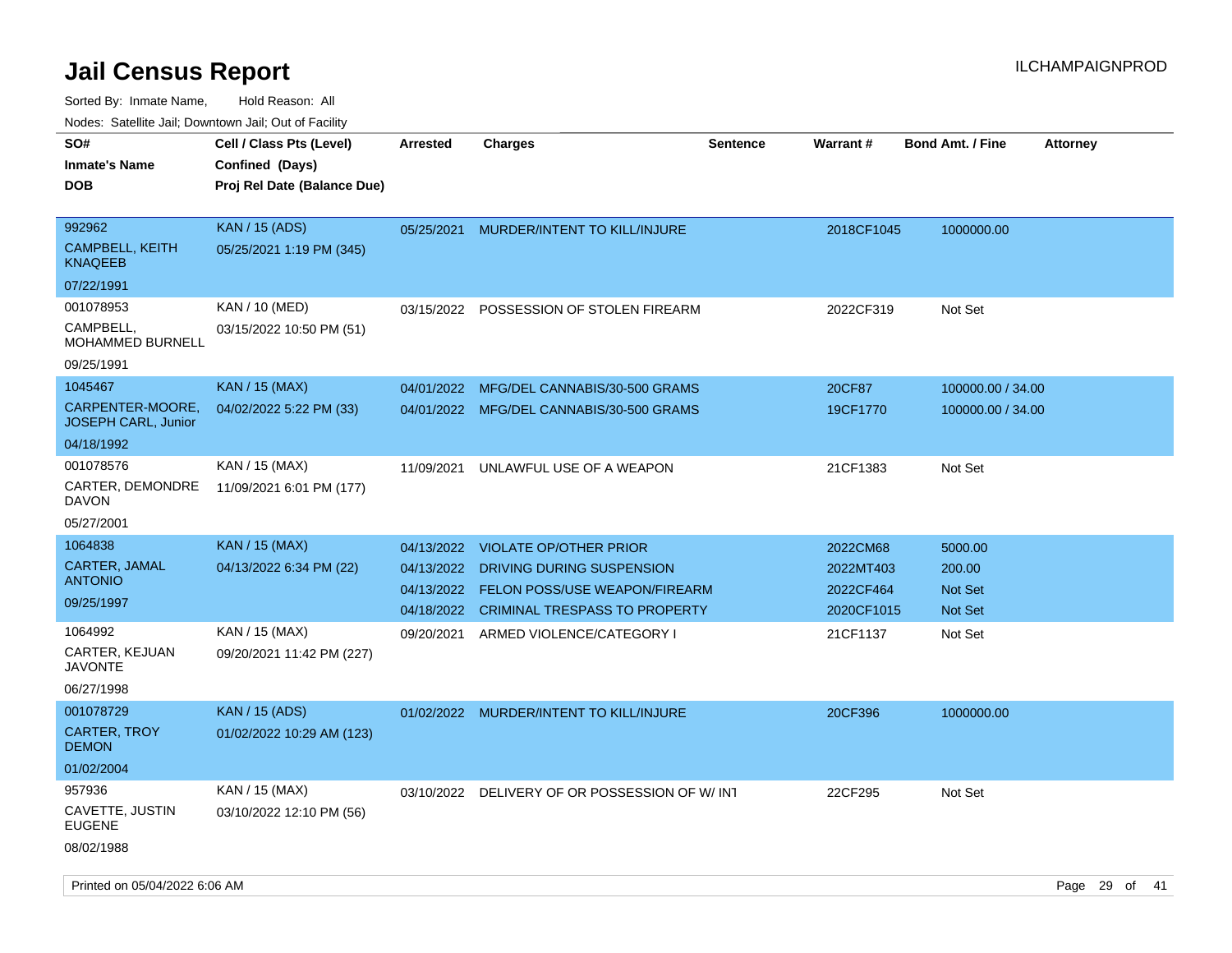Sorted By: Inmate Name, Hold Reason: All Nodes: Satellite Jail; Downtown Jail; Out of Facility

| SO#<br><b>Inmate's Name</b>               | Cell / Class Pts (Level)<br>Confined (Days) | <b>Arrested</b> | <b>Charges</b>                          | <b>Sentence</b> | Warrant#   | <b>Bond Amt. / Fine</b> | <b>Attorney</b> |
|-------------------------------------------|---------------------------------------------|-----------------|-----------------------------------------|-----------------|------------|-------------------------|-----------------|
| <b>DOB</b>                                | Proj Rel Date (Balance Due)                 |                 |                                         |                 |            |                         |                 |
| 1048488                                   | <b>KAN / 10 (ADS)</b>                       | 12/30/2021      | ARMED VIOLENCE/CATEGORY I               |                 | 2022CF4    | <b>Not Set</b>          |                 |
| COLSON, WAYNE<br><b>ARTHUR, Third</b>     | 12/30/2021 8:27 AM (126)                    |                 |                                         |                 |            |                         |                 |
| 10/14/1995                                |                                             |                 |                                         |                 |            |                         |                 |
| 975008                                    | EHD                                         | 05/03/2022      | DUI ALC/INTOX COMPOUND/DRUG             |                 | 2020DT282  | Not Set                 |                 |
| COOK, MICHAEL<br><b>EDWARD</b>            | 05/03/2022 10:15 AM (2)                     |                 | 05/03/2022 DRIVING RVK/SUSP DUI/SSS 2ND |                 | 2021CF729  | Not Set                 |                 |
| 02/13/1963                                | 5/16/2022 (0.00)                            |                 |                                         |                 |            |                         |                 |
| 57733                                     | <b>KAN / 15 (SPH)</b>                       | 02/25/2020      | <b>HOMICIDE</b>                         |                 | 2020-CF250 | No Bond                 |                 |
| CRAIG, ANTOINE<br><b>DARRELL</b>          | 02/25/2020 4:08 PM (800)                    | 02/25/2020      | FELON POSS/USE WEAPON/FIREARM           |                 | 19CF-1827  | No Bond                 |                 |
| 10/09/1982                                |                                             |                 |                                         |                 |            |                         |                 |
| 001077939                                 | KAN / 10 (MED)                              | 05/10/2021      | FIREARM/FOID INVALID/NOT ELIG           |                 | 21CF526    | No Bond                 |                 |
| <b>CROSS, PATRICK</b><br><b>DONTRELLE</b> | 05/10/2021 7:31 PM (360)                    | 06/02/2021      | POSS STOLEN VEHICLE > \$25,000          |                 | 21CF612    | Not Set                 |                 |
| 11/07/2001                                |                                             |                 |                                         |                 |            |                         |                 |
| 25022                                     | EHD / 10 (MED)                              | 02/17/2022      | AGG DUI/2/PASS <16                      |                 | 2021CF560  | No Bond                 |                 |
| <b>CRUMP, ROBERT</b><br><b>ANTHONY</b>    | 02/17/2022 11:48 AM (77)                    |                 |                                         |                 |            |                         |                 |
| 02/06/1966                                | 5/14/2022 (0.00)                            |                 |                                         |                 |            |                         |                 |
| 001077214                                 | KAN / 15 (MAX)                              | 12/20/2021      | <b>MURDER</b>                           |                 | 21CF1572   | Not Set                 |                 |
| DAVIS-MURDOCK,<br><b>ERION VASSHAD</b>    | 12/21/2021 10:13 AM (135)                   |                 |                                         |                 |            |                         |                 |
| 06/22/1998                                |                                             |                 |                                         |                 |            |                         |                 |
| 001078538                                 | <b>KAN / 10 (ADS)</b>                       | 10/26/2021      | <b>CRIM SEX ASSAULT/FORCE</b>           |                 | 21CF1301   | <b>Not Set</b>          |                 |
| DAWKINS, LEN                              | 10/26/2021 8:18 PM (191)                    |                 |                                         |                 |            |                         |                 |
| 03/23/1987                                |                                             |                 |                                         |                 |            |                         |                 |
| 64070                                     | KAN / 10 (MED)                              | 02/18/2022      | <b>BURGLARY</b>                         |                 | 21CF1176   | 20000.00                |                 |
| DECKER, ANTHONY V                         | 02/18/2022 6:52 PM (76)                     |                 |                                         |                 |            |                         |                 |

11/27/1982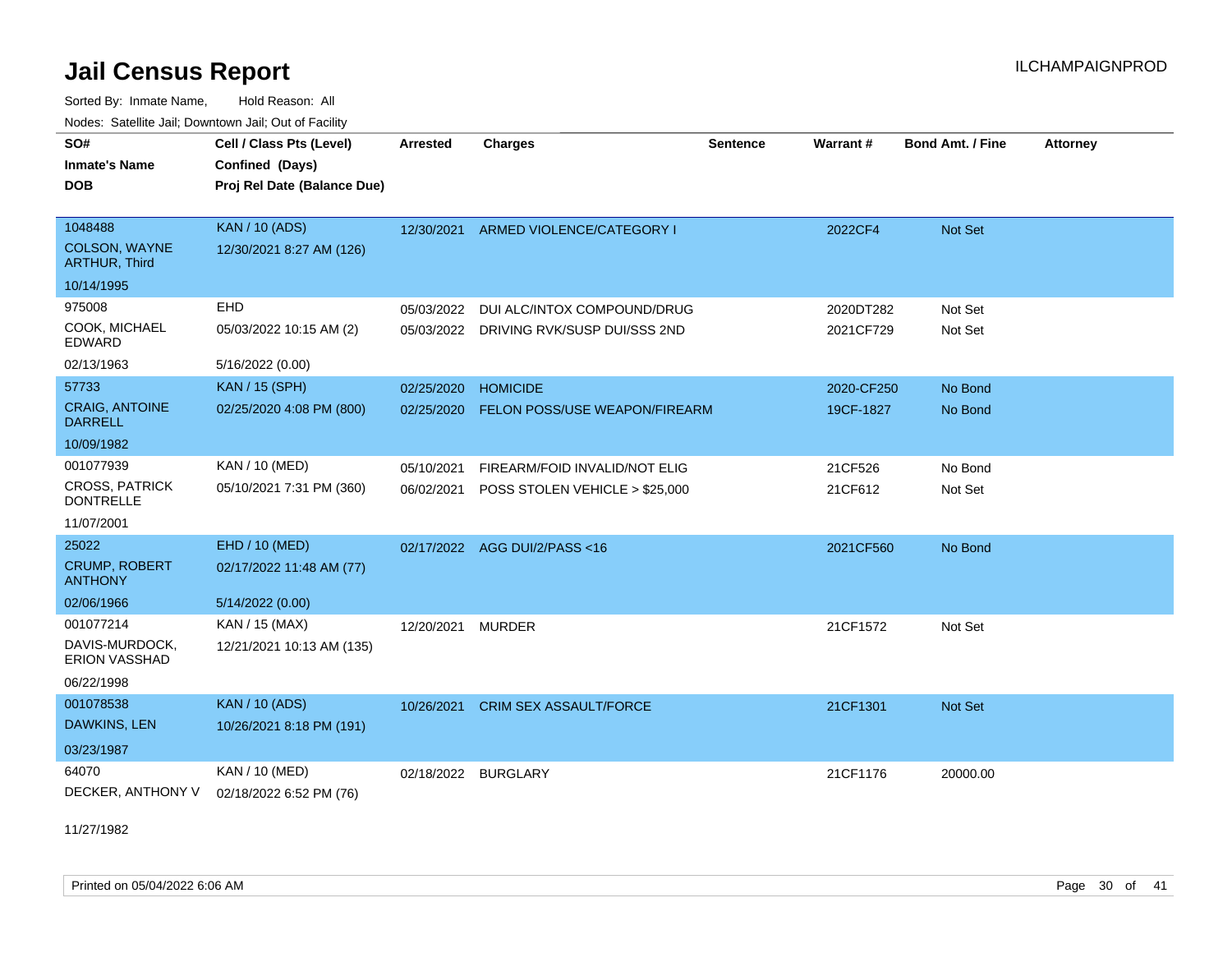| SO#<br><b>Inmate's Name</b><br><b>DOB</b>   | Cell / Class Pts (Level)<br>Confined (Days)<br>Proj Rel Date (Balance Due) | <b>Arrested</b> | <b>Charges</b>                          | <b>Sentence</b> | Warrant#   | <b>Bond Amt. / Fine</b> | <b>Attorney</b> |
|---------------------------------------------|----------------------------------------------------------------------------|-----------------|-----------------------------------------|-----------------|------------|-------------------------|-----------------|
| 001078223<br>DIEGO-MATEO,<br><b>JOAQUIN</b> | <b>KAN / 5 (MIN)</b><br>11/09/2021 10:52 PM (177)                          | 11/09/2021      | AGG DUI/NO VALID DL                     |                 | 21CF1382   | <b>Not Set</b>          |                 |
| 01/23/2002                                  |                                                                            |                 |                                         |                 |            |                         |                 |
| 1061304                                     | KAN / 15 (MAX)                                                             | 10/11/2021      | ARMED HABITUAL CRIMINAL                 |                 | 21CF1226   | No Bond                 |                 |
| DORRIS, KEMION<br><b>DAETOCE</b>            | 10/11/2021 7:30 PM (206)                                                   | 10/11/2021      | ARMED HABITUAL CRIMINAL                 |                 | 21CF1227   | No Bond                 |                 |
| 11/19/1997                                  |                                                                            | 10/11/2021      | HOME INVASION/FIREARM                   |                 | 21CF1228   | No Bond                 |                 |
| 959292                                      | <b>KAN</b> / 15 (ADS)                                                      | 04/01/2021      | ATTEMPT (FIRST DEGREE MURDER)           |                 | 2020CF565  | 2000000.00              |                 |
| <b>DUNCAN, COREYON</b><br><b>ANTHONY</b>    | 04/01/2021 8:46 PM (399)                                                   | 12/17/2021      | <b>MURDER</b>                           |                 | 21CF1542   | <b>Not Set</b>          |                 |
| 01/17/1989                                  |                                                                            |                 |                                         |                 |            |                         |                 |
| 665841                                      | EHD                                                                        | 05/03/2022      | DRIVING RVK/SUSP DUI/SSS 2ND            |                 | 2021CF1492 | Not Set                 |                 |
| EVELAND, JEREMY<br><b>DOUGLAS</b>           | 05/03/2022 8:55 AM (2)                                                     |                 |                                         |                 |            |                         |                 |
| 12/03/1973                                  | 6/15/2022 (0.00)                                                           |                 |                                         |                 |            |                         |                 |
| 1053207                                     | <b>KAN / 15 (SPH)</b>                                                      |                 | 06/06/2019 MURDER/INTENT TO KILL/INJURE |                 | 2019-CF849 | 2000000.00              |                 |
| FAUST, JAQUAVEON<br><b>LAVELL</b>           | 06/06/2019 2:24 PM (1,064)                                                 |                 |                                         |                 |            |                         |                 |
| 07/25/1996                                  |                                                                            |                 |                                         |                 |            |                         |                 |
| 001079018                                   | EHD                                                                        |                 | 04/05/2022 DRIVING RVK/SUSP DUI/SSS 4-9 |                 | 2022CF22   | Not Set                 |                 |
| FINLEY, KEITH DAVID                         | 04/05/2022 10:38 AM (30)                                                   |                 |                                         |                 |            |                         |                 |
| 08/23/1963                                  | 10/1/2022 (0.00)                                                           |                 |                                         |                 |            |                         |                 |
| 1075614                                     | KAN / 15 (MAX)                                                             | 03/19/2022      | PAROLE REVOCATION                       |                 | CM2201590  | No Bond                 |                 |
| <b>GANT, TEVIN</b><br><b>ODELROW</b>        | 03/19/2022 5:29 PM (47)                                                    |                 | 03/19/2022 AGGRAVATED DOMESTIC BATTERY  |                 | 22CF333    | Not Set                 |                 |
| 03/03/1991                                  |                                                                            |                 |                                         |                 |            |                         |                 |
| 001078438                                   | EHD                                                                        |                 | 05/03/2022 AGG DUI/NO VALID DL          |                 | 2021CF1178 | Not Set                 |                 |
| GARCIA, DAVID<br>QUERO                      | 05/03/2022 11:02 AM (2)                                                    |                 |                                         |                 |            |                         |                 |
| 07/13/1998                                  | 5/11/2022 (0.00)                                                           |                 |                                         |                 |            |                         |                 |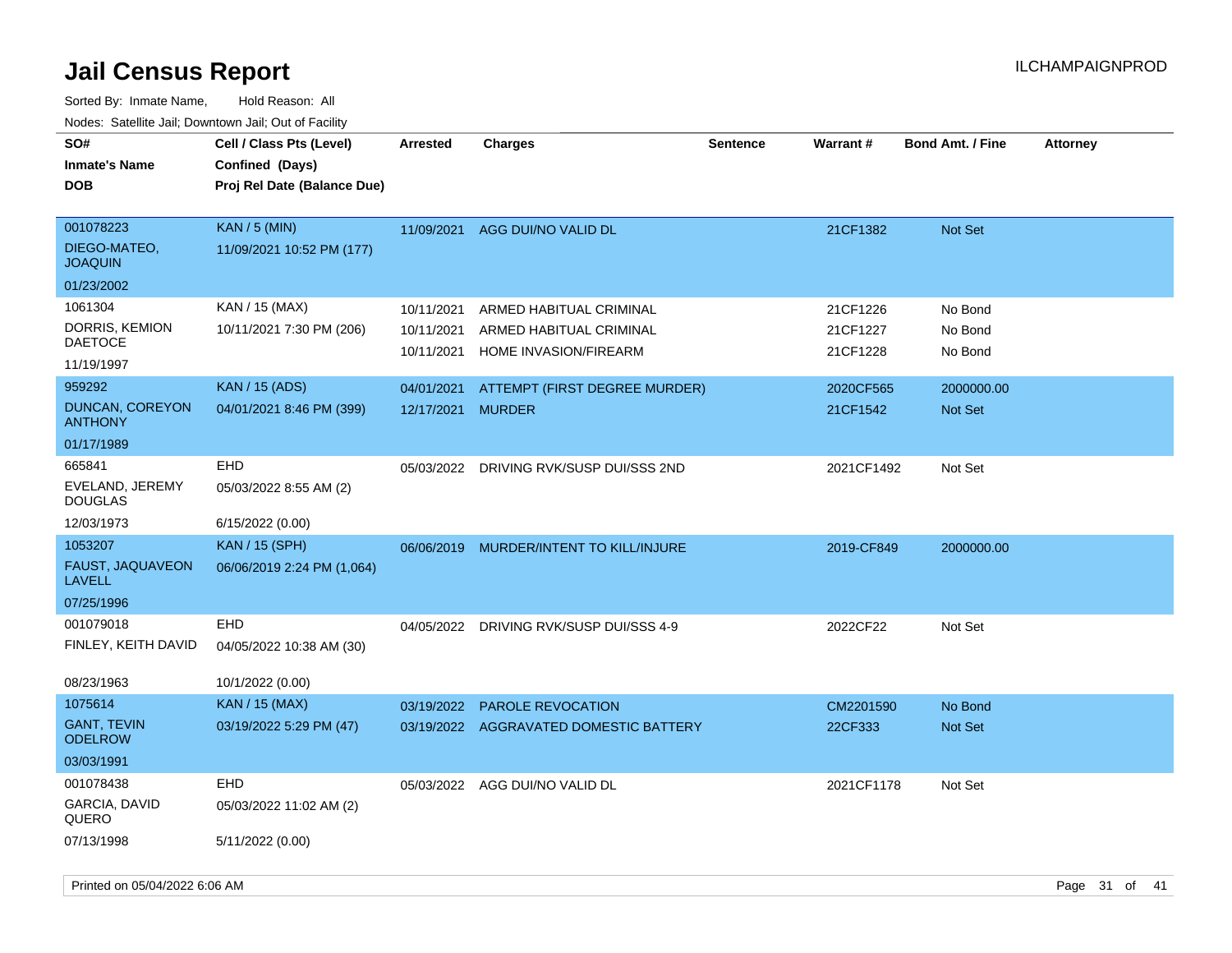Sorted By: Inmate Name, Hold Reason: All Nodes: Satellite Jail; Downtown Jail; Out of Facility

| SO#                                     | Cell / Class Pts (Level)                     | <b>Arrested</b>      | <b>Charges</b>                         | <b>Sentence</b> | Warrant#   | <b>Bond Amt. / Fine</b> | <b>Attorney</b> |
|-----------------------------------------|----------------------------------------------|----------------------|----------------------------------------|-----------------|------------|-------------------------|-----------------|
| <b>Inmate's Name</b>                    | Confined (Days)                              |                      |                                        |                 |            |                         |                 |
| <b>DOB</b>                              | Proj Rel Date (Balance Due)                  |                      |                                        |                 |            |                         |                 |
|                                         |                                              |                      |                                        |                 |            |                         |                 |
| 1013012                                 | KAN / 15 (MAX)                               | 07/08/2021           | ATTEMPT (FIRST DEGREE MURDER)          |                 | 2021CF790  | 1000000.00              |                 |
| <b>GARY, XAVIER LAMAR</b>               | 07/08/2021 9:24 AM (301)                     | 07/08/2021           | <b>FELON POSS/USE FIREARM PRIOR</b>    |                 | 2020CF650  | 25000.00                |                 |
|                                         |                                              | 07/08/2021           | <b>FELON POSS/USE FIREARM PRIOR</b>    |                 | 21CF798    | Not Set                 |                 |
| 12/14/1991                              |                                              |                      |                                        |                 |            |                         |                 |
| 1065946                                 | KAN / 10 (MED)                               | 09/04/2021           | AGG BATTERY/DISCHARGE FIREARM          |                 | 21CF1057   | 750000.00               |                 |
| GODBOLT, DESMOND<br><b>DEVONTAE</b>     | 09/04/2021 1:17 AM (243)                     | 09/04/2021           | RESIST/OBSTRUCTING A PEACE OFFICEL     |                 | 21CM407    | Not Set                 |                 |
| 11/15/1997                              |                                              |                      |                                        |                 |            |                         |                 |
| 1070118                                 | KAN / 15 (MAX)                               | 08/31/2021           | <b>AGGRAVATED DOMESTIC BATTERY</b>     |                 | 21CF1049   | No Bond                 |                 |
| <b>GRAHAM, CORTEZ</b><br><b>LAMON</b>   | 08/31/2021 9:32 PM (247)                     | 09/02/2021           | <b>PROBATION VIOLATION</b>             |                 | 21CF55     | Not Set                 |                 |
| 03/31/1976                              |                                              |                      |                                        |                 |            |                         |                 |
| 1076506                                 | KAN / 15 (MAX)                               | 09/17/2021           | AGG UUW/PERSON/CM THREAT VIOL          |                 | 21CF1131   | Not Set                 |                 |
|                                         | GRAY, JAMARH EMERE 09/17/2021 10:41 AM (230) | 09/20/2021           | DOMESTIC BATTERY                       |                 | 21CM430    | Not Set                 |                 |
|                                         |                                              |                      |                                        |                 |            |                         |                 |
| 06/21/2003                              |                                              |                      |                                        |                 |            |                         |                 |
| 1055117                                 | <b>EHD</b>                                   |                      | 02/15/2022 AGG BATTERY/PUBLIC PLACE    |                 | 2021CM47   | Not Set                 |                 |
| <b>GREAM, JOHN</b><br><b>ROBERT LEE</b> | 02/15/2022 10:44 AM (79)                     |                      |                                        |                 |            |                         |                 |
| 08/23/1996                              | 6/13/2022(0.00)                              |                      |                                        |                 |            |                         |                 |
| 001078871                               | $KAN / 5$ (MIN)                              | 02/22/2022           | ESCAPE/VIOLATE ELEC MONITORING         |                 | 22CF316    | 150000.00               |                 |
| <b>HARRIS, MARTELL</b>                  | 02/22/2022 3:44 PM (72)                      |                      | 02/22/2022 RESIDENTIAL BURGLARY        |                 | 2020JD14   | No Bond                 |                 |
| <b>TE'SHAWN</b>                         |                                              | 02/22/2022           | INDIRECT CRIMINAL CONTEMPT             |                 | 2020CC9    | 20000.00                |                 |
| 07/02/2003                              |                                              |                      |                                        |                 |            |                         |                 |
| 1037683                                 | <b>EHD</b>                                   |                      | 02/23/2022 AGG DUI/LIC SUSP OR REVOKED |                 | 2020CF350  | Not Set                 |                 |
| <b>HARRISON, HAROLD</b><br><b>RAY</b>   | 02/23/2022 10:01 AM (71)                     | 02/23/2022 AGG DUI/3 |                                        |                 | 2020CF1351 | Not Set                 |                 |
| 11/30/1963                              | 5/22/2022 (0.00)                             |                      |                                        |                 |            |                         |                 |
| 1073611                                 | KAN / 5 (MIN)                                | 02/09/2021           | MFG 15>100 GR ECSTASY/ANALOG           |                 | 21CF121    | 500000.00               |                 |
| HAYES, CAMERON<br><b>TAYLOR MALEEK</b>  | 02/09/2021 3:10 PM (450)                     | 02/09/2021           | DELIVERY OF OR POSSESSION OF W/INT     |                 | 21CF160    | Not Set                 |                 |

08/10/1998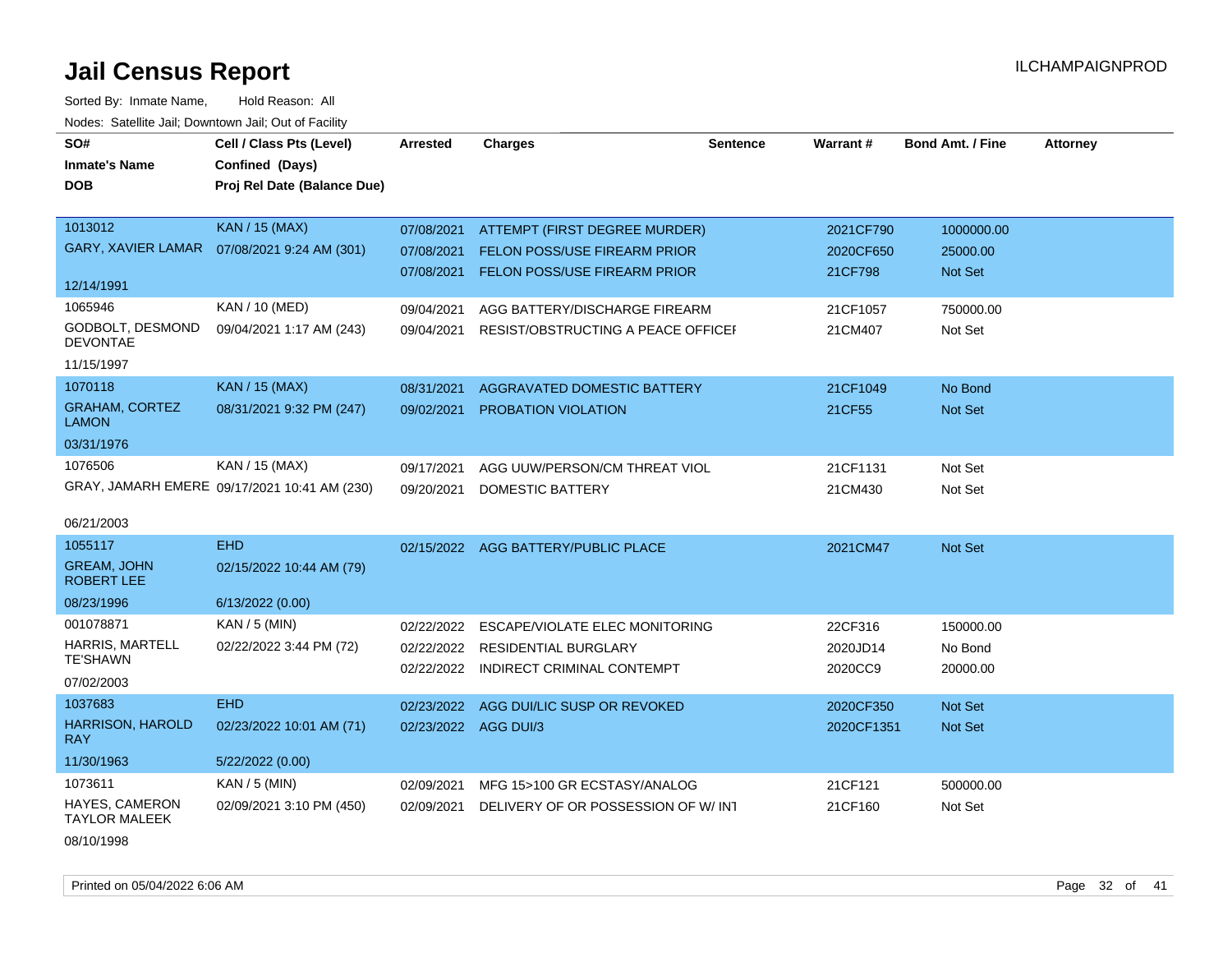| SO#<br><b>Inmate's Name</b><br><b>DOB</b>                         | Cell / Class Pts (Level)<br>Confined (Days)<br>Proj Rel Date (Balance Due) | <b>Arrested</b>                                                           | <b>Charges</b>                                                                                                                       | <b>Sentence</b> | Warrant#                                 | <b>Bond Amt. / Fine</b>                                                 | <b>Attorney</b> |
|-------------------------------------------------------------------|----------------------------------------------------------------------------|---------------------------------------------------------------------------|--------------------------------------------------------------------------------------------------------------------------------------|-----------------|------------------------------------------|-------------------------------------------------------------------------|-----------------|
| 1045186<br>HOLBROOK, JOHNNIE<br><b>MATHIS</b><br>07/19/1996       | <b>KAN / 15 (MAX)</b><br>08/16/2021 11:07 AM (262)                         | 08/16/2021<br>08/16/2021<br>08/16/2021<br>08/16/2021<br>03/30/2022 MURDER | ARMED VIOLENCE/CATEGORY I<br>FELON POSS/USE WEAPON/FIREARM<br>AGG FLEEING POLICE/21 MPH OVER<br><b>FELON POSS/USE WEAPON/FIREARM</b> |                 | 21CF934<br>19CF968<br>21CF988<br>21CF989 | 1000000.00<br>Not Set<br><b>Not Set</b><br><b>Not Set</b><br>2000000.00 |                 |
| 972300<br>HOLT, MICHAEL<br><b>TERRELL</b><br>12/25/1989           | KAN / 10 (MED)<br>12/22/2021 8:36 AM (134)                                 | 12/22/2021<br>12/22/2021                                                  | <b>RESIDENTIAL BURGLARY</b><br>AGG CRIM SEX ABUSE/VICTIM <9                                                                          |                 | 18CF1691<br>19CF1277                     | 25000.00<br>250000.00                                                   |                 |
| 001078146<br><b>HUNT, TEIGAN</b><br><b>JAZAIREO</b><br>05/14/2003 | <b>KAN / 15 (MAX)</b><br>07/09/2021 12:41 PM (300)                         | 07/09/2021<br>07/09/2021                                                  | AGG BATTERY/DISCHARGE FIREARM<br>ARMED ROBBERY/ARMED W/FIREARM                                                                       |                 | 21CF795<br>21CF806                       | 1000000.00<br><b>Not Set</b>                                            |                 |
| 989743<br>JACKSON, STEVE<br><b>ALLEN</b><br>06/04/1991            | KAN / 15 (ADS)<br>04/13/2021 2:45 AM (387)                                 | 04/13/2021                                                                | AGGRAVATED DOMESTIC BATTERY                                                                                                          |                 | 21CF399                                  | Not Set                                                                 |                 |
| 001078788<br>JOHNSON, BRENTON<br>ZAE<br>08/07/1987                | <b>KAN / 5 (ADS)</b><br>01/21/2022 8:33 PM (104)                           |                                                                           | 01/21/2022 AGGRAVATED BATTERY                                                                                                        |                 | 22CF93                                   | Not Set                                                                 |                 |
| 57271<br><b>KEYS, CAPREE</b><br><b>REMONE</b><br>11/23/1982       | EHD<br>03/08/2022 9:17 AM (58)<br>9/3/2022(0.00)                           | 03/08/2022                                                                | DRIVING RVK/SUSP DUI/SSS 4-9<br>03/08/2022 DRIVING RVK/SUSP DUI/SSS 4-9                                                              |                 | 2021CF34<br>2020CF1116                   | Not Set<br>Not Set                                                      |                 |
| 1064445<br>LARUE, TERENCE<br><b>TRAMEL</b><br>12/23/1998          | <b>KAN / 15 (MAX)</b><br>04/23/2021 11:18 AM (377)                         | 04/23/2021<br>04/23/2021<br>04/23/2021                                    | FELON POSS/USE FIREARM/PAROLE<br>AGG DISCHARGE FIREARM/OCC VEH<br>POSSESS 15<100 GRAMS COCAINE                                       |                 | 21CF899<br>2021CF295<br>19CF1052         | Not Set<br>500000.00<br>10000.00                                        |                 |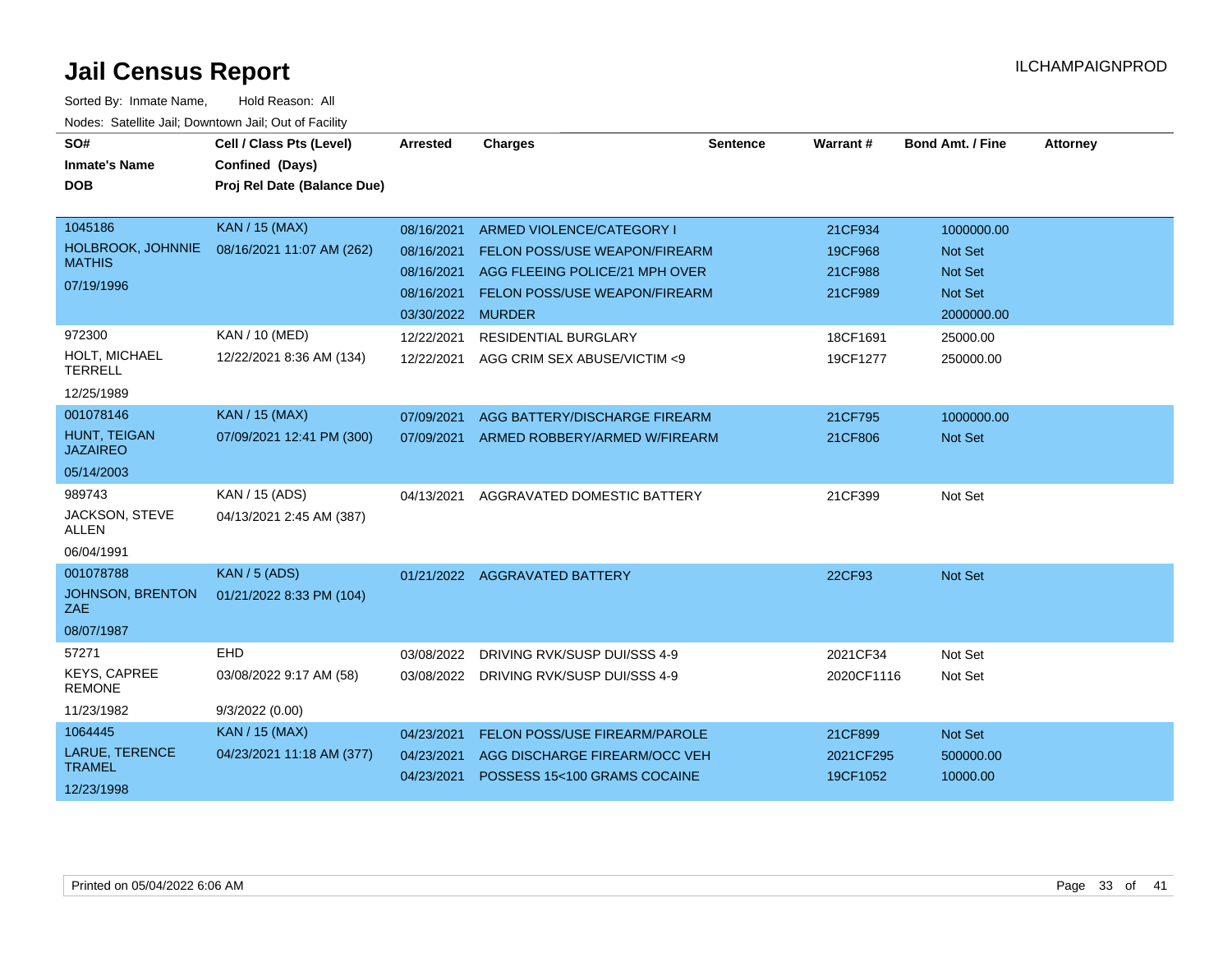Sorted By: Inmate Name, Hold Reason: All Nodes: Satellite Jail; Downtown Jail; Out of Facility

| SO#                                | Cell / Class Pts (Level)    | <b>Arrested</b>      | <b>Charges</b>                          | <b>Sentence</b> | Warrant#   | <b>Bond Amt. / Fine</b> | <b>Attorney</b> |
|------------------------------------|-----------------------------|----------------------|-----------------------------------------|-----------------|------------|-------------------------|-----------------|
| <b>Inmate's Name</b>               | Confined (Days)             |                      |                                         |                 |            |                         |                 |
| <b>DOB</b>                         | Proj Rel Date (Balance Due) |                      |                                         |                 |            |                         |                 |
|                                    |                             |                      |                                         |                 |            |                         |                 |
| 001078237                          | <b>KAN</b> / 15 (ADS)       | 08/03/2021           | AGG DISCHARGE FIREARM/OCC VEH           |                 | 21CF928    | No Bond                 |                 |
| LAWS, TERON<br><b>RAMONTE</b>      | 08/03/2021 6:29 PM (275)    |                      |                                         |                 |            |                         |                 |
| 04/03/2001                         |                             |                      |                                         |                 |            |                         |                 |
| 001078470                          | KAN / 15 (MAX)              | 10/10/2021           | MURDER/INTENT TO KILL/INJURE            |                 | 21CF1221   | Not Set                 |                 |
| LEE, AMAHRION<br><b>JA'MERE</b>    | 10/10/2021 1:23 PM (207)    |                      |                                         |                 |            |                         |                 |
| 11/05/2002                         |                             |                      |                                         |                 |            |                         |                 |
| 1052425                            | <b>EHD</b>                  |                      | 04/26/2022 DRIVING ON SUSPENDED LICENSE |                 | 2021TR9328 | <b>Not Set</b>          |                 |
| LEO, MICHAEL JAMES                 | 04/26/2022 9:13 AM (9)      |                      |                                         |                 |            |                         |                 |
|                                    |                             |                      |                                         |                 |            |                         |                 |
| 04/09/1994                         | 5/25/2022 (0.00)            |                      |                                         |                 |            |                         |                 |
| 1005717                            | KAN / 5 (MIN)               | 03/31/2022           | AGG DUI/3                               |                 | 22CF372    | 100000.00               |                 |
| LEWIS, ORLANDO<br><b>DESHONE</b>   | 03/31/2022 1:56 PM (35)     | 03/31/2022 AGG DUI/3 |                                         |                 | 22CF373    | 100000.00               |                 |
| 01/31/1987                         |                             |                      |                                         |                 |            |                         |                 |
| 56792                              | <b>KAN / 10 (MED)</b>       | 02/02/2021           | <b>ARMED HABITUAL CRIMINAL</b>          |                 | 2021CF141  | 500000.00               |                 |
| LILLARD, LAWRENCE<br><b>TYRONE</b> | 02/02/2021 2:11 PM (457)    | 02/22/2021           | DRIVING ON REVOKED LICENSE              |                 | 21TR426    | 5000.00                 |                 |
| 10/20/1982                         |                             |                      |                                         |                 |            |                         |                 |
| 001078896                          | KAN / 15 (MAX)              |                      | 03/01/2022 ARMED HABITUAL CRIMINAL      |                 | 22CF239    | Not Set                 |                 |
| MANN, DAVID<br>WILBERT, Junior     | 03/01/2022 4:35 AM (65)     |                      |                                         |                 |            |                         |                 |
| 04/02/1976                         |                             |                      |                                         |                 |            |                         |                 |
| 1004137                            | <b>KAN / 15 (MAX)</b>       |                      | 02/14/2022 AGG CRIM SEX ABUSE/VIC 13-17 |                 | 22CF165    | 250000.00               |                 |
| MCDONALD, DAVON D                  | 02/14/2022 4:21 PM (80)     |                      |                                         |                 |            |                         |                 |
|                                    |                             |                      |                                         |                 |            |                         |                 |
| 11/08/1992                         |                             |                      |                                         |                 |            |                         |                 |
| 001078575                          | KAN / 10 (MED)              | 11/09/2021           | <b>GUNRUNNING</b>                       |                 | 21CF1330   | 750000.00               |                 |
| MCLAURIN, KEYON A                  | 11/09/2021 12:41 PM (177)   |                      |                                         |                 |            |                         |                 |
|                                    |                             |                      |                                         |                 |            |                         |                 |

11/19/2002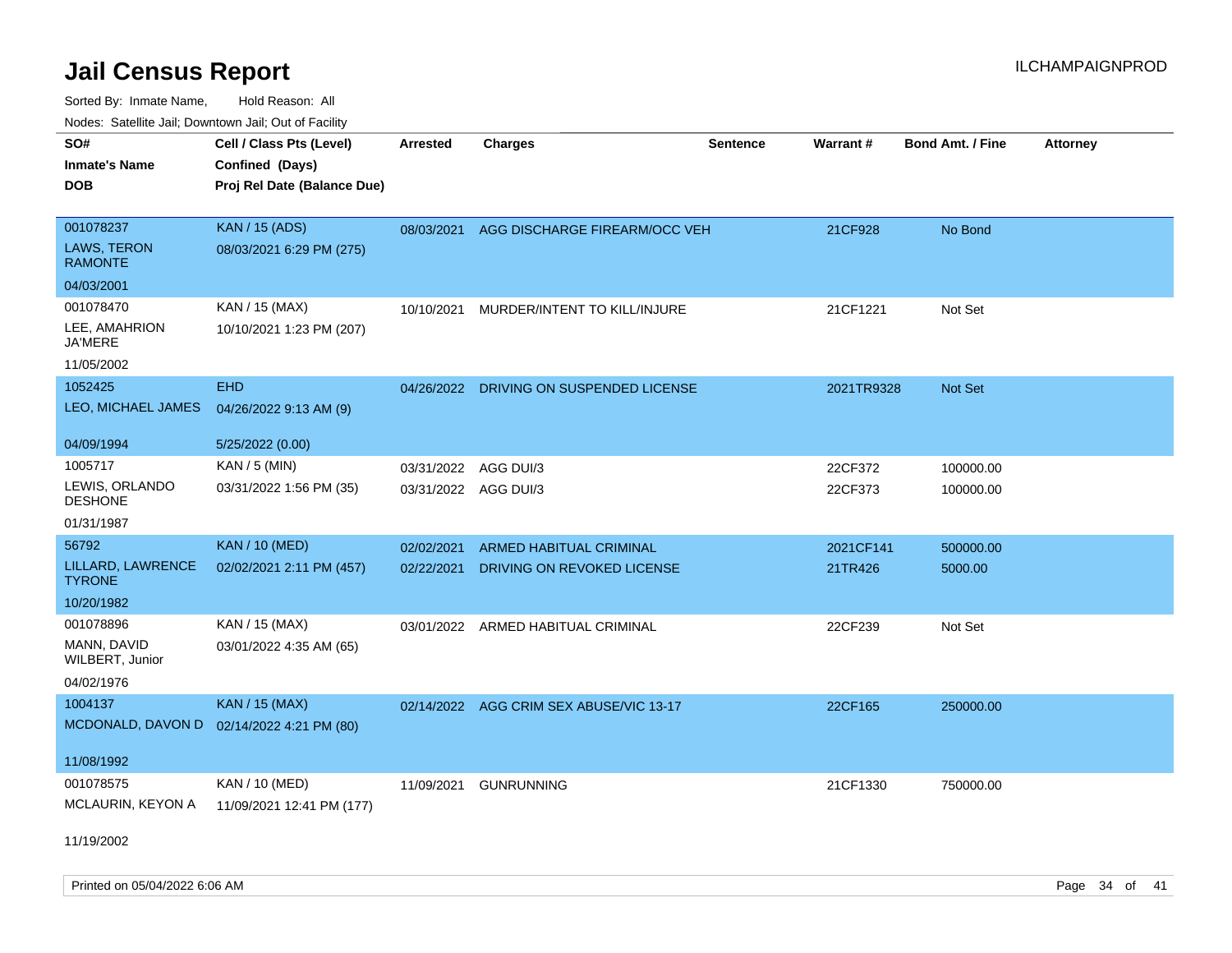Sorted By: Inmate Name, Hold Reason: All Nodes: Satellite Jail; Downtown Jail; Out of Facility

| SO#                                             | Cell / Class Pts (Level)                      | <b>Arrested</b>   | <b>Charges</b>                         | <b>Sentence</b> | <b>Warrant#</b> | <b>Bond Amt. / Fine</b> | <b>Attorney</b> |
|-------------------------------------------------|-----------------------------------------------|-------------------|----------------------------------------|-----------------|-----------------|-------------------------|-----------------|
| <b>Inmate's Name</b>                            | Confined (Days)                               |                   |                                        |                 |                 |                         |                 |
| <b>DOB</b>                                      | Proj Rel Date (Balance Due)                   |                   |                                        |                 |                 |                         |                 |
|                                                 |                                               |                   |                                        |                 |                 |                         |                 |
| 1011046                                         | <b>KAN / 15 (ADS)</b>                         | 04/10/2021        | ATTEMPT (FIRST DEGREE MURDER)          |                 | 21CF392         | <b>Not Set</b>          |                 |
| <b>MILES, DARRION</b><br><b>ANTONIO KEVONTA</b> | 04/11/2021 12:46 AM (389)                     | 03/24/2022 MURDER |                                        |                 | 22CF346         | <b>Not Set</b>          |                 |
| 03/18/1990                                      |                                               |                   |                                        |                 |                 |                         |                 |
| 1075635                                         | KAN / 10 (ADS)                                | 05/11/2021        | AGG DISCHARGE FIREARM/OCC VEH          |                 | 21CF538         | Not Set                 |                 |
| MILES, DEVLON VON,                              | 05/11/2021 10:39 PM (359)                     | 05/11/2021        | MFG/DEL CANNABIS/30-500 GRAMS          |                 | 20CF1402        | 100000.00               |                 |
| Junior                                          |                                               | 02/23/2022        | <b>MURDER</b>                          |                 | 22CF219         | Not Set                 |                 |
| 11/04/2000                                      |                                               |                   |                                        |                 |                 |                         |                 |
| 001077278                                       | <b>KAN / 15 (MAX)</b>                         | 10/06/2020        | MURDER/INTENT TO KILL/INJURE           |                 | 2020CF146       | 2000000.00              |                 |
| MILLER, D'ANDRE                                 | 10/06/2020 12:49 PM (576)                     | 10/06/2020        | AGG FLEEING POLICE/21 MPH OVER         |                 | 2019CF1171      | 50000.00                |                 |
| 09/08/1986                                      |                                               |                   |                                        |                 |                 |                         |                 |
| 1019458                                         | <b>EHD</b>                                    |                   | 04/27/2022 AGG DUI/LIC SUSP OR REVOKED |                 | 2021CF573       | Not Set                 |                 |
| MILLER, LAWRENCE<br>TOBBY, Junior               | 04/27/2022 9:08 AM (8)                        |                   |                                        |                 |                 |                         |                 |
| 07/15/1993                                      | 5/5/2022 (0.00)                               |                   |                                        |                 |                 |                         |                 |
| 001078712                                       | <b>KAN / 10 (MED)</b>                         | 12/23/2021        | AGG DISCH FIREARM/1ST AID PERS         |                 | 21CF1581        | Not Set                 |                 |
| MONTGOMERY,<br><b>RASHARD MYKI</b>              | 12/23/2021 4:27 PM (133)                      |                   |                                        |                 |                 |                         |                 |
| 11/05/2001                                      |                                               |                   |                                        |                 |                 |                         |                 |
| 1026477                                         | KAN / 15 (ADS)                                | 09/21/2021        | AGG DISCHARGE FIREARM/OCC VEH          |                 | 21CF1138        | Not Set                 |                 |
| NEWBILL, DEVONTRE<br><b>LAMONT</b>              | 09/21/2021 2:27 AM (226)                      | 09/22/2021        | PROBATION VIOLATION                    |                 | 20CF577         | Not Set                 |                 |
| 11/22/1993                                      |                                               |                   |                                        |                 |                 |                         |                 |
| 1072907                                         | <b>KAN</b>                                    | 07/14/2021        | ATTEMPT (FIRST DEGREE MURDER)          | 10y (DOC)       | 2021-CF-832     | 2000000.00              |                 |
| NIKOLAEV, YEVGENIY                              | 07/14/2021 10:10 PM (295)                     | 07/14/2021        | CRIMINAL DAMAGE <\$500/SCHOOL          |                 | 2021CF840       | 5000.00                 |                 |
| 10/06/1983                                      |                                               |                   |                                        |                 |                 |                         |                 |
| 001078063                                       | KAN / 15 (MAX)                                | 06/15/2021        | AGG CRIM SEX ASSAULT/WEAPON            |                 | 2021CF678       | 1000000.00              |                 |
|                                                 | PERRY, ROBERT Junior 06/15/2021 4:37 PM (324) | 06/15/2021        | <b>ROBBERY</b>                         |                 | 2021CF159       | 25000.00                |                 |

12/21/1990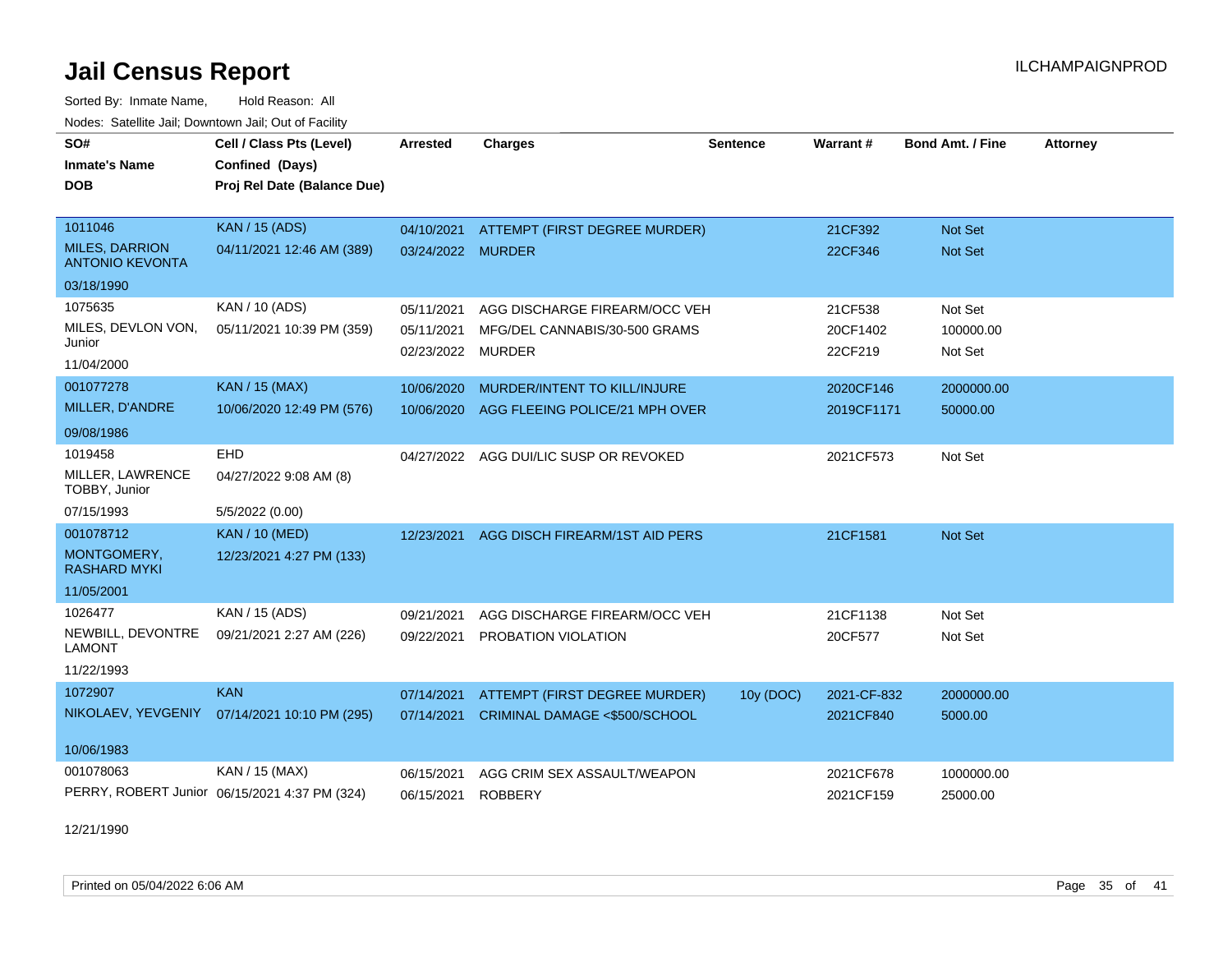| SO#                                                            | Cell / Class Pts (Level)                                      | <b>Arrested</b>     | <b>Charges</b>                                                            | <b>Sentence</b> | Warrant#               | <b>Bond Amt. / Fine</b>          | <b>Attorney</b> |
|----------------------------------------------------------------|---------------------------------------------------------------|---------------------|---------------------------------------------------------------------------|-----------------|------------------------|----------------------------------|-----------------|
| <b>Inmate's Name</b><br><b>DOB</b>                             | Confined (Days)<br>Proj Rel Date (Balance Due)                |                     |                                                                           |                 |                        |                                  |                 |
| 1059512<br>PHILLIPS, LAMAR<br><b>DESHAWN</b><br>04/02/1996     | <b>KAN / 10 (MED)</b><br>04/12/2022 5:15 PM (23)              | 04/12/2022          | <b>DOMESTIC BATTERY</b><br>04/12/2022 RESIST/OBSTRUCT WITH INJURY         | 2y (DOC)        | 2019-CF-589<br>22CF451 | <b>Not Set</b><br><b>Not Set</b> |                 |
| 1015033<br>PICKENS, DANTE<br><b>DEVON</b><br>01/05/1993        | KAN / 10 (MED)<br>03/05/2022 4:01 AM (61)                     | 03/05/2022          | POSSESSION OF STOLEN FIREARM<br>03/05/2022 POSS AMT CON SUB EXCEPT(A)/(D) |                 | 21CF1172<br>20CF109    | 500000.00<br>20000.00            |                 |
| 001078799<br>PURNELL, MARKISE<br><b>MONROE</b><br>07/13/2002   | <b>KAN / 10 (MED)</b><br>01/27/2022 9:50 AM (98)              |                     | 01/27/2022 FIREARM/FOID INVALID/NOT ELIG                                  |                 | 22CF116                | <b>Not Set</b>                   |                 |
| 001078942<br><b>QATTOUM, ADHAM M</b><br>07/22/1994             | KAN / 5 (MIN)<br>03/13/2022 11:31 PM (53)                     | 03/13/2022          | MFG/DEL CANNABIS/500<2000 GR                                              |                 | 22CF307                | Not Set                          |                 |
| 982660<br>REYNOLDS, DAVID<br><b>ALLEN</b><br>03/27/2002        | <b>KAN / 10 (MED)</b><br>03/22/2022 4:11 AM (44)              | 03/22/2022 BURGLARY |                                                                           |                 | 22CF339                | No Bond                          |                 |
| 001077614<br><b>DEVON</b><br>09/22/2002                        | KAN / 15 (MAX)<br>ROBINSON, DONTRELL 01/17/2021 3:08 PM (473) | 01/17/2021          | ATTEMPT (FIRST DEGREE MURDER)                                             |                 | 21CF66                 | Not Set                          |                 |
| 1061216<br><b>RUNGE, ANDRE</b><br><b>MARSEAN</b><br>12/05/1997 | <b>KAN / 10 (MED)</b><br>06/22/2021 4:42 PM (317)             | 06/22/2021          | <b>HOME INVASION/FIREARM</b>                                              |                 | 21CF727                | <b>Not Set</b>                   |                 |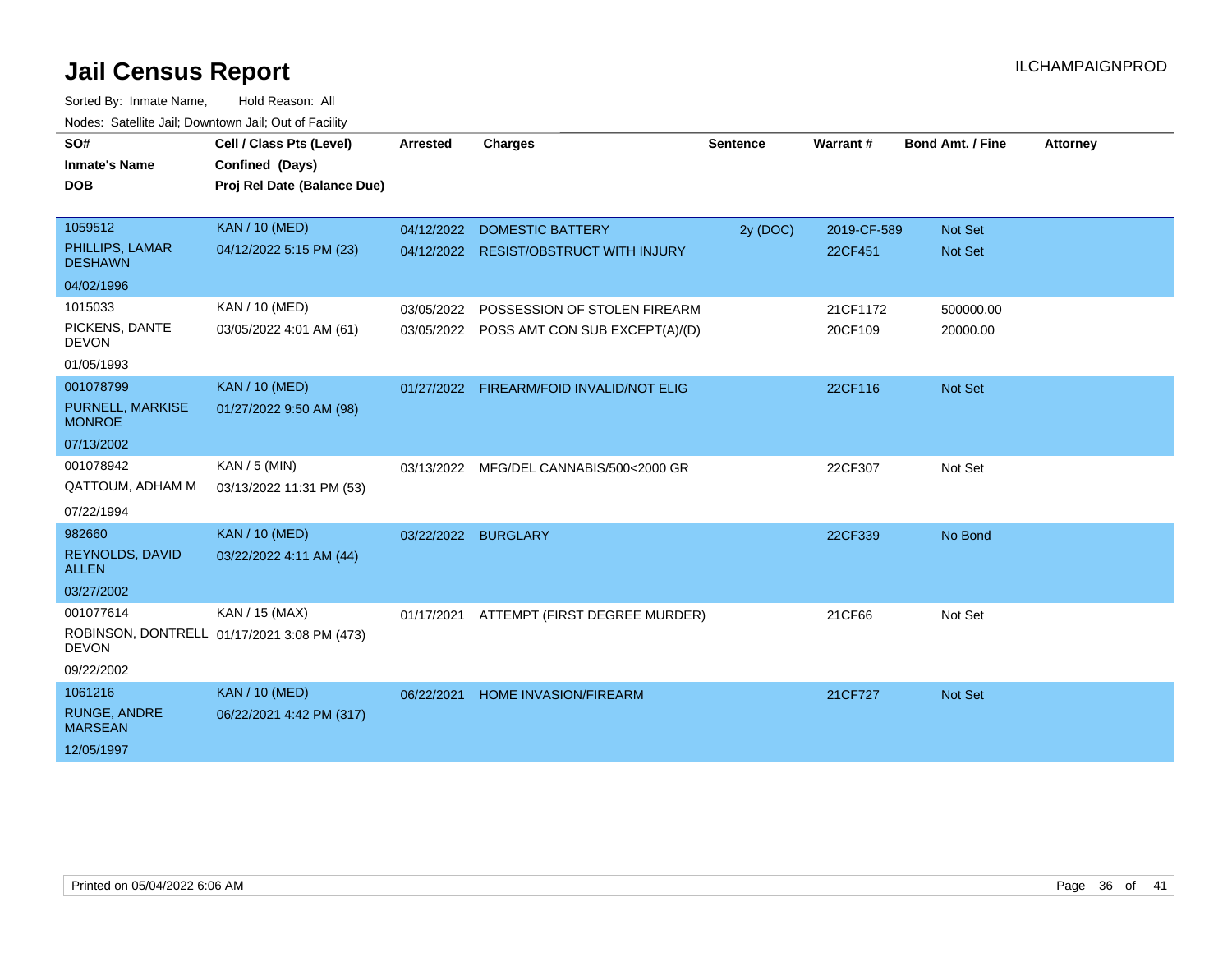| SO#                                    | Cell / Class Pts (Level)    | <b>Arrested</b> | <b>Charges</b>                         | <b>Sentence</b> | Warrant#    | <b>Bond Amt. / Fine</b> | <b>Attorney</b> |
|----------------------------------------|-----------------------------|-----------------|----------------------------------------|-----------------|-------------|-------------------------|-----------------|
| <b>Inmate's Name</b>                   | Confined (Days)             |                 |                                        |                 |             |                         |                 |
| <b>DOB</b>                             | Proj Rel Date (Balance Due) |                 |                                        |                 |             |                         |                 |
|                                        |                             |                 |                                        |                 |             |                         |                 |
| 650295                                 | <b>PIA / 50 (MAX)</b>       | 04/22/2020      | <b>CRIMINAL SEXUAL ASSAULT</b>         |                 | 2020-CF407  | 750000.00               |                 |
| SANDAGE, JERALD                        | 04/22/2020 6:30 AM (743)    | 04/22/2020      | <b>CRIMINAL SEXUAL ASSAULT</b>         |                 | 2020-CF408  | 750000.00               |                 |
| <b>EUGENE</b>                          |                             | 04/22/2020      | <b>CRIMINAL SEXUAL ABUSE</b>           |                 | 2020-CF409  | 750000.00               |                 |
| 06/07/1971                             |                             | 04/22/2020      | <b>CRIMINAL SEXUAL ASSAULT</b>         |                 | 2020-CF410  | 750000.00               |                 |
|                                        |                             | 04/22/2020      | <b>OFFICIAL MISCONDUCT</b>             |                 | 2019-CF1811 | 25000.00                |                 |
| 1075386                                | KAN / 15 (MAX)              | 04/13/2022      | AGG UNLAWFUL USE OF WEAPON/VEH         |                 | 2022CF463   | No Bond                 |                 |
| SANDERS, MARQUIS<br><b>JOVON</b>       | 04/13/2022 7:18 PM (22)     |                 |                                        |                 |             |                         |                 |
| 01/19/2002                             |                             |                 |                                        |                 |             |                         |                 |
| 59178                                  | <b>KAN / 15 (MAX)</b>       | 12/13/2021      | AGG DISCHARGE FIREARM/OCC VEH          |                 | 21CF1274    | 1500000.00              |                 |
| <b>SANDERS, MICHAEL</b><br><b>JEAN</b> | 12/13/2021 4:17 PM (143)    |                 |                                        |                 |             |                         |                 |
| 12/22/1967                             |                             |                 |                                        |                 |             |                         |                 |
| 001078898                              | KAN / 15 (MAX)              | 03/02/2022      | AGG DISCHARGE FIREARM                  |                 | 22CF254     | Not Set                 |                 |
| SAROLAS, JONATHAN<br>E.                | 03/02/2022 9:20 AM (64)     |                 |                                        |                 |             |                         |                 |
| 07/16/1988                             |                             |                 |                                        |                 |             |                         |                 |
| 1000820                                | KAN / 15 (MAX)              | 01/24/2022      | FELON POSS/USE WEAPON/FIREARM          |                 | 22CF105     | Not Set                 |                 |
| SCHNEIDER, SONGAN<br><b>MICHAEL</b>    | 01/24/2022 8:20 AM (101)    |                 | 01/24/2022 AGGRAVATED DOMESTIC BATTERY |                 | 21CF1433    | 25000.00                |                 |
| 08/18/1992                             |                             |                 |                                        |                 |             |                         |                 |
| 001078704                              | KAN / 15 (MAX)              | 12/21/2021      | MURDER/INTENT TO KILL/INJURE           |                 | 21CF1575    | Not Set                 |                 |
| SHORTER, JAQUAN<br><b>MAURICE</b>      | 12/23/2021 1:23 AM (133)    |                 |                                        |                 |             |                         |                 |
| 10/08/1998                             |                             |                 |                                        |                 |             |                         |                 |
| 47195                                  | <b>KAN / 5 (MIN)</b>        | 12/27/2021      | <b>RESIDENTIAL BURGLARY</b>            |                 | 2020CF1222  | 10000.00                |                 |
| SIMMONS, JAMES<br><b>ROBERT</b>        | 12/27/2021 8:42 AM (129)    | 12/28/2021      | <b>RESIDENTIAL BURGLARY</b>            |                 | 2021CF1596  | Not Set                 |                 |
| 03/13/1975                             |                             |                 |                                        |                 |             |                         |                 |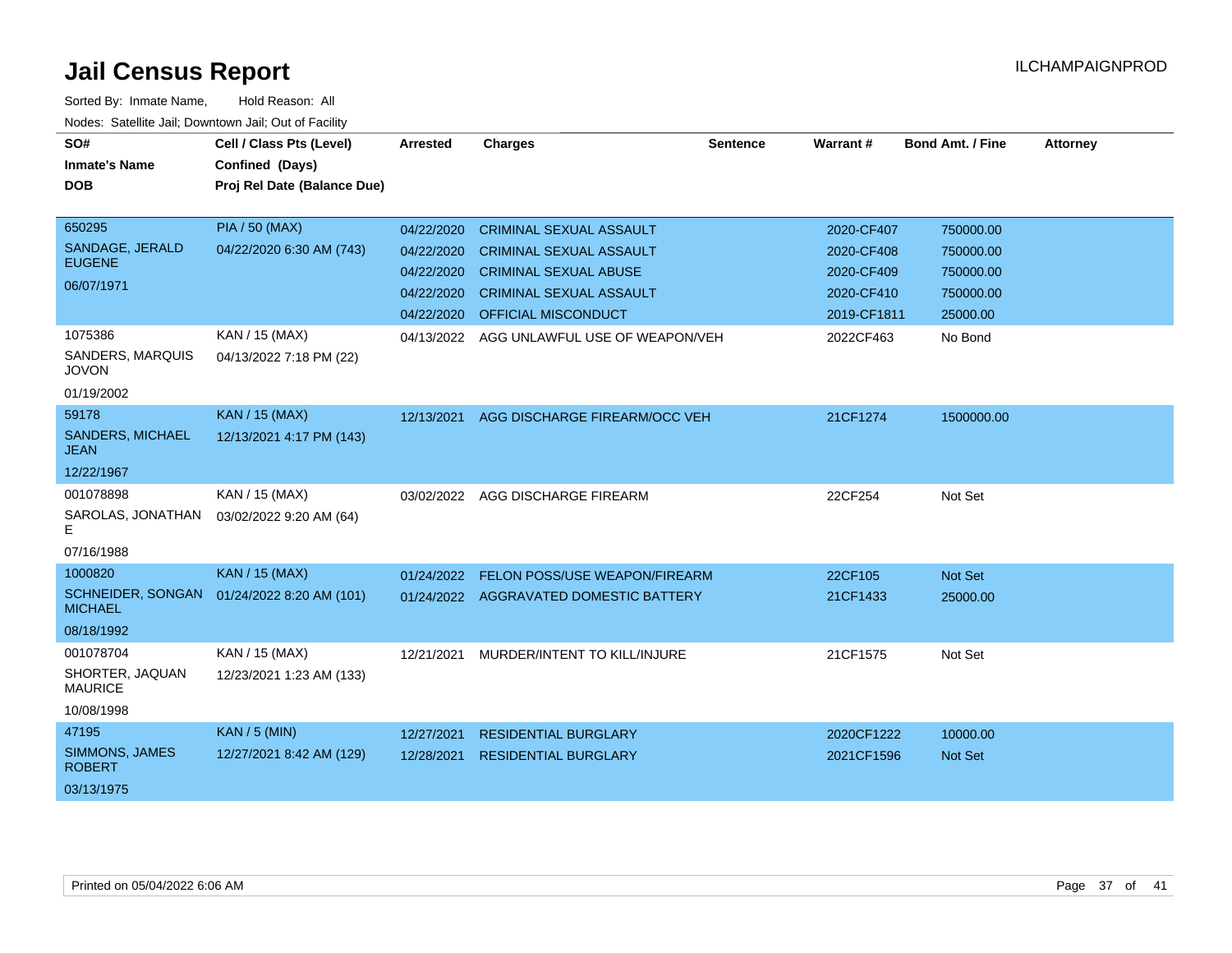| roaco. Oatomto dan, Downtown dan, Oat or Fability |                                               |                 |                                          |                 |            |                         |                 |
|---------------------------------------------------|-----------------------------------------------|-----------------|------------------------------------------|-----------------|------------|-------------------------|-----------------|
| SO#                                               | Cell / Class Pts (Level)                      | <b>Arrested</b> | <b>Charges</b>                           | <b>Sentence</b> | Warrant#   | <b>Bond Amt. / Fine</b> | <b>Attorney</b> |
| <b>Inmate's Name</b>                              | Confined (Days)                               |                 |                                          |                 |            |                         |                 |
| <b>DOB</b>                                        | Proj Rel Date (Balance Due)                   |                 |                                          |                 |            |                         |                 |
|                                                   |                                               |                 |                                          |                 |            |                         |                 |
| 1062194                                           | <b>KAN / 15 (MAX)</b>                         | 02/27/2020      | MURDER/OTHER FORCIBLE FELONY             |                 | 20CF-247   | 1000000.00              |                 |
| SIMMONS, MICHAEL<br><b>JAMAL</b>                  | 02/27/2020 1:11 PM (798)                      |                 | 09/23/2020 AGG BATTERY/DISCHARGE FIREARM |                 | 20CF1061   | Not Set                 |                 |
| 11/03/1997                                        |                                               |                 |                                          |                 |            |                         |                 |
| 1038158                                           | KAN / 10 (MED)                                | 02/04/2022      | CRIMINAL SEX ASSAULT/CONSENT             |                 | 22CF146    | Not Set                 |                 |
| SMITH, RASHAD<br>JARECE                           | 02/04/2022 11:42 PM (90)                      |                 |                                          |                 |            |                         |                 |
| 09/16/1995                                        |                                               |                 |                                          |                 |            |                         |                 |
| 001077868                                         | <b>KAN / 15 (MAX)</b>                         | 04/21/2021      | ARMED ROBBERY/ARMED W/FIREARM            |                 | 21CF445    | Not Set                 |                 |
| SPEARMENT,<br><b>KENTRELL</b>                     | 04/21/2021 9:48 PM (379)                      | 08/19/2021      | FLEEING/ATTEMPT ELUDE OFFICER            |                 | 2021TR1053 | 1000.00                 |                 |
| 01/21/2002                                        |                                               |                 |                                          |                 |            |                         |                 |
| 001078182                                         | EHD / 5 (MIN)                                 | 12/20/2021      | DRIVING ON REVOKED LICENSE               |                 | 2021CF800  | No Bond                 |                 |
| STRONG, KEVIN<br>GARDNER                          | 12/20/2021 4:34 PM (136)                      |                 |                                          |                 |            |                         |                 |
| 02/12/1963                                        | 6/18/2022 (0.00)                              |                 |                                          |                 |            |                         |                 |
| 65920                                             | <b>KAN / 15 (MAX)</b>                         | 12/21/2021      | ARMED ROBBERY/ARMED W/FIREARM            |                 | 21CF1543   | 100000.00               |                 |
| TAPSCOTT,<br><b>CORNELIUS</b>                     | 12/21/2021 10:57 PM (135)                     |                 |                                          |                 |            |                         |                 |
| 07/14/1985                                        |                                               |                 |                                          |                 |            |                         |                 |
| 1046632                                           | KAN / 15 (MAX)                                | 09/14/2021      | ARMED VIOLENCE/CATEGORY II               |                 | 21CF912    | 750000.00               |                 |
|                                                   | TATE, JAVON MARQUIS 09/14/2021 12:10 PM (233) |                 |                                          |                 |            |                         |                 |
|                                                   |                                               |                 |                                          |                 |            |                         |                 |
| 08/10/1996                                        |                                               |                 |                                          |                 |            |                         |                 |
| 64779                                             | <b>EHD</b>                                    |                 | 04/27/2022 DRIVING RVK/SUSP DUI/SSS 4-9  |                 | 2021CF864  | Not Set                 |                 |
| TERRY, MICHAEL<br><b>DWAYNE</b>                   | 04/27/2022 9:57 AM (8)                        |                 |                                          |                 |            |                         |                 |
| 03/02/1963                                        | 10/23/2022 (0.00)                             |                 |                                          |                 |            |                         |                 |
| 001079064                                         | KAN / 10 (MED)                                |                 | 04/15/2022 AGG UUW/VEHICLE/NO FOID       |                 | 2022CFAWOW | Not Set                 |                 |
| TOLBERT, ERIC<br>LAMONT                           | 04/15/2022 6:29 PM (20)                       |                 |                                          |                 |            |                         |                 |
| 05/27/1997                                        |                                               |                 |                                          |                 |            |                         |                 |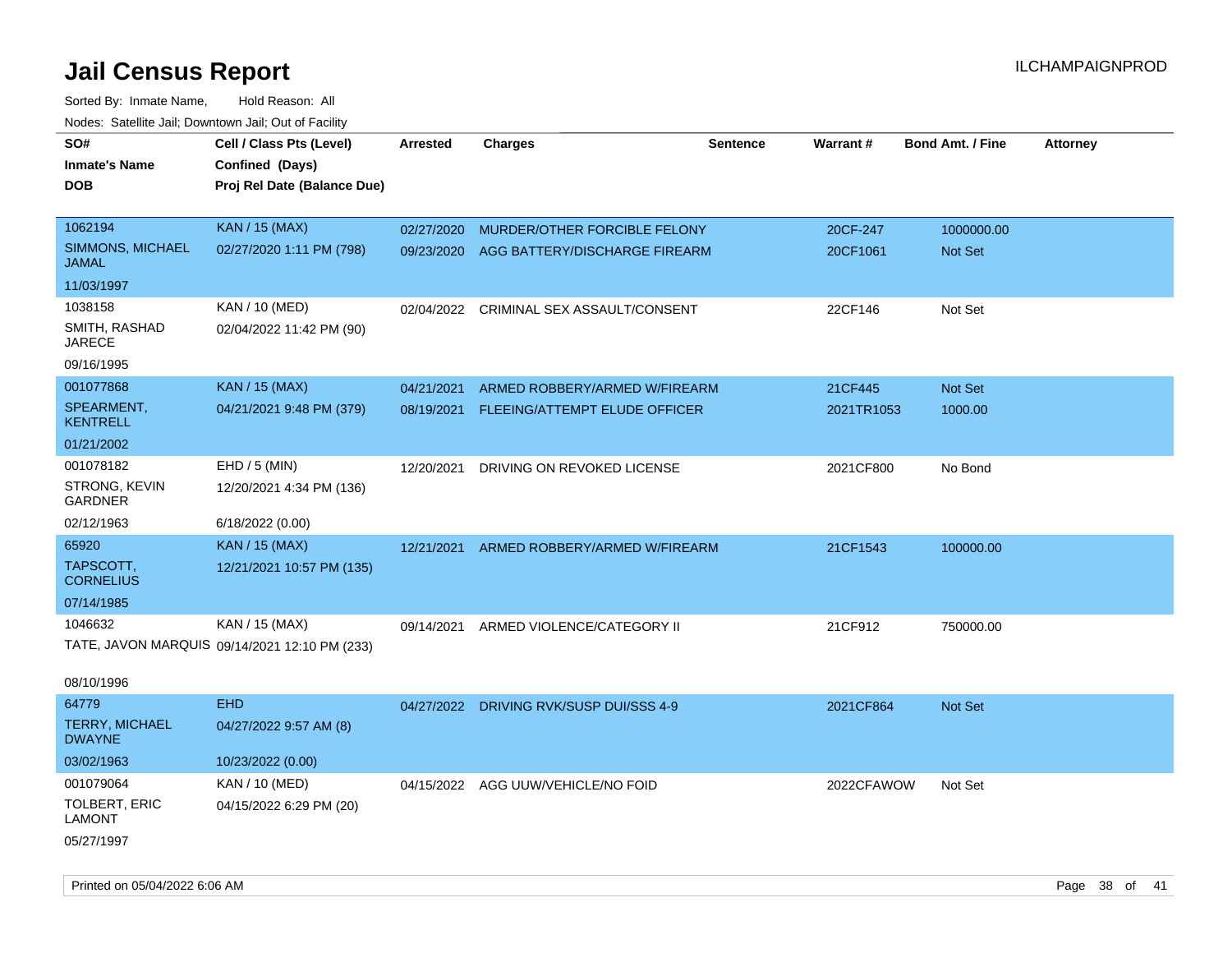Sorted By: Inmate Name, Hold Reason: All Nodes: Satellite Jail; Downtown Jail; Out of Facility

| rouco. Calcillo Jali, Downtown Jali, Out of Facility |                             |                 |                                          |                 |            |                         |                 |
|------------------------------------------------------|-----------------------------|-----------------|------------------------------------------|-----------------|------------|-------------------------|-----------------|
| SO#                                                  | Cell / Class Pts (Level)    | <b>Arrested</b> | <b>Charges</b>                           | <b>Sentence</b> | Warrant#   | <b>Bond Amt. / Fine</b> | <b>Attorney</b> |
| Inmate's Name                                        | Confined (Days)             |                 |                                          |                 |            |                         |                 |
| <b>DOB</b>                                           | Proj Rel Date (Balance Due) |                 |                                          |                 |            |                         |                 |
|                                                      |                             |                 |                                          |                 |            |                         |                 |
| 1033031                                              | <b>KAN / 15 (MAX)</b>       |                 | 08/19/2020 *AGG BATTERY W/FIREARM/PERSON |                 | 2020-CF923 | 500000.00               |                 |
| <b>TOMS, ANDREW</b><br>CHUCKY                        | 08/19/2020 5:59 PM (624)    |                 |                                          |                 |            |                         |                 |
| 09/28/1978                                           |                             |                 |                                          |                 |            |                         |                 |
| 1004142                                              | KAN / 15 (MAX)              | 10/27/2021      | POSSESSION OF METH/15<100GRAMS           |                 | 2021CF1298 | 1500000.00              |                 |
| TOY, KAYON LARENZ                                    | 10/22/2021 1:01 PM (195)    |                 |                                          |                 |            |                         |                 |
|                                                      |                             |                 |                                          |                 |            |                         |                 |
| 09/12/1991                                           |                             |                 |                                          |                 |            |                         |                 |
| 001078250                                            | <b>KAN / 10 (ADS)</b>       |                 | 08/07/2021 FELON POSS WEAPON/BODY ARMOR  |                 | 21CF950    | Not Set                 |                 |
| TRAVIS, JORDAN<br>TESHAUN                            | 08/07/2021 10:27 AM (271)   |                 |                                          |                 |            |                         |                 |
| 03/03/1996                                           |                             |                 |                                          |                 |            |                         |                 |
| 512160                                               | KAN / 15 (MAX)              | 03/10/2022      | ARMED HABITUAL CRIMINAL                  |                 | 22CF296    | Not Set                 |                 |
| TURNER, CHARLES<br>EDWARD                            | 03/10/2022 12:00 PM (56)    |                 | 03/11/2022 PAROLE REVOCATION             |                 | CH2201422  | No Bond                 |                 |
| 09/05/1986                                           |                             |                 |                                          |                 |            |                         |                 |
| 001077992                                            | <b>KAN / 15 (MAX)</b>       |                 | 03/31/2022 ARMED ROBBERY/NO FIREARM      |                 | 21CF590    | 100000.00               |                 |
| <b>WADE, DONTE</b><br>LAMONT                         | 03/31/2022 1:25 PM (35)     |                 |                                          |                 |            |                         |                 |
| 09/05/1986                                           |                             |                 |                                          |                 |            |                         |                 |
| 001079004                                            | KAN / 15 (MED)              |                 | 04/02/2022 FELON POSS/USE WEAPON/FIREARM |                 | 22CF391    | No Bond                 |                 |
| <b>WALLS, MICHAEL</b><br>DIANSIO                     | 04/02/2022 4:16 AM (33)     |                 |                                          |                 |            |                         |                 |
| 06/21/1991                                           |                             |                 |                                          |                 |            |                         |                 |
| 961786                                               | <b>KAN / 15 (ADS)</b>       |                 | 01/24/2022 ARMED HABITUAL CRIMINAL       |                 | 22CF104    | Not Set                 |                 |
| <b>WARREN, DESIE</b><br>ARNEZ                        | 01/24/2022 7:23 AM (101)    |                 |                                          |                 |            |                         |                 |
| 04/28/1988                                           |                             |                 |                                          |                 |            |                         |                 |
| 1035462                                              | KAN / 15 (MAX)              |                 | 03/25/2022 ARMED HABITUAL CRIMINAL       |                 | 22CF186    | 750000.00               |                 |
| WASHINGTON, MARK<br><b>ANTHONY</b>                   | 03/25/2022 8:47 AM (41)     |                 |                                          |                 |            |                         |                 |
| 01/06/1994                                           |                             |                 |                                          |                 |            |                         |                 |

Printed on 05/04/2022 6:06 AM Page 39 of 41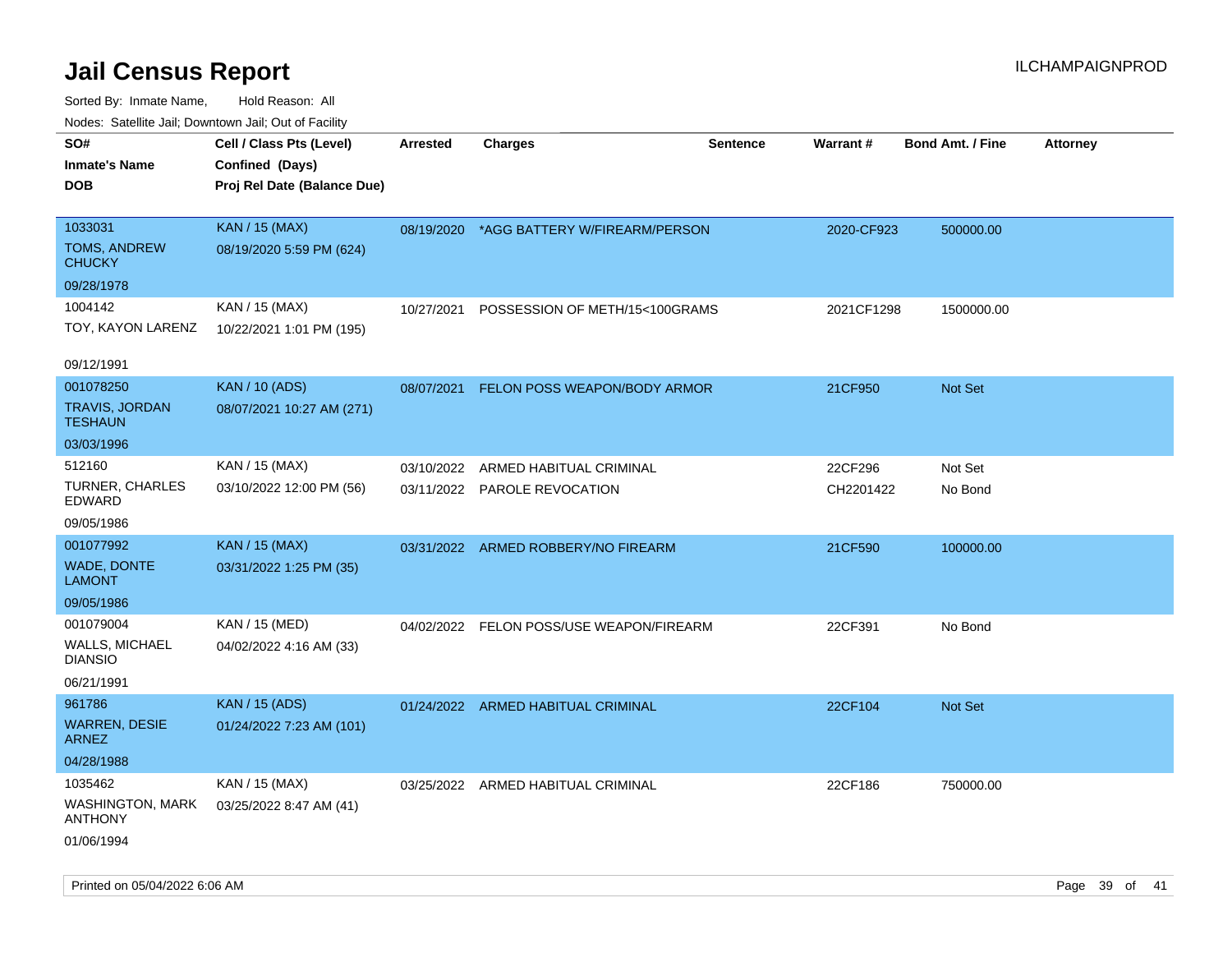| SO#<br><b>Inmate's Name</b><br><b>DOB</b>         | Cell / Class Pts (Level)<br>Confined (Days)<br>Proj Rel Date (Balance Due) | <b>Arrested</b> | <b>Charges</b>                         | <b>Sentence</b> | <b>Warrant#</b> | <b>Bond Amt. / Fine</b> | <b>Attorney</b> |
|---------------------------------------------------|----------------------------------------------------------------------------|-----------------|----------------------------------------|-----------------|-----------------|-------------------------|-----------------|
| 1062558<br><b>WELLS, JIAMANTE</b><br><b>AMORE</b> | <b>KAN / 10 (MED)</b><br>10/02/2021 8:29 PM (215)                          | 10/02/2021      | FELON POSS/USE WEAPON/FIREARM          |                 | 21CF1185        | Not Set                 |                 |
| 09/02/1995                                        |                                                                            |                 |                                        |                 |                 |                         |                 |
| 1002033                                           | KAN / 15 (MAX)                                                             | 09/08/2021      | DRIVING ON SUSPENDED LICENSE           |                 | 2019-TR-11944   | 5000.00                 |                 |
| <b>WEST, ANTONIO</b><br><b>DEONTA</b>             | 09/08/2021 11:01 PM (239)                                                  | 09/08/2021      | ARMED ROBBERY/ARMED W/FIREARM          |                 | 2020-CF-1406    | 500000.00               |                 |
| 04/15/1992                                        |                                                                            | 09/08/2021      | AGG UNLAWFUL USE OF WEAPON/VEH         |                 | 2021-CF-AWOW    | Not Set                 |                 |
|                                                   |                                                                            | 09/08/2021      | OBSTRCT JUSTICE/LEAVE STATE            |                 | 2021-CF-AWOW    | Not Set                 |                 |
|                                                   |                                                                            | 09/08/2021      | ARMED VIOLENCE/CATEGORY I              |                 | 2021-CF-AWOW    | Not Set                 |                 |
| 1022068                                           | <b>KAN / 15 (ADS)</b>                                                      | 10/10/2021      | FELON POSS/USE WEAPON/FIREARM          |                 | 21CF1212        | Not Set                 |                 |
| <b>WILKINS, MICHAEL</b><br><b>CARL</b>            | 10/10/2021 5:07 AM (207)                                                   |                 |                                        |                 |                 |                         |                 |
| 07/10/1992                                        |                                                                            |                 |                                        |                 |                 |                         |                 |
| 001078709                                         | KAN / 15 (MAX)                                                             | 12/22/2021      | ARMED VIOLENCE/CATEGORY I              |                 | 21CF1586        | Not Set                 |                 |
| WILLIAMS, DAVID LEE                               | 12/22/2021 11:00 AM (134)                                                  |                 |                                        |                 |                 |                         |                 |
| 12/18/1989                                        |                                                                            |                 |                                        |                 |                 |                         |                 |
| 1049234                                           | <b>KAN / 10 (MED)</b>                                                      |                 | 01/22/2022 AGGRAVATED DOMESTIC BATTERY |                 | 22CF94          | Not Set                 |                 |
| <b>WILLIAMS, KHAMRON</b><br><b>MARCELL</b>        | 01/22/2022 9:30 AM (103)                                                   |                 |                                        |                 |                 |                         |                 |
| 08/15/1995                                        |                                                                            |                 |                                        |                 |                 |                         |                 |
| 1037579                                           | KAN / 10 (MED)                                                             | 08/17/2021      | FELON POSS/USE WEAPON/FIREARM          |                 | 2019CF73        | No Bond                 |                 |
| <b>WILLIAMS, STEVEN</b><br>PATRICK, Second        | 08/17/2021 8:16 PM (261)                                                   |                 |                                        |                 |                 |                         |                 |
| 11/25/1994                                        |                                                                            |                 |                                        |                 |                 |                         |                 |
| 1020914                                           | <b>KAN / 10 (MED)</b>                                                      | 03/06/2022      | FELON POSS/USE WEAPON/FIREARM          |                 | 21CF1337        | 250000.00               |                 |
| <b>WILSON, BRANDON</b><br><b>LARON</b>            | 03/06/2022 11:46 AM (60)                                                   |                 |                                        |                 |                 |                         |                 |
| 07/05/1994                                        |                                                                            |                 |                                        |                 |                 |                         |                 |